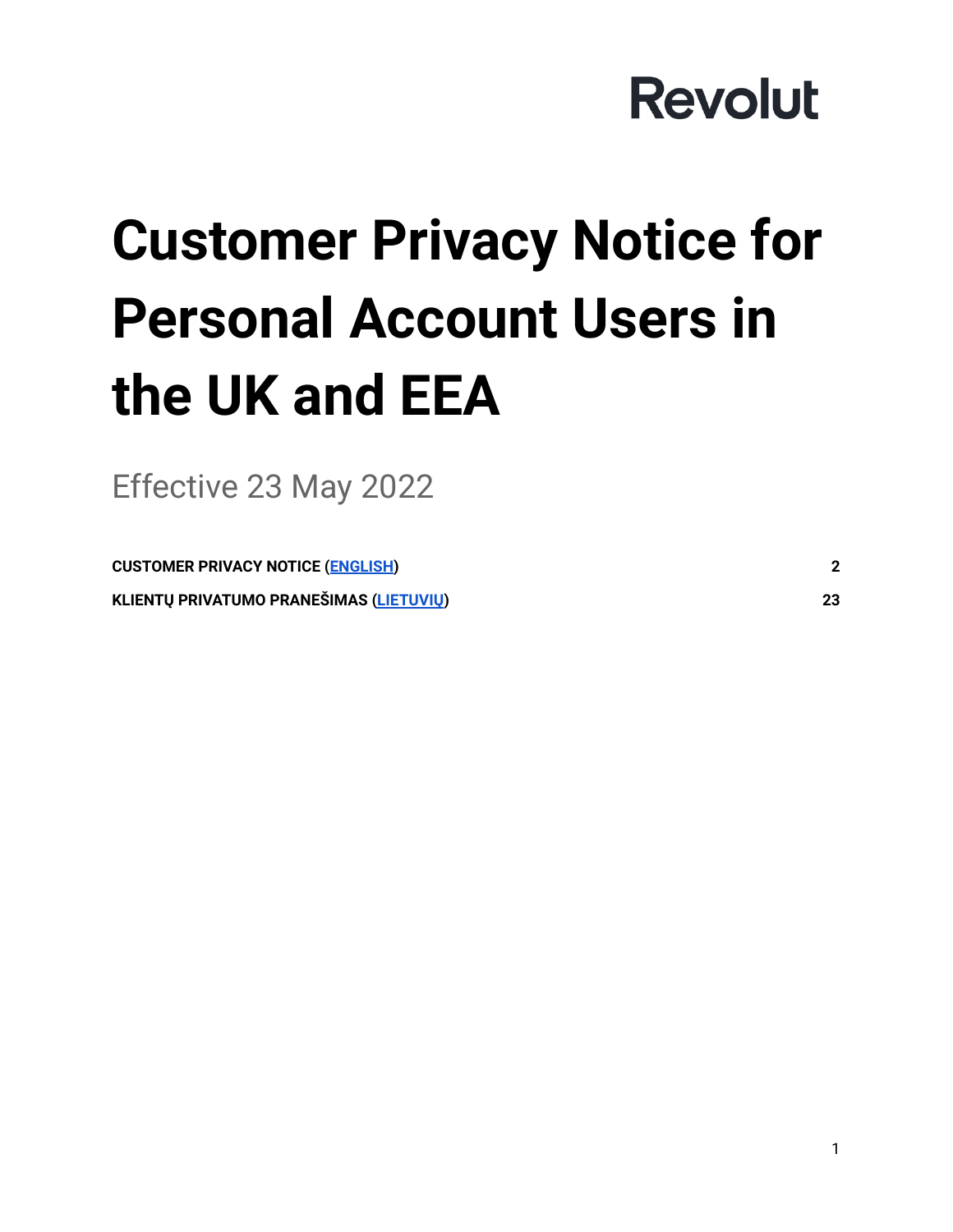#### **CUSTOMER PRIVACY NOTICE (ENGLISH)**

*(Return to the table of [languages](#page-0-0))*

<span id="page-1-0"></span>Effective date: 23 May 2022

Previous version: **[Available](https://assets.revolut.com/Privacy/UK-and-EEA-Customer-Privacy-Policy-July-2020-EN.pdf) here** 

| About us                                                         | 3  |
|------------------------------------------------------------------|----|
| Why do I need to read this notice?                               | 3  |
| What personal data do you collect about me?                      | 4  |
| What is your legal basis for using my personal data?             | 7  |
| How do you use my personal data?                                 | 7  |
| Do you make automated decisions about me?                        | 12 |
| Do you run credit checks on me?                                  | 13 |
| How do you use my personal data for marketing?                   | 13 |
| What are my rights?                                              | 14 |
| How do I exercise my rights?                                     | 16 |
| Do you share my personal data with anyone else?                  | 16 |
| Will my personal data go outside the United Kingdom or Europe?   | 20 |
| How do you protect my personal data?                             | 21 |
| How long will you keep my personal data for?                     | 21 |
| How will you keep me updated about how you use my personal data? | 22 |
| Do you use cookies?                                              | 22 |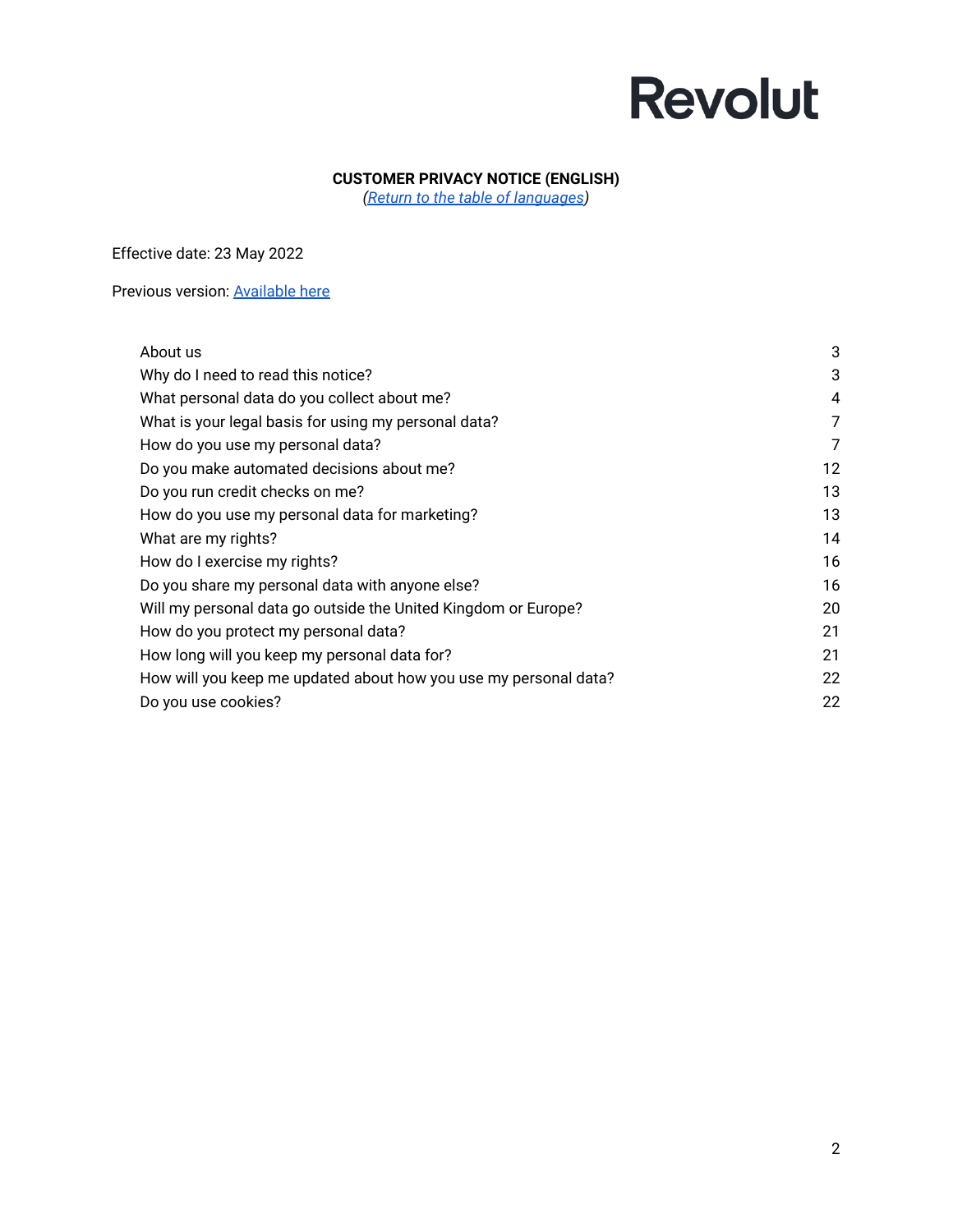We're committed to protecting and respecting your privacy.

We will:

- always keep your personal data safe and private
- never sell your personal data
- allow you to manage and review your marketing choices at any time

#### <span id="page-2-0"></span>**1. About us**

The Revolut group is made up of different [companies](https://www.revolut.com/help/more/legal-topics/which-revolut-companies-provide-me-with-services). We'll let you know which Revolut company you have a relationship with when you first apply for or use a Revolut product or service.

The Revolut company providing the relevant product or service to you will be responsible for processing your personal data for that product or service. This Revolut company is known as the 'controller' of your personal data.

#### <span id="page-2-1"></span>**2. Why do I need to read this notice?**

We collect your personal data when you use:

- our website at [www.revolut.com](https://www.revolut.com)
- the Revolut app
- any of the services available to you through the Revolut app or website

We may also collect your personal data from other people or companies. We explain how this can happen in more detail in the *What [personal](#page-3-0) data do you collect about me?* section below.

When we say 'personal data', we mean information which:

- we know about you (for example, we know when you use your Revolut card to pay for things)
- can be used to personally identify you (for example, a combination of your name and postal address)

This notice explains what information we collect, how we use it, and your rights if you want to change how we use your personal data.

We may provide this notice in languages other than English. If there are any discrepancies between other language versions and the English language version, the English language version is authoritative.

If you have concerns about how we use your personal data, you can contact [dpo@revolut.com](mailto:dpo@revolut.com).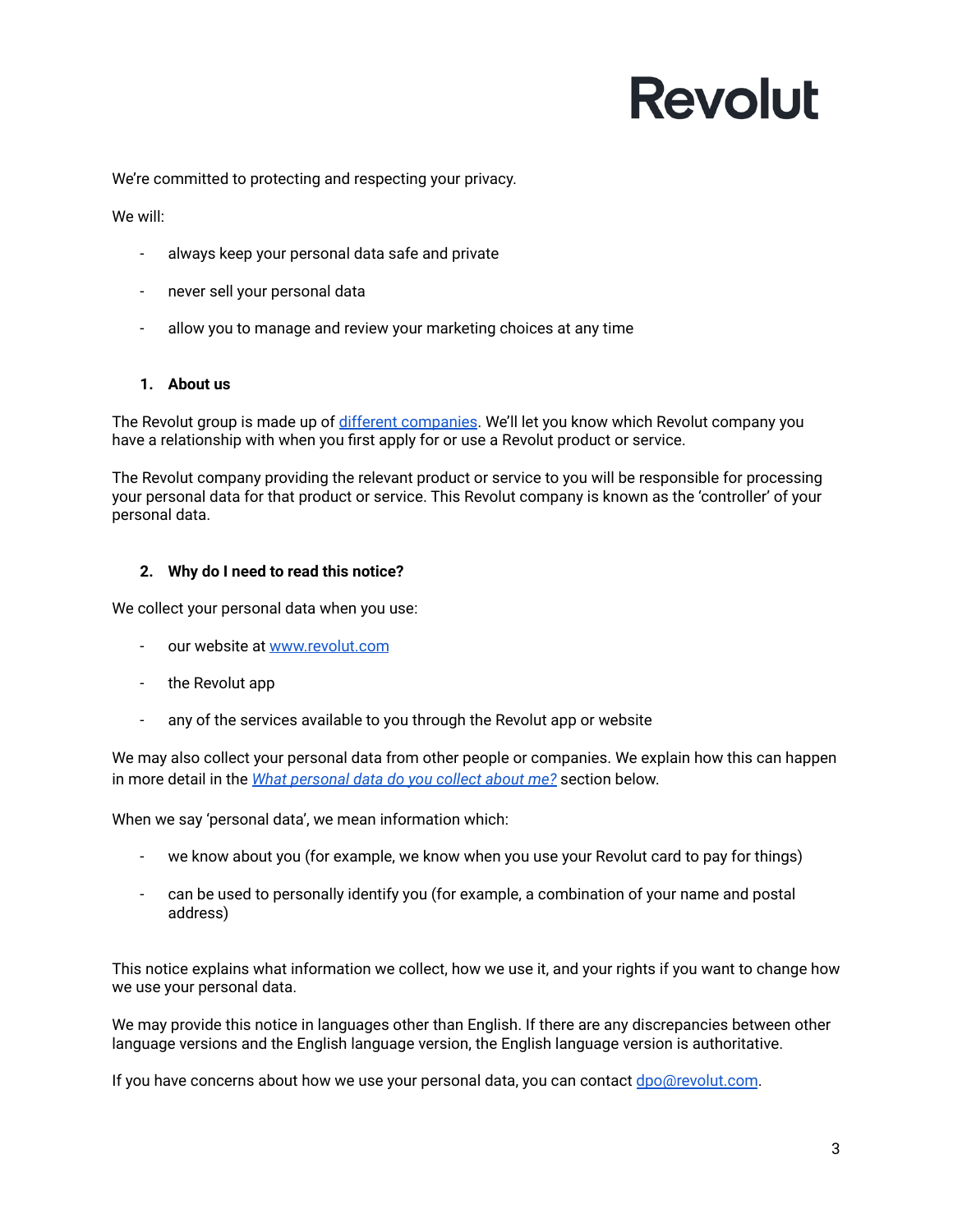#### <span id="page-3-0"></span>**3. What personal data do you collect about me?**

The table below explains what personal data we collect and use.

| Type of personal data   | <b>Details</b>                                                                                                                         |
|-------------------------|----------------------------------------------------------------------------------------------------------------------------------------|
| Information you give us | We collect information you provide when you:                                                                                           |
|                         | $\checkmark$ fill in any forms                                                                                                         |
|                         | $\checkmark$ correspond with us                                                                                                        |
|                         | ✓ respond to any of our surveys                                                                                                        |
|                         | $\checkmark$ register to use the Revolut app                                                                                           |
|                         | √ register, or approve a registration for, a child to use the Revolut Junior app                                                       |
|                         | ✓ open an account or use any of our services                                                                                           |
|                         | √ give us access to your other financial accounts (for example, through<br>Open Banking)                                               |
|                         | ✓ take part in online discussions or promotions                                                                                        |
|                         | ✓ speak with a member of our social media or customer support teams<br>(either on the phone or through the Revolut app)                |
|                         | $\checkmark$ enter a competition or share information with us on social media                                                          |
|                         | $\checkmark$ contact us for other reasons                                                                                              |
|                         | We will collect the following information:                                                                                             |
|                         | ✔ your name, address, and date of birth                                                                                                |
|                         | √ your email address, phone number and details of the device you use (for<br>example, your phone, computer or tablet)                  |
|                         | ✓ your Revolut username (this is random and is automatically assigned to<br>you when you first join but you will be able to change it) |
|                         | √ your registration information                                                                                                        |
|                         | ✓ details of your bank account, including the account number, sort code and<br><b>IBAN</b>                                             |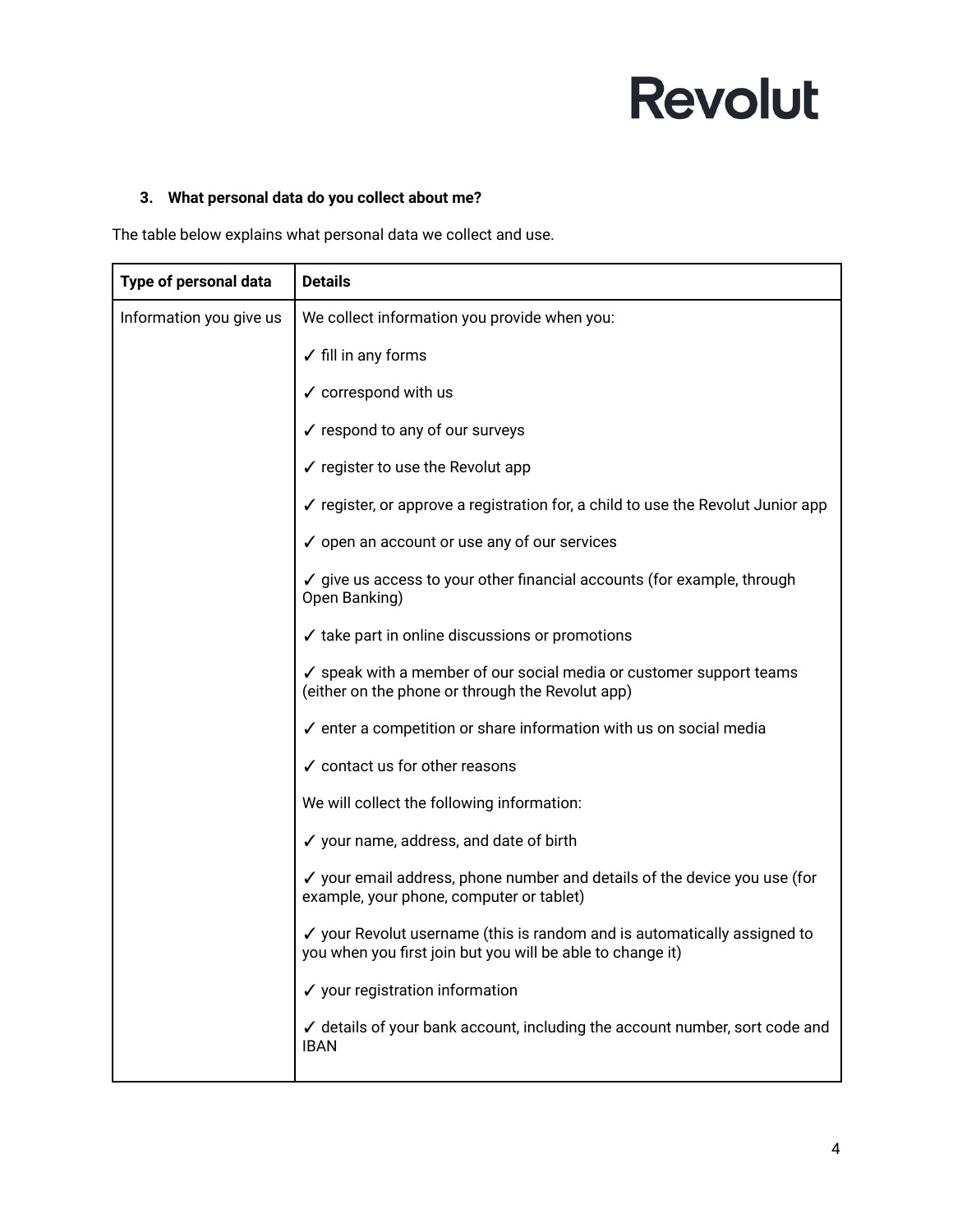| ✓ details of your Revolut debit cards and credit cards (or other debit or<br>credit cards you have registered with us) including the card number, expiry<br>date and CVC (the last three digits of the number on the back of the card)                              |
|---------------------------------------------------------------------------------------------------------------------------------------------------------------------------------------------------------------------------------------------------------------------|
| ✓ copies of your identification documents (for example, your passport or<br>driving licence) and any other information you provide to prove you are<br>eligible to use our services                                                                                 |
| $\checkmark$ your country of residence, tax residency information, and tax identification<br>number                                                                                                                                                                 |
| $\checkmark$ information you provide when you apply for credit, including details about<br>your, or your spouse's, income and financial obligations                                                                                                                 |
| $\checkmark$ information you provide when you register or approve your children to use<br>Revolut Junior                                                                                                                                                            |
| ✓ records of our discussions, if you contact us or we contact you (including<br>records of phone calls)                                                                                                                                                             |
| ✓ your image in photo or video form (where required as part of our<br>Know-Your-Customer (KYC) checks, to verify your identity if you contact us<br>when logged out of your Revolut account, or where you upload a photo to<br>your Revolut account)                |
| ✓ information about other people (such as a joint account holder, your<br>spouse or family) when we ask you to give us this information to enable us<br>to comply with our obligations under KYC, anti-money laundering laws and to<br>assist with fraud monitoring |
| If you give us personal data about other people (such as a joint account<br>holder, your spouse or family), or you ask us to share their personal data with<br>third parties, you confirm that you have brought this notice to their attention<br>beforehand.       |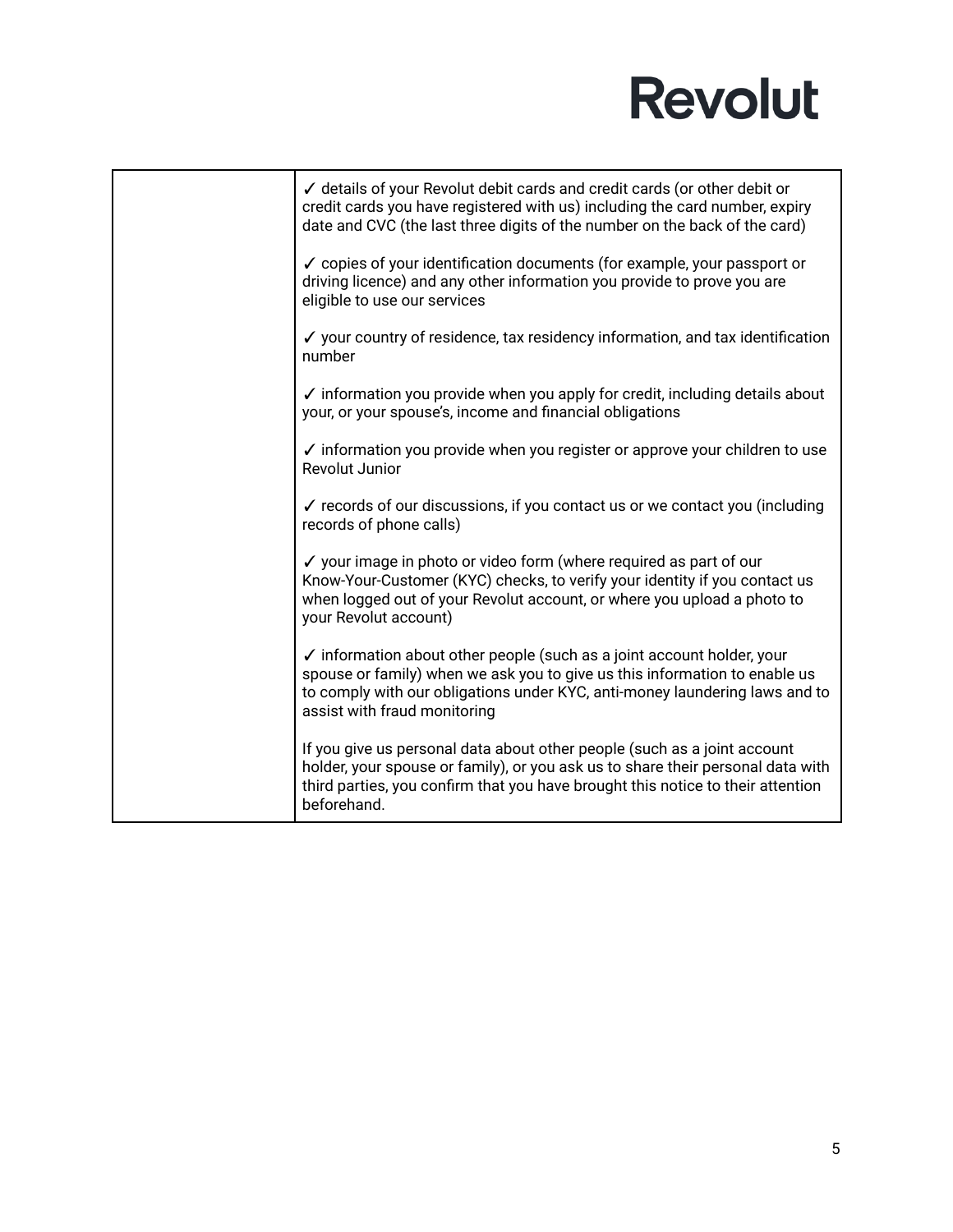| Information collected<br>from your use of our<br>products and services | Whenever you use our website or the Revolut app, we collect the following<br>information:                                                                                                                                                                                                                                                                                                                                                                                                                                                                                        |
|------------------------------------------------------------------------|----------------------------------------------------------------------------------------------------------------------------------------------------------------------------------------------------------------------------------------------------------------------------------------------------------------------------------------------------------------------------------------------------------------------------------------------------------------------------------------------------------------------------------------------------------------------------------|
|                                                                        | $\checkmark$ technical information, including the internet protocol (IP) address used to<br>connect your computer to the internet, your login information, the browser<br>type and version, the time zone setting, the operating system and platform,<br>the type of device you use, a unique device identifier (for example, your<br>device's IMEI number, the MAC address of the device's wireless network<br>interface, or the mobile phone number used by the device), mobile network<br>information, your mobile operating system and the type of mobile browser<br>you use |
|                                                                        | ✓ information about your visit, including the links you've clicked on, through<br>and from our website or app (including date and time), services you viewed<br>or searched for, page response times, download errors, length of visits to<br>certain pages, page interaction information (such as scrolling and clicks),<br>and methods used to browse away from the page                                                                                                                                                                                                       |
|                                                                        | $\checkmark$ information on transactions and your use of Revolut products (for<br>example, payments into and out of your account), including the date, time,<br>amount, currencies, exchange rate, beneficiary details, details of the<br>merchant or ATMs associated with the transaction (including merchants'<br>and ATMs' locations), IP address of sender and receiver, sender's and<br>receiver's name and registration information, messages sent or received,<br>details of device used to arrange the payment and the payment method used                               |
|                                                                        | ✓ information stored on your device, including if you give us access to<br>contact information from your contacts list. The Revolut app will regularly<br>collect this information in order to stay up to date (but only if you have given<br>us permission)                                                                                                                                                                                                                                                                                                                     |
| Information about your<br>location                                     | If you turn location services on in the Revolut app, we track your location<br>using GPS technology.                                                                                                                                                                                                                                                                                                                                                                                                                                                                             |
| Information from others                                                | We collect personal data from third parties or other people, such as credit<br>reference agencies, financial or credit institutions, official registers and<br>databases, as well as joint account holders, fraud prevention agencies and<br>partners who help us to provide our services.                                                                                                                                                                                                                                                                                       |
|                                                                        | This includes your credit record, information about late payments,<br>information to help us check your identity, information about your spouse<br>and family (if applicable in the context of an application for credit that you<br>make) and information relating to your transactions.                                                                                                                                                                                                                                                                                        |
|                                                                        | When you ask us to, we'll also collect personal data from accounts you hold<br>with third party financial institutions (when you create a linked account by<br>activating Open Banking in the Revolut app). If you apply for our credit<br>products, when you allow us, we may use this information for credit checks<br>to improve your experience.                                                                                                                                                                                                                             |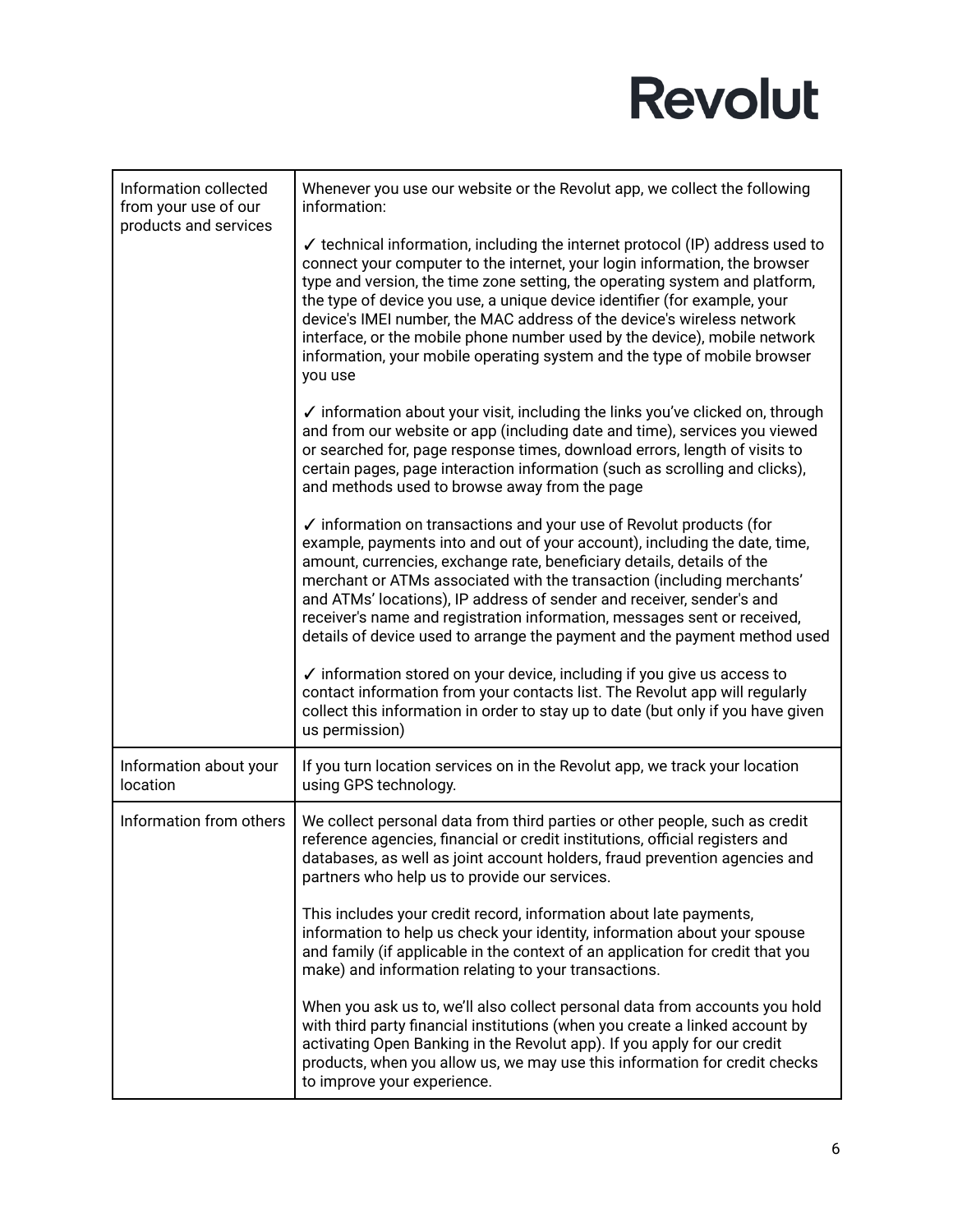| Information from social<br>media | Occasionally, we'll use publicly available information about you from<br>selected social media websites or apps to carry out enhanced due diligence<br>checks. Publicly available information from social media websites or apps<br>may also be provided to us when we conduct general searches on you (for<br>example, to comply with our anti-money laundering or sanctions screening<br>obligations). |
|----------------------------------|----------------------------------------------------------------------------------------------------------------------------------------------------------------------------------------------------------------------------------------------------------------------------------------------------------------------------------------------------------------------------------------------------------|
| Information from                 | We collect information and contact details from publicly available sources,                                                                                                                                                                                                                                                                                                                              |
| publicly available               | such as media stories, online registers or directories, and websites for                                                                                                                                                                                                                                                                                                                                 |
| sources                          | enhanced due diligence checks, security searches, and KYC purposes.                                                                                                                                                                                                                                                                                                                                      |

#### <span id="page-6-0"></span>**4. What is your legal basis for using my personal data?**

We must have a legal basis (a valid legal reason) for using your personal data. Our legal basis will be one of the following:

#### **- Keeping to our contracts and agreements with you**

We need certain personal data to provide our services and cannot provide them without this personal data.

#### **- Legal obligations**

In some cases, we have a legal responsibility to collect and store your personal data (for example, under anti-money laundering laws we must hold certain information about our customers).

#### **- Legitimate interests**

We sometimes collect and use your personal data because we have a legitimate reason to use it and this is reasonable when balanced against your human rights and freedoms.

#### **- Substantial public interest**

Where we process your personal data, or your sensitive personal data (sometimes known as special category personal data), to adhere to government regulations or guidance, such as our obligation to support you if you are or become a vulnerable customer.

**- Consent**

Where you've agreed to us collecting your personal data, or sensitive personal data, for example when you tick a box to indicate you're happy for us to use your personal data in a certain way.

We explain more about how we use your personal data in the *How do you use my [personal](#page-6-1) data?* section below.

#### <span id="page-6-1"></span>**5. How do you use my personal data?**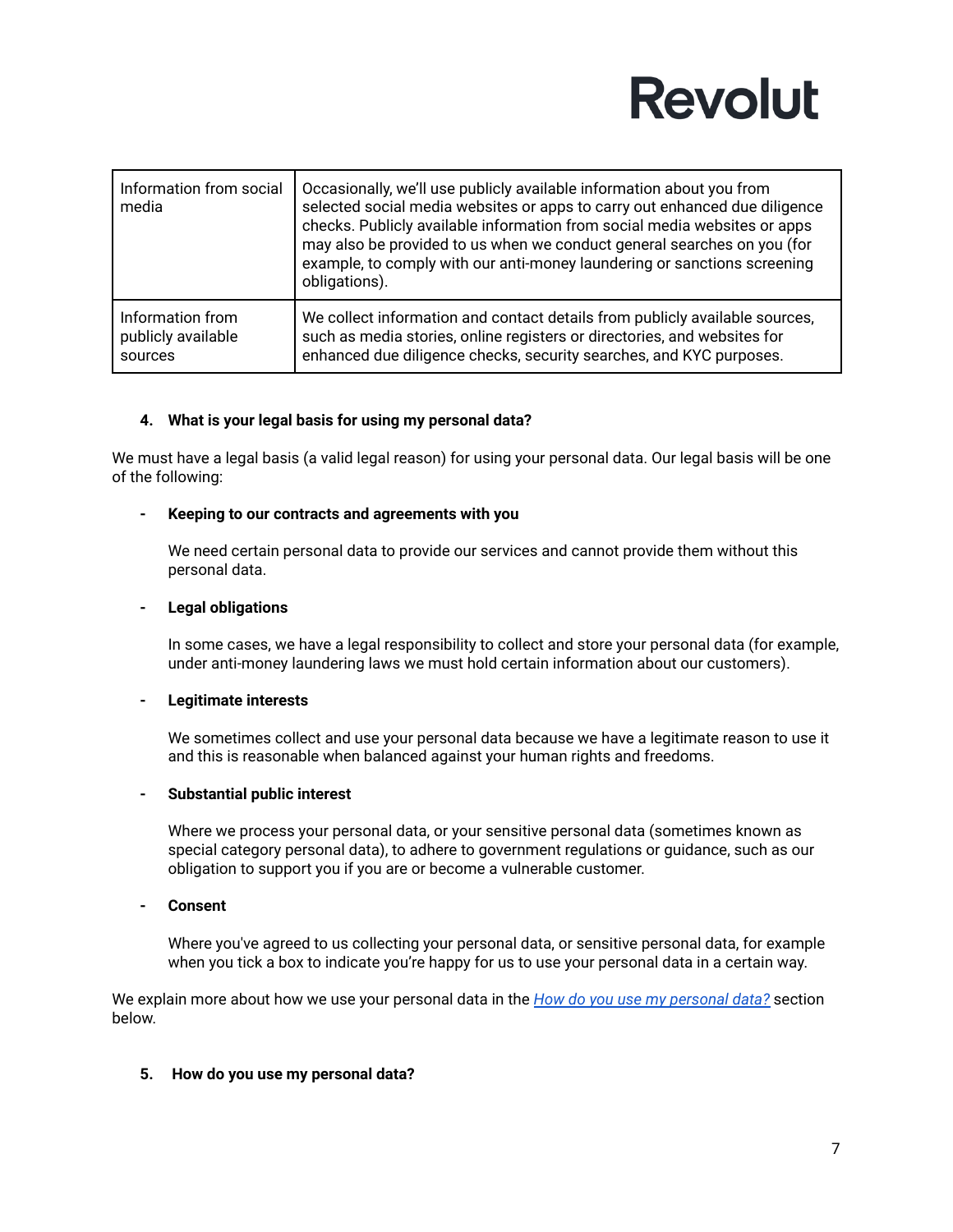Explore the ways in which we may use your personal data using this table:

| What we use your personal data for                                                                                                                                                                                                                                                                                                                                                                                                                                                                                                                                                                                                                                                                                                                                                                                                                                                                                                                                                                                                                                                                                                                                                                                                                                                                                                                                                                                                                                                                    | Our legal basis for using your<br>personal data                                                                                                                                                                                                                           |
|-------------------------------------------------------------------------------------------------------------------------------------------------------------------------------------------------------------------------------------------------------------------------------------------------------------------------------------------------------------------------------------------------------------------------------------------------------------------------------------------------------------------------------------------------------------------------------------------------------------------------------------------------------------------------------------------------------------------------------------------------------------------------------------------------------------------------------------------------------------------------------------------------------------------------------------------------------------------------------------------------------------------------------------------------------------------------------------------------------------------------------------------------------------------------------------------------------------------------------------------------------------------------------------------------------------------------------------------------------------------------------------------------------------------------------------------------------------------------------------------------------|---------------------------------------------------------------------------------------------------------------------------------------------------------------------------------------------------------------------------------------------------------------------------|
| <b>Providing our services</b><br>Whenever you sign up with Revolut, apply for or use a product<br>or service, we'll use your personal data to:<br>- check your identity, and the identity of joint account holders<br>(as part of our KYC process)<br>- decide whether or not to approve your application<br>meet our contractual and legal obligations relating to any<br>$\blacksquare$<br>products or services you use (for example, making payments<br>into and out of your Revolut account, withdrawing cash or<br>making payments with your Revolut card)<br>help you understand your spending behaviour, how you use<br>Revolut products and services, and to help you save money<br>(for example, by providing you with product usage and<br>spending insights)<br>- recover debt and exercise other rights we have under any<br>agreement with you<br>provide you with customer support services. We may record<br>and monitor any communications between you and us,<br>including phone calls, to maintain appropriate records, check<br>your instructions, analyse, assess and improve our services,<br>and for training and quality control purposes<br>Revolut Junior is our account for children and teenagers aged<br>between 6 and 17. We have a separate Data Privacy Statement<br>for Revolut Junior that explains how we process Revolut<br>Junior customers' personal data. The Data Privacy Statement<br>is specifically designed to be understood by children and<br>teenagers. | Keeping to contracts and<br>agreements between you and us<br>Legitimate interests (we need to<br>$\qquad \qquad \blacksquare$<br>be efficient about how we meet<br>our obligations and we want to<br>provide you with good products<br>and services)<br>Legal obligations |
| <b>Protecting against fraud</b><br>We use your personal data to check your identity to protect<br>against fraud, keep to financial crime laws and to confirm that<br>you're eligible to use our services. We also use it to help us<br>better understand your financial circumstances and manage<br>fraud risks related to your Revolut account.                                                                                                                                                                                                                                                                                                                                                                                                                                                                                                                                                                                                                                                                                                                                                                                                                                                                                                                                                                                                                                                                                                                                                      | Legitimate interests (to develop<br>and improve how we deal with<br>financial crime and meet our legal<br>responsibilities)<br>Legal obligations<br>$\qquad \qquad \blacksquare$                                                                                          |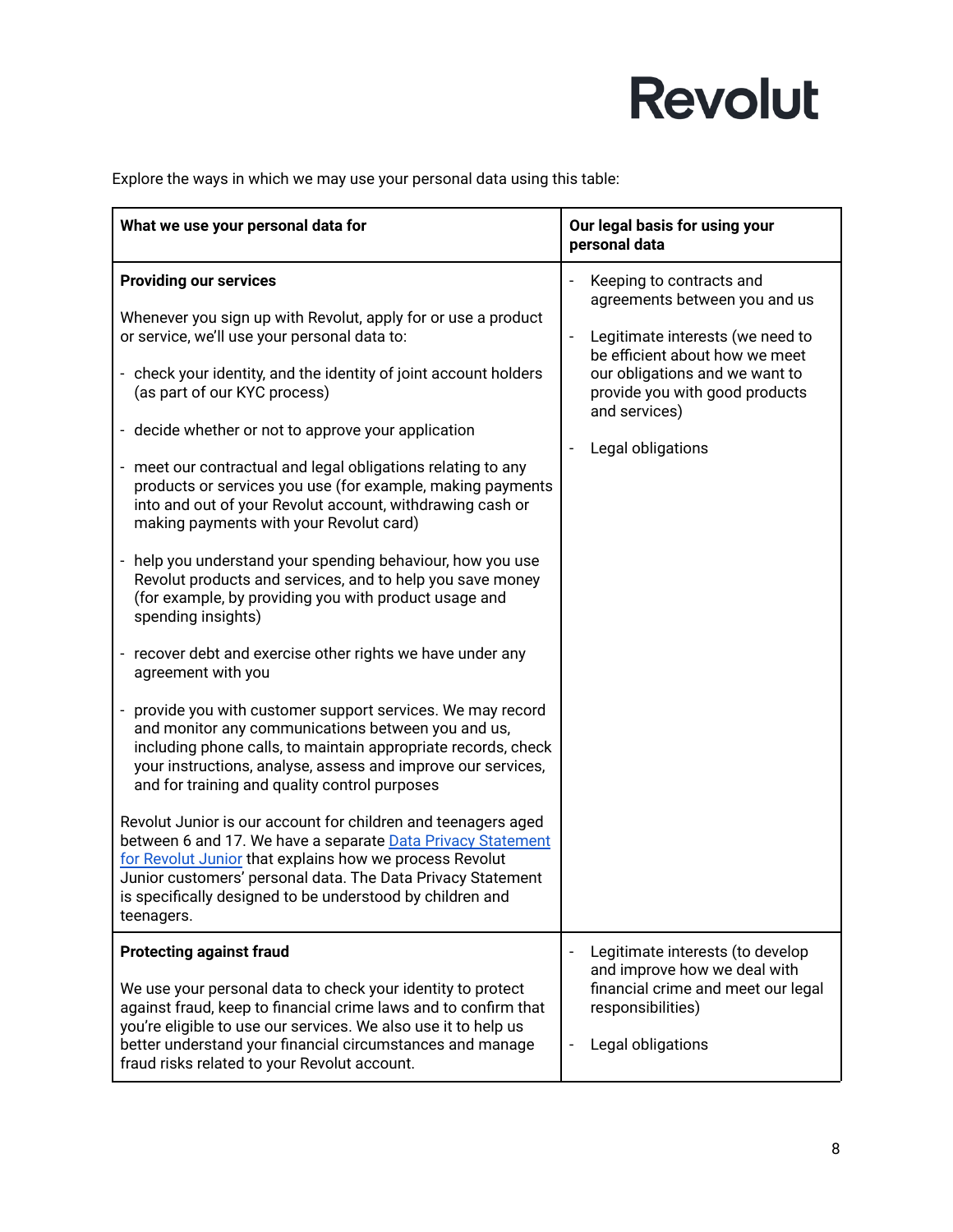| Marketing and providing products and services that might<br>interest you                                                                                                                                                                                                                                                                                                                                                                                                                                                                                                                                                                                                                                                                                                                                                                                                                                                                           | Legitimate interests (to send direct<br>marketing, ensure our direct<br>marketing is relevant to your                                                                                                                                                                                           |
|----------------------------------------------------------------------------------------------------------------------------------------------------------------------------------------------------------------------------------------------------------------------------------------------------------------------------------------------------------------------------------------------------------------------------------------------------------------------------------------------------------------------------------------------------------------------------------------------------------------------------------------------------------------------------------------------------------------------------------------------------------------------------------------------------------------------------------------------------------------------------------------------------------------------------------------------------|-------------------------------------------------------------------------------------------------------------------------------------------------------------------------------------------------------------------------------------------------------------------------------------------------|
| We use your personal data to do the following:                                                                                                                                                                                                                                                                                                                                                                                                                                                                                                                                                                                                                                                                                                                                                                                                                                                                                                     | interests, develop our products<br>and services, and to be efficient                                                                                                                                                                                                                            |
| - to personalise your in-app experience and marketing<br>messages about our products and services so they're more<br>relevant and interesting to you (where allowed by law). This<br>may include analysing how you use our products, services<br>and your transactions<br>- if you agree, provide you with information about our partners'<br>promotions or offers which we think you might be interested<br>in<br>- if you agree, allow our partners and other organisations to<br>provide you with information about their products or<br>services<br>- measure or understand the effectiveness of our marketing<br>and advertising, and provide relevant advertising to you<br>- ask your opinion about our products or services<br>Remember, you can ask us to stop sending you marketing<br>information by adjusting your marketing choices (the How do<br>you use my personal data for marketing? section below<br>explains how to do this). | about how we meet our legal and<br>contractual duties)<br>Consent (where we're legally<br>required to get your consent to<br>send you direct marketing about<br>our products or services, or<br>partners' promotions or offers, or<br>for you to receive marketing from<br>other organisations) |
| To keep our services up and running                                                                                                                                                                                                                                                                                                                                                                                                                                                                                                                                                                                                                                                                                                                                                                                                                                                                                                                | Keeping to contracts and<br>agreements between you and us                                                                                                                                                                                                                                       |
| We use your personal data to manage our website and the<br>Revolut app, (including troubleshooting, data analysis, testing,<br>research, statistical and survey purposes), and to make sure<br>that content is presented in the most effective way for you and<br>your device.<br>We also use your personal data to:                                                                                                                                                                                                                                                                                                                                                                                                                                                                                                                                                                                                                               | Legitimate interests (to be efficient<br>about how we meet our<br>obligations and keep to<br>regulations that apply to us and to<br>present content as effectively as<br>possible for you)                                                                                                      |
| - verify your identity if you contact our customer support or<br>social media teams                                                                                                                                                                                                                                                                                                                                                                                                                                                                                                                                                                                                                                                                                                                                                                                                                                                                | Consent (where required by law)                                                                                                                                                                                                                                                                 |
| - allow you to take part in interactive features of our services                                                                                                                                                                                                                                                                                                                                                                                                                                                                                                                                                                                                                                                                                                                                                                                                                                                                                   |                                                                                                                                                                                                                                                                                                 |
| - tell you about changes to our services                                                                                                                                                                                                                                                                                                                                                                                                                                                                                                                                                                                                                                                                                                                                                                                                                                                                                                           |                                                                                                                                                                                                                                                                                                 |
| - help keep our website and the Revolut app safe and secure                                                                                                                                                                                                                                                                                                                                                                                                                                                                                                                                                                                                                                                                                                                                                                                                                                                                                        |                                                                                                                                                                                                                                                                                                 |
| <b>Helping with social interactions</b>                                                                                                                                                                                                                                                                                                                                                                                                                                                                                                                                                                                                                                                                                                                                                                                                                                                                                                            | Legitimate interests (to develop<br>our products and services and to                                                                                                                                                                                                                            |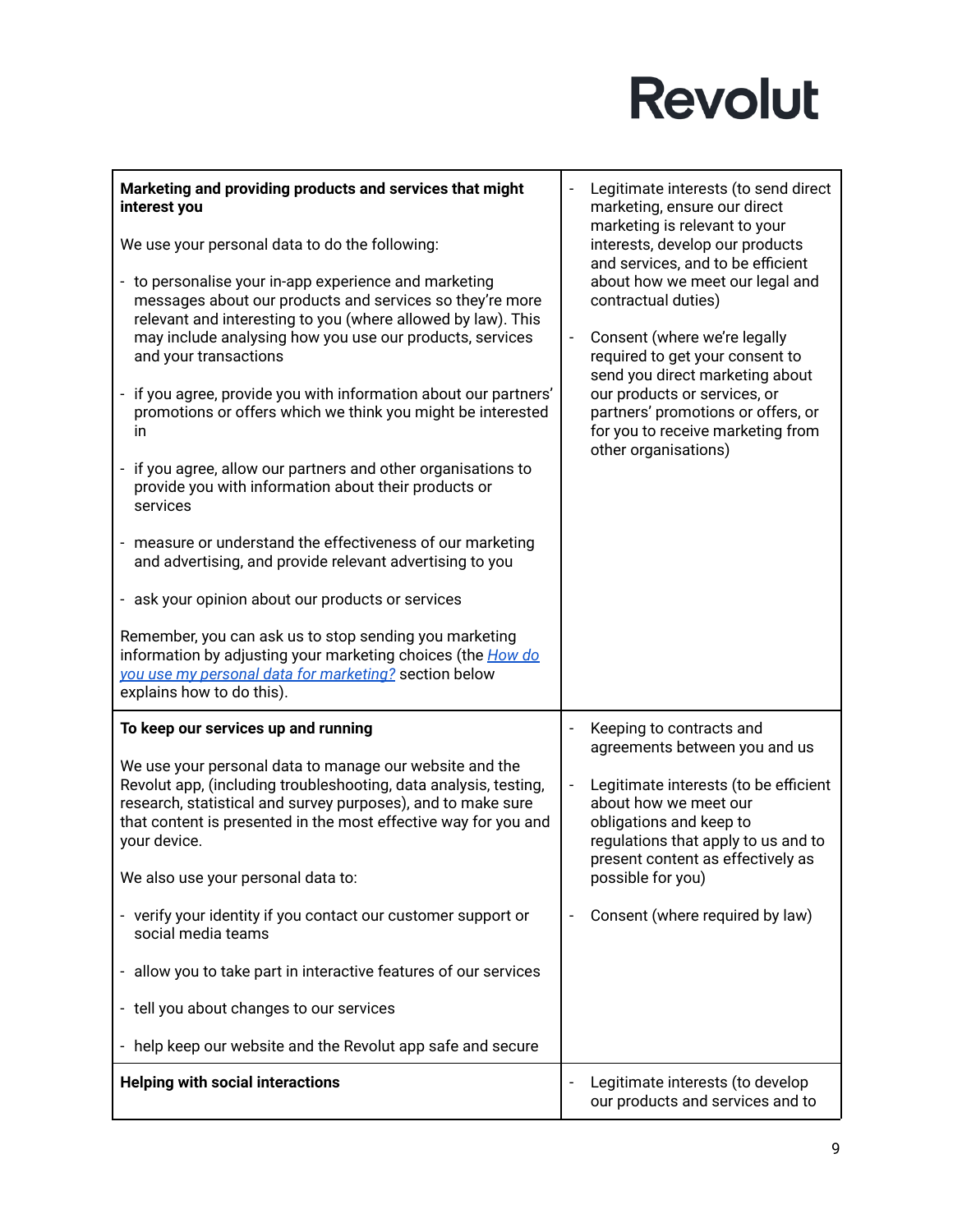| We use your personal data to help with social interactions<br>through our services, or to add extra functions in order to<br>provide a better experience.                                                                                                                                                                                                                                                                                                                                                                                                    | be efficient in meeting our<br>obligations)                                                                                                                           |
|--------------------------------------------------------------------------------------------------------------------------------------------------------------------------------------------------------------------------------------------------------------------------------------------------------------------------------------------------------------------------------------------------------------------------------------------------------------------------------------------------------------------------------------------------------------|-----------------------------------------------------------------------------------------------------------------------------------------------------------------------|
| For example, if you give us permission, we'll use the contacts<br>list on your phone so you can easily make payments to, or<br>message, your contacts using the Revolut app.                                                                                                                                                                                                                                                                                                                                                                                 | Consent (to access information<br>held on your phone, for example,<br>contacts in your contacts list, to<br>track you when you have location<br>services switched on) |
| <b>Providing location-based services</b>                                                                                                                                                                                                                                                                                                                                                                                                                                                                                                                     | Keeping to contracts and<br>agreements between you and us                                                                                                             |
| If you turn location services on in the Revolut app, we use your<br>personal data to:                                                                                                                                                                                                                                                                                                                                                                                                                                                                        | Legitimate interests (to develop<br>and market our products and keep                                                                                                  |
| - provide you with products and services                                                                                                                                                                                                                                                                                                                                                                                                                                                                                                                     | to regulations that apply to us)                                                                                                                                      |
| - provide relevant advertising to you (for example, information<br>about nearby merchants)                                                                                                                                                                                                                                                                                                                                                                                                                                                                   | Consent (to track you when you<br>have location services switched<br>on)                                                                                              |
| - protect against fraud                                                                                                                                                                                                                                                                                                                                                                                                                                                                                                                                      |                                                                                                                                                                       |
| <b>Preparing anonymous statistical datasets</b>                                                                                                                                                                                                                                                                                                                                                                                                                                                                                                              | Legitimate interests (to conduct<br>research and analysis, including to                                                                                               |
| We prepare anonymous statistical datasets about our<br>customers' spending patterns:                                                                                                                                                                                                                                                                                                                                                                                                                                                                         | produce statistical research and<br>reports)                                                                                                                          |
| - for forecasting purposes                                                                                                                                                                                                                                                                                                                                                                                                                                                                                                                                   | Legal obligations                                                                                                                                                     |
| - to understand how customers use Revolut                                                                                                                                                                                                                                                                                                                                                                                                                                                                                                                    |                                                                                                                                                                       |
| - to comply with governmental requirements and requests                                                                                                                                                                                                                                                                                                                                                                                                                                                                                                      |                                                                                                                                                                       |
| These datasets may be shared internally or externally with<br>others, including non-Revolut companies. We produce these<br>reports using information about you and other customers. The<br>information used and shared in this way is never personal data<br>and you will never be identifiable from it. Anonymous<br>statistical data cannot be linked back to you as an individual.                                                                                                                                                                        |                                                                                                                                                                       |
| For example, some countries have laws that require us to<br>report spending statistics and how money enters or leaves<br>each country. We'll provide anonymised statistical information<br>that explains the broad categories of merchants that Revolut<br>customers in that country spend their money with. We'll also<br>provide information about how Revolut customers top up their<br>accounts and transfer money. However, we won't provide any<br>customer-level information. It will not be possible to identify<br>any individual Revolut customer. |                                                                                                                                                                       |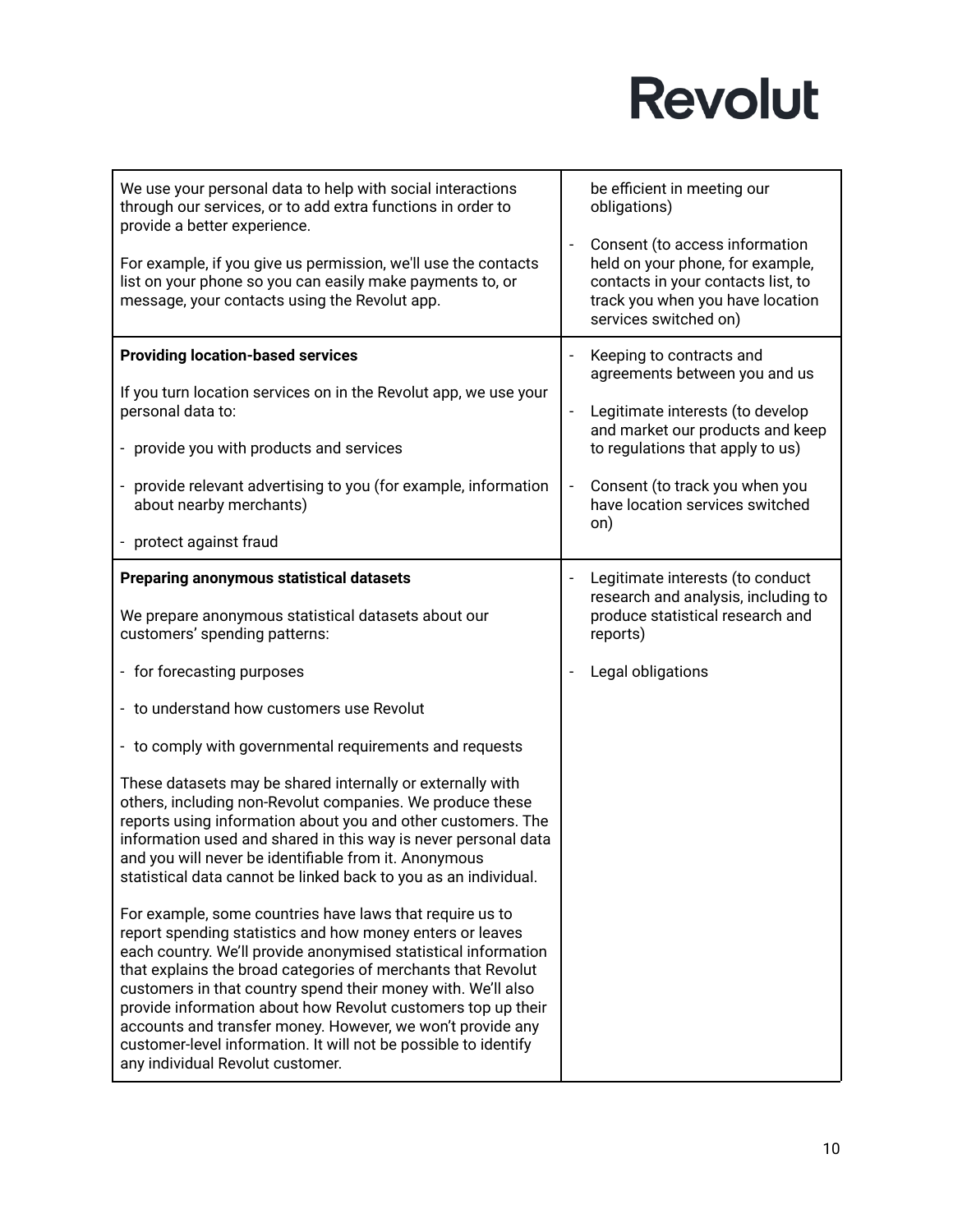| Improving our products and services                                                                                                                                                                                                                                                                                                                                                                  | Legitimate interests (to<br>understand how customers use                                         |
|------------------------------------------------------------------------------------------------------------------------------------------------------------------------------------------------------------------------------------------------------------------------------------------------------------------------------------------------------------------------------------------------------|--------------------------------------------------------------------------------------------------|
| We use your personal data to help us develop and improve our<br>current products and services. This allows us to continue to<br>provide products and services that our customers want to use.                                                                                                                                                                                                        | our products so we can develop<br>new products and improve the<br>products we currently provide) |
| Meeting our legal obligations, enforcing our rights and other<br>legal uses                                                                                                                                                                                                                                                                                                                          | Legitimate interests (for example,<br>to protect Revolut during a legal<br>dispute)              |
| We use your personal data:                                                                                                                                                                                                                                                                                                                                                                           | Substantial public interest (if we                                                               |
| - to share it with other organisations (for example,<br>government authorities, law enforcement authorities, tax<br>authorities, fraud prevention agencies)                                                                                                                                                                                                                                          | process your sensitive personal<br>data to keep to legal requirements<br>that apply to us)       |
| - to recover debts from you (for example, where you hold a<br>credit product with us or have a negative balance in your<br>account)                                                                                                                                                                                                                                                                  | Legal obligations                                                                                |
| - if this is necessary to meet our legal or regulatory<br>obligations                                                                                                                                                                                                                                                                                                                                |                                                                                                  |
| - to identify and support vulnerable customers by analysing<br>your behaviour in the Revolut app, customer support<br>communications and through transactions (for example, we<br>will try to identify whether you are potentially vulnerable so<br>we can provide you with enhanced support. Identifying and<br>supporting vulnerable customers is a legal requirement for<br>us in some countries) |                                                                                                  |
| - in connection with legal claims                                                                                                                                                                                                                                                                                                                                                                    |                                                                                                  |
| - to help detect or prevent crime                                                                                                                                                                                                                                                                                                                                                                    |                                                                                                  |
| You can find out more in the <i>Do you share my personal data</i><br>with anyone else? section below.                                                                                                                                                                                                                                                                                                |                                                                                                  |
| Sometimes, we're legally required to ask you to provide<br>information about other people. For example, we might ask<br>you to explain:                                                                                                                                                                                                                                                              |                                                                                                  |
| - your relationship with a joint account holder or somebody<br>who pays money into your Revolut account                                                                                                                                                                                                                                                                                              |                                                                                                  |
| - how somebody got the money in the first place to pay it into<br>your Revolut account                                                                                                                                                                                                                                                                                                               |                                                                                                  |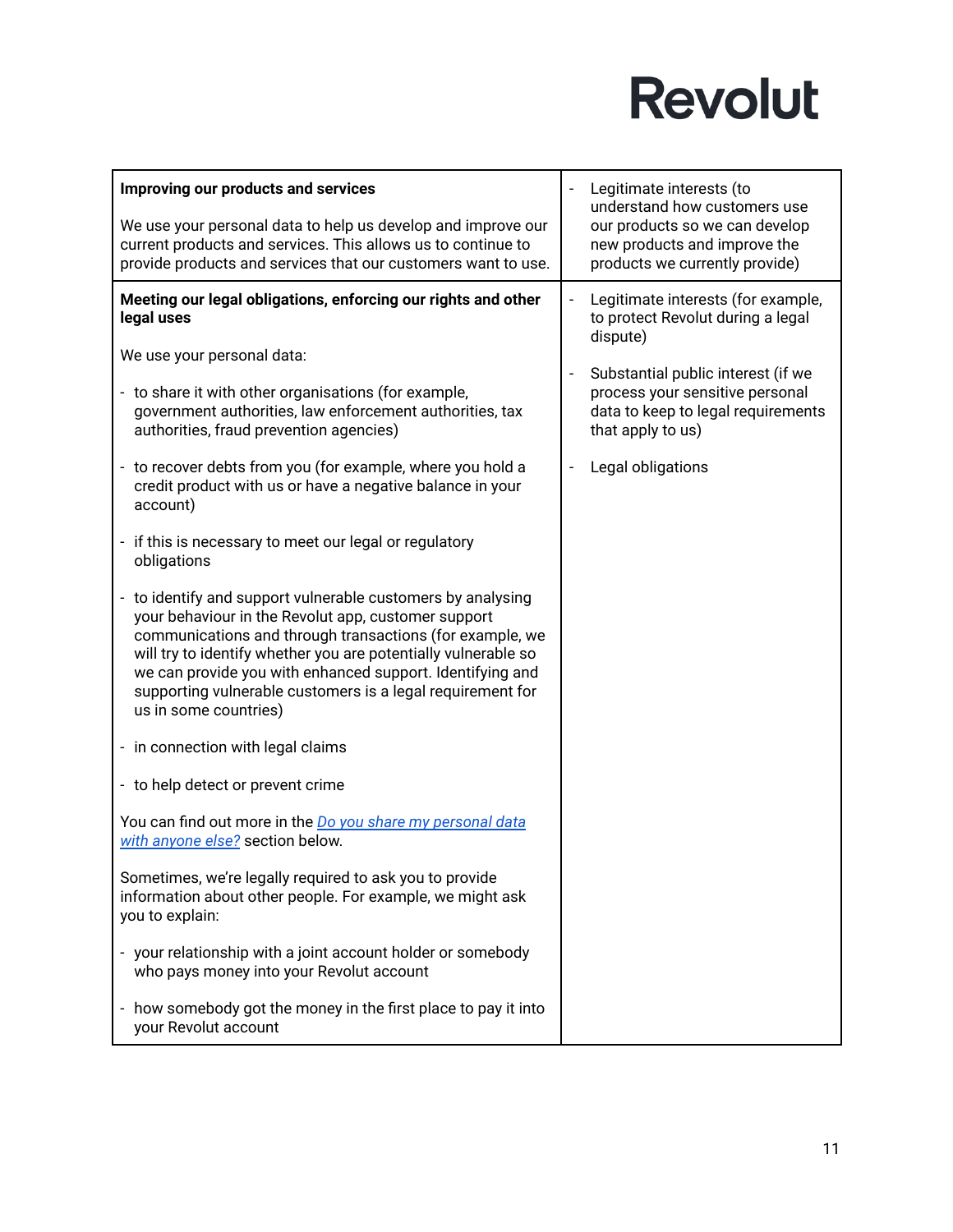Sometimes, we help you to provide services to customers. For example, we provide payment processing services to you if you use our Revolut Pro product. Where this happens, you're responsible for deciding if we collect your customers' personal data and how we should process it on your behalf.

#### <span id="page-11-0"></span>**6. Do you make automated decisions about me?**

Depending on the Revolut products or services you use, we may make automated decisions about you.

This means that we may use technology that can evaluate your personal circumstances and other factors to predict risks or outcomes. This is sometimes known as profiling. We do this for the efficient running of our services and to ensure decisions are fair, consistent and based on the right information.

Where we make an automated decision about you, you have the right to ask that it is manually reviewed by a person. You can find out more about this in the *What are my [rights?](#page-13-0)* section below.

For example, we may make automated decisions about you that relate to:

#### **Approving credit applications:**

- credit and affordability checks to see whether we can accept your credit application
- setting credit limits

#### **Monitoring credit agreements:**

- assessing how you're repaying any credit product you hold with us
- amending your credit limit
- terminating your credit agreement

#### **Opening accounts:**

- KYC, anti-money laundering and sanctions checks
- identity and address checks

#### **Detecting fraud:**

monitoring your account to detect fraud and financial crime

Our legal basis is one or more of the following:

- keeping to contracts and agreements between you and us
- legal obligations
- legitimate interests (to develop and improve how we deal with financial crime and meet our legal responsibilities)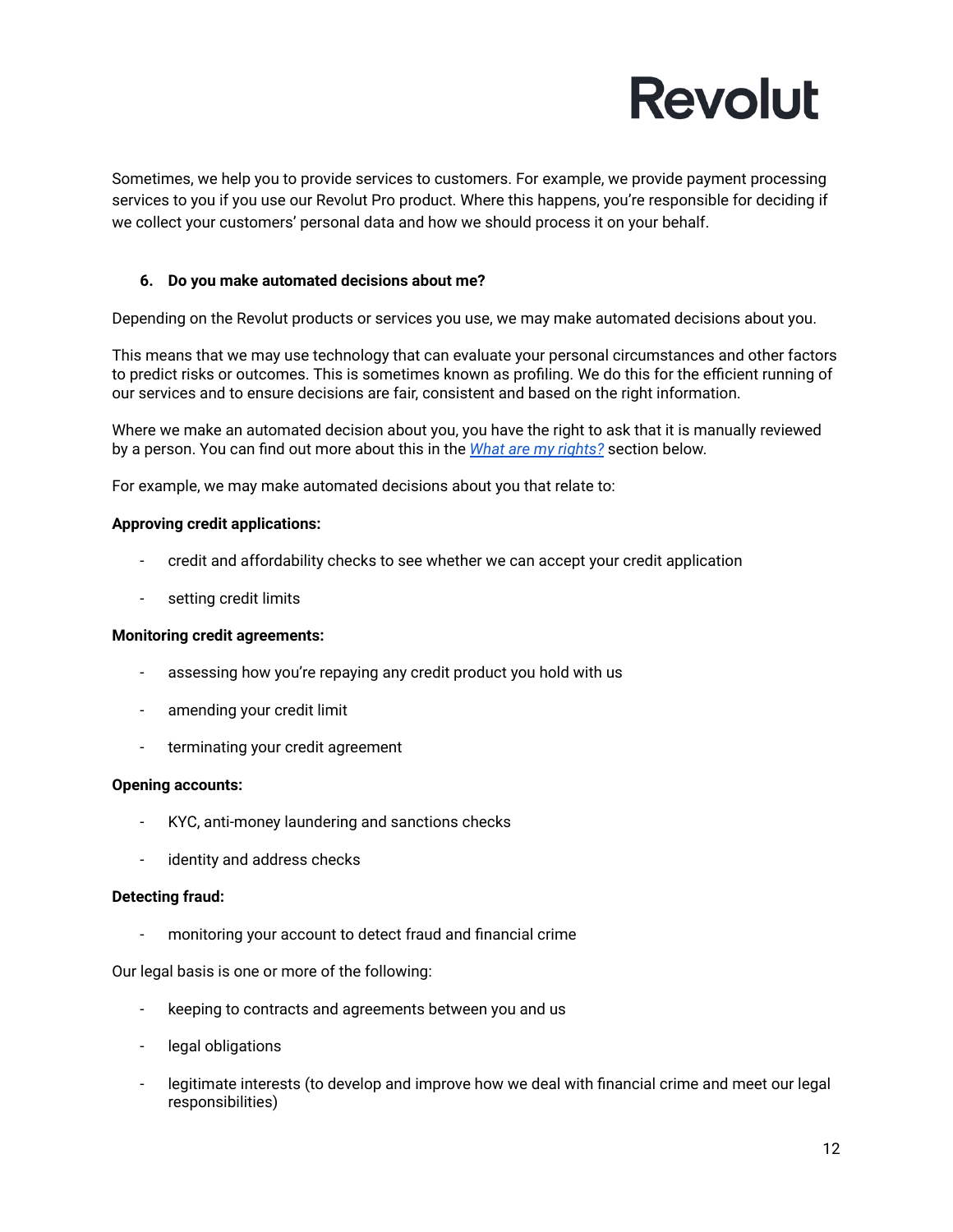#### <span id="page-12-0"></span>**7. Do you run credit checks on me?**

We, and our lending partners, use credit reference agencies (or other providers of credit information in some countries) to run credit checks if you apply (or tell us you want to apply) for a credit product through Revolut.

If you give us access to other accounts you hold with other financial institutions, through Open Banking, where you agree, we'll use available information to carry out credit checks on you.

We'll also share your personal data with credit reference agencies (or other providers of credit information) to:

- confirm details you have provided when you apply for products or services
- make an assessment about whether to accept your credit application
- determine an appropriate credit limit for you

When you enter into a credit agreement with us, we may continue sharing information with credit reference agencies or other providers of credit information (for example, information about your repayments and whether you repay in full or on time).

We'll carry out additional credit checks on you from time to time to make sure that your financial wellbeing hasn't changed over the course of the year.

The personal data we share with, and receive from, credit reference agencies (or other providers of credit information) when you apply for or use a Revolut credit product will vary depending on the country you live in. We'll provide full details when you apply for a Revolut credit product.

For details of credit information providers we engage with in each country, please check out this [page.](https://assets.revolut.com/Privacy/UK-and-EEA-additional-information-about-credit-information-providers-for-personal-account-customers.pdf)

Our legal basis is one or more of the following:

- consent (where we are required to collect your consent by law)
- legal obligations
- keeping to contracts and agreements between you and us (where you take out a credit product with us)
- legitimate interests (to develop and, in the future, offer credit products to our customers).

#### <span id="page-12-1"></span>**8. How do you use my personal data for marketing?**

If you sign up to our services, and where national laws allow, we'll assume you want us to contact you by post, push notification, email and text message with information about Revolut products, services, offers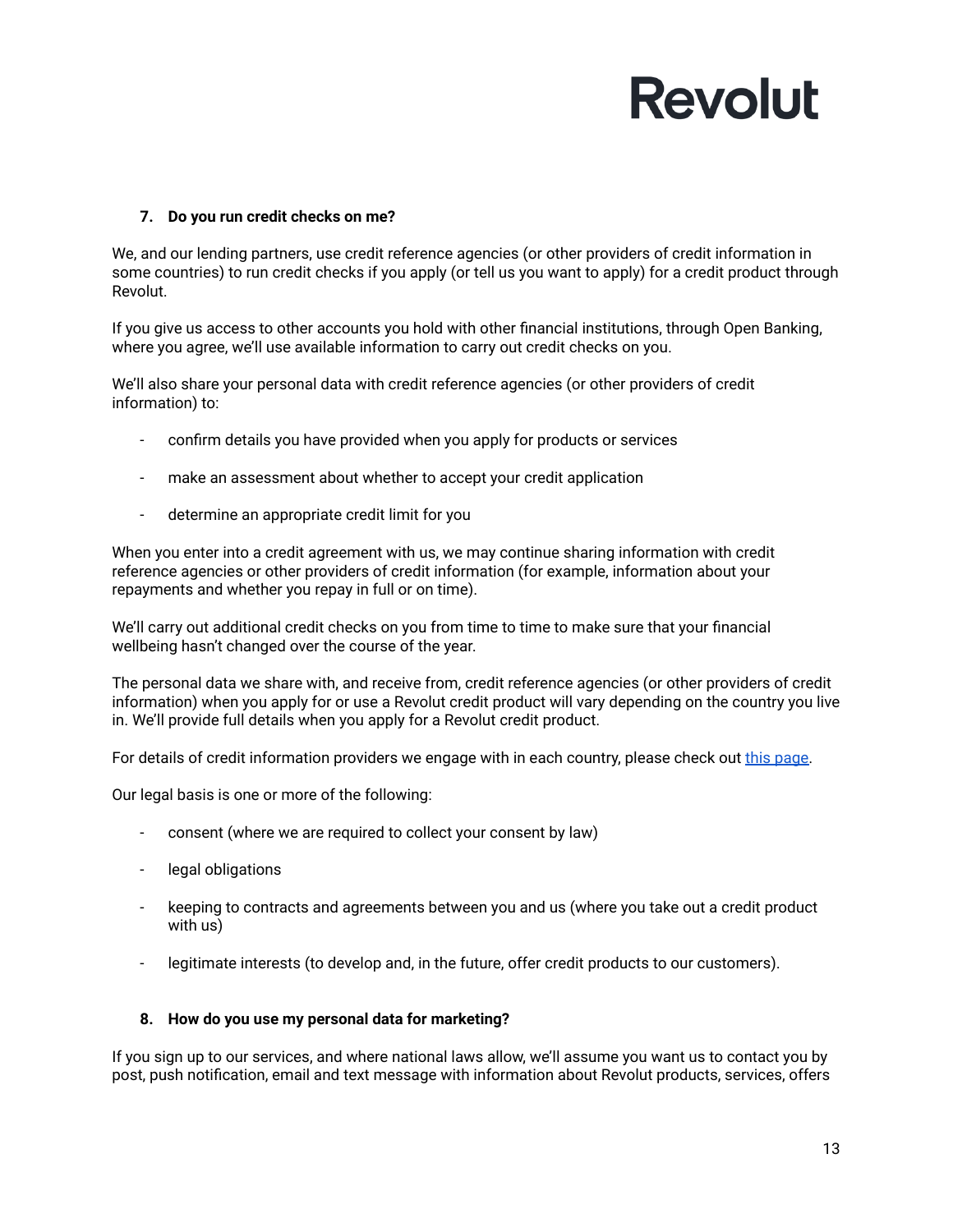and promotions. Where national laws require us to get your consent to send marketing messages, we'll do so in advance.

We use your personal data to personalise marketing messages about our products and services so they are more relevant and interesting to you (where allowed by law). This may include analysing how you use our services and your transactions.

You can object to profiling for direct marketing purposes. You can also adjust your preferences or tell us you don't want to hear from us at any time. Just use the privacy settings in the Revolut app or tap the unsubscribe links in any marketing message we send you.

If you do not want to receive personalised marketing messages, and opt out from receiving them, you will not receive any marketing communications. However, you may still receive generic information about our products and services in the Revolut app.

We won't pass your details on to any organisations outside the Revolut group of companies for their marketing purposes without your permission. You can find out more in the *Do you share my [personal](#page-15-1) data with [anyone](#page-15-1) else?* section below.

Our legal basis is:

- consent (where we are required by law to collect your consent); or
- legitimate interests (to send you marketing and to provide information relevant to your interests).

| Your right                                                              | What it means                                                                                                                                                                                                                                                                                                                                                                          |  |
|-------------------------------------------------------------------------|----------------------------------------------------------------------------------------------------------------------------------------------------------------------------------------------------------------------------------------------------------------------------------------------------------------------------------------------------------------------------------------|--|
| You have the right to be told how we<br>use your personal data          | We provide this privacy notice to explain how we use your<br>personal data.                                                                                                                                                                                                                                                                                                            |  |
|                                                                         | If you ask, we'll provide a copy of the personal data we hold<br>about you. We can't give you any personal data about other<br>people, personal data which is linked to an ongoing criminal or<br>fraud investigation, or personal data which is linked to<br>settlement negotiations with you. We also won't provide you<br>with any communication we've had with our legal advisers. |  |
| You can ask us to correct your<br>personal data if you think it's wrong | You can have incomplete or inaccurate personal data<br>corrected. Before we update your file, we may need to check<br>the accuracy of the new personal data you have provided.                                                                                                                                                                                                         |  |

#### <span id="page-13-0"></span>**9. What are my rights?**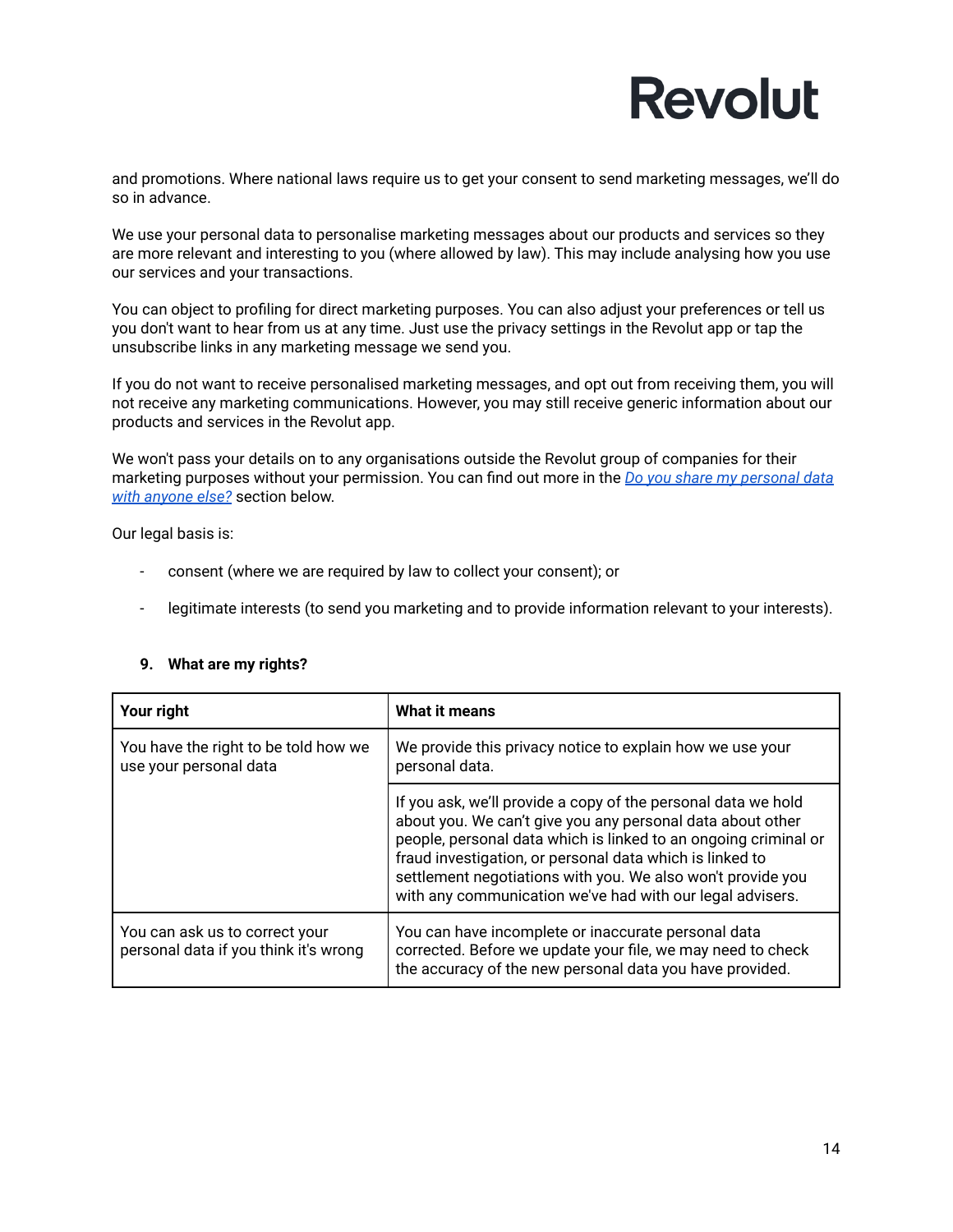| You can ask us to delete your<br>personal data                                                         | You can ask us to delete your personal data if:                                                                                                                                                                                                                                                                                                                                                                                                                               |
|--------------------------------------------------------------------------------------------------------|-------------------------------------------------------------------------------------------------------------------------------------------------------------------------------------------------------------------------------------------------------------------------------------------------------------------------------------------------------------------------------------------------------------------------------------------------------------------------------|
|                                                                                                        | $\checkmark$ there's no good reason for us to continue using it                                                                                                                                                                                                                                                                                                                                                                                                               |
|                                                                                                        | ✓ you gave us consent (permission) to use your personal data<br>and you have now withdrawn that consent                                                                                                                                                                                                                                                                                                                                                                       |
|                                                                                                        | ✓ you have objected to us using your personal data                                                                                                                                                                                                                                                                                                                                                                                                                            |
|                                                                                                        | √ we have used your personal data unlawfully                                                                                                                                                                                                                                                                                                                                                                                                                                  |
|                                                                                                        | $\checkmark$ the law requires us to delete your personal data                                                                                                                                                                                                                                                                                                                                                                                                                 |
|                                                                                                        | Just to let you know, we may not be able to agree to your<br>request. As a regulated financial services provider, we must<br>keep certain customer personal data even when you ask us to<br>delete it (we've explained this in more detail below). If you've<br>closed your Revolut account, we may not be able to delete your<br>entire file because these regulatory responsibilities take<br>priority. We'll always let you know if we can't delete your<br>personal data. |
| You can object to us processing your<br>personal data for marketing<br>purposes                        | You can tell us to stop using your personal data, including<br>profiling you, for marketing.                                                                                                                                                                                                                                                                                                                                                                                  |
| You can object to us processing<br>other personal data (if we're using it<br>for legitimate interests) | If our legal basis for using your personal data is 'legitimate<br>interests' and you disagree with us using it, you can object.                                                                                                                                                                                                                                                                                                                                               |
|                                                                                                        | However, if there is an overriding reason why we need to use<br>your personal data, we will not accept your request.                                                                                                                                                                                                                                                                                                                                                          |
|                                                                                                        | If you object to us using personal data which we need in order<br>to provide our services, we may need to close your account as<br>we won't be able to provide the services.                                                                                                                                                                                                                                                                                                  |
| You can ask us to restrict how we<br>use your personal data                                            | You can ask us to suspend using your personal data if:                                                                                                                                                                                                                                                                                                                                                                                                                        |
|                                                                                                        | √ you want us to investigate whether it's accurate                                                                                                                                                                                                                                                                                                                                                                                                                            |
|                                                                                                        | √ our use of your personal data is unlawful but you don't want<br>us to delete it                                                                                                                                                                                                                                                                                                                                                                                             |
|                                                                                                        | √ we no longer need your personal data, but you want us to<br>continue holding it for you in connection with a legal claim                                                                                                                                                                                                                                                                                                                                                    |
|                                                                                                        | ✓ you have objected to us using your personal data (see<br>above), but we need to check whether we have an overriding<br>reason to use it.                                                                                                                                                                                                                                                                                                                                    |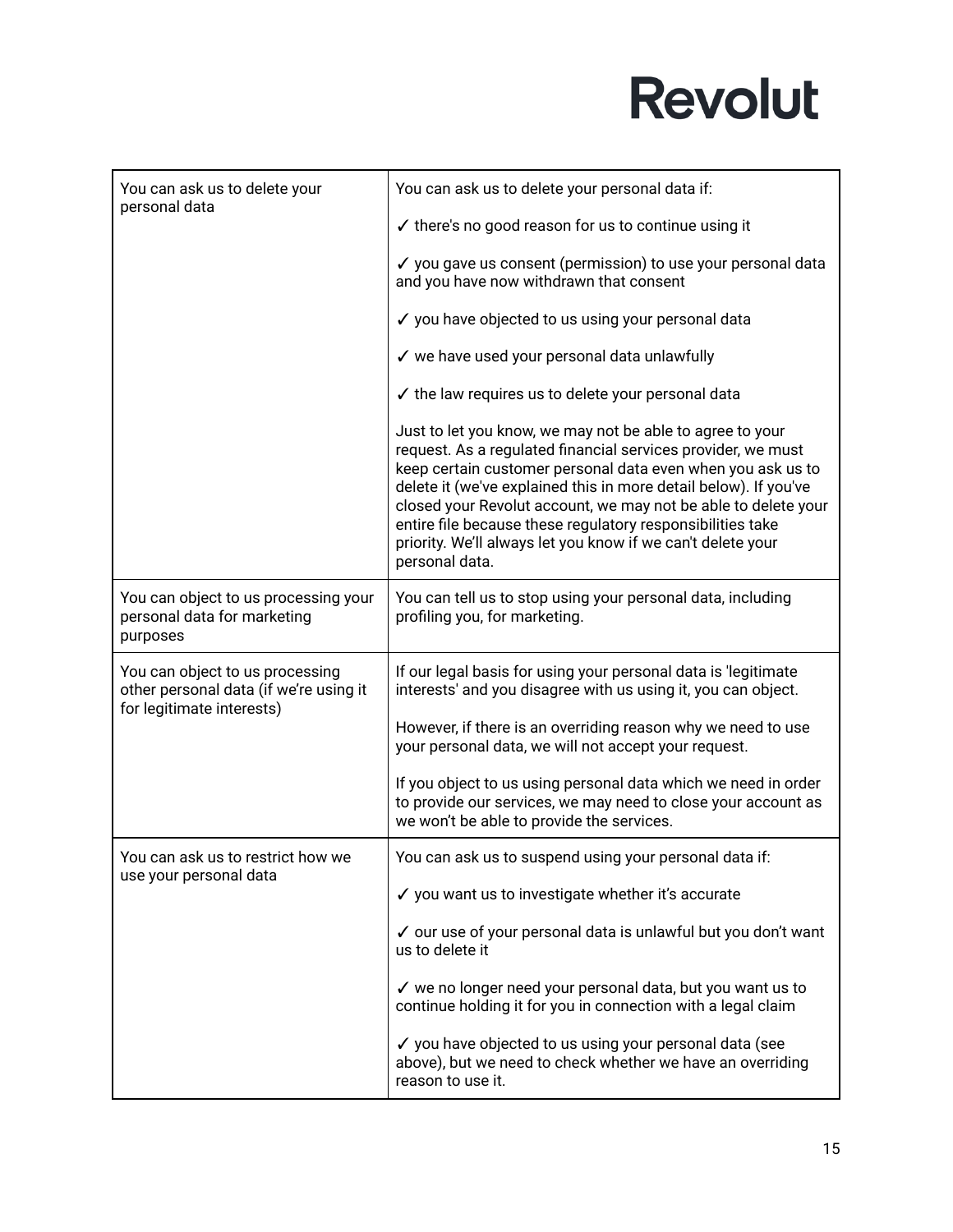| You can ask us to transfer personal<br>data to you or another company                       | If we can, and are allowed to do so under regulatory<br>requirements, we'll provide your personal data in a structured,<br>commonly used, machine-readable format.                                      |
|---------------------------------------------------------------------------------------------|---------------------------------------------------------------------------------------------------------------------------------------------------------------------------------------------------------|
| You can withdraw your permission                                                            | If you've given us the consent we need to use your personal<br>data, you can withdraw it at any time by changing your privacy<br>settings in the Revolut app or sending an email<br>to dpo@revolut.com. |
|                                                                                             | (Please note, it will have been lawful for us to use the personal<br>data up to the point you withdraw your permission.)                                                                                |
| You can ask us to carry out a human<br>review of an automated decision we<br>make about you | If we make an automated decision about you that significantly<br>affects you, you can ask us to carry out a manual review of this<br>decision.                                                          |

Your ability to exercise these rights will depend on a number of factors. Sometimes, we won't be able to agree to your request (for example, if we have a legitimate reason for not doing so or the right does not apply to the particular information we hold about you).

#### <span id="page-15-0"></span>**10. How do I exercise my rights?**

To exercise any of your rights set out in the previous section, you can contact us through the Revolut app or send us an email at [dpo@revolut.com.](mailto:dpo@revolut.com)

For security reasons, we can't deal with your request if we're not sure of your identity, so we may ask you for proof of ID.

If a third party exercises one of these rights on your behalf, we may need to ask for proof that they've been authorised to act on your behalf.

When you exercise one of your rights, or update your privacy settings in the Revolut app, it may take us up to one month to respond or implement your changes.

Revolut will usually not charge you a fee when you exercise your rights. However, we're allowed by law to charge a reasonable fee or refuse to act on your request if it is manifestly unfounded or excessive.

If you're unhappy with how we've handled your request you can complain to your local data protection authority. In the United Kingdom, this is the ICO ([website](https://ico.org.uk/make-a-complaint/)). In the European Economic Area, this is the Lithuanian State Data Protection Inspectorate ([website](https://vdai.lrv.lt/)).

#### <span id="page-15-1"></span>**11. Do you share my personal data with anyone else?**

#### *Revolut group companies*

We share your personal data within the Revolut group of companies to:

provide you with the best service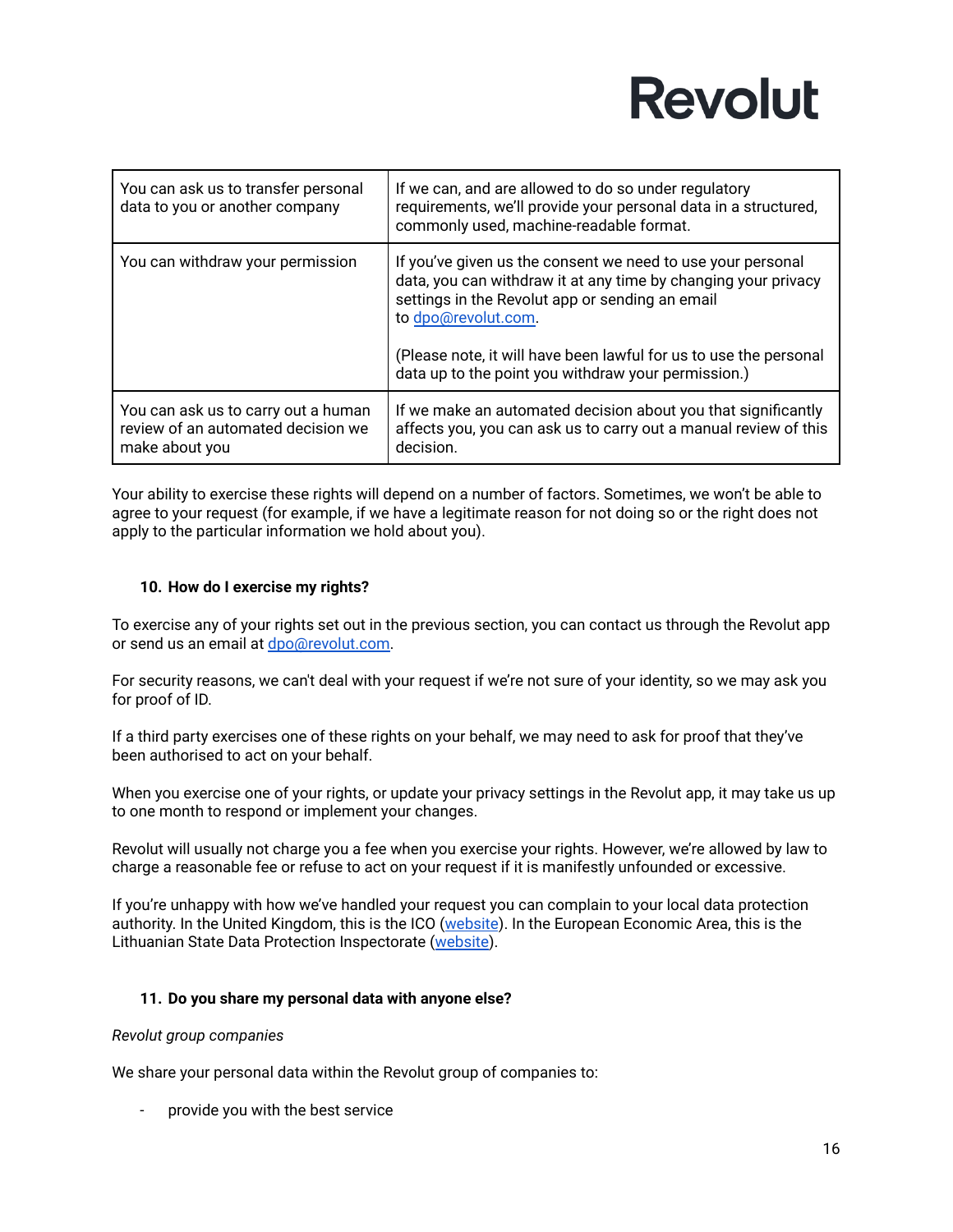send you information about Revolut products and services we think you'll be interested in hearing about.

#### *Other Revolut customers*

We'll ask you to let us sync your mobile phone contacts. This will help you to identify which of your trusted mobile phone contacts are Revolut customers. Your 'trusted contacts' will also be able to see if you're a Revolut customer through our 'Payments with Friends' functionality.

'Payments with Friends' gives you access to Revolut features like requesting money from your friends, splitting bills, group Vaults, paying other Revolut customers or chatting to your 'trusted contacts'.

We use technological safeguards to ensure a 'trusted contact' is somebody you already know and who knows you (for example, you have each other saved in each other's mobile phone contacts lists or have already received or given money through a peer-to-peer payment with them).

Both you and your trusted contact must have synced your mobile phone contacts lists with Revolut to be viewable to each other in the Revolut app.

We only show your basic contact details in the Revolut app to your trusted contacts who are also Revolut customers (for example, your name (as saved in your friend's contacts list), mobile phone number, Revolut username, and Revolut profile photo (if you have one)).

You can, of course, choose not to sync your contacts list with Revolut. This means that you won't be able to identify which of your mobile phone contacts are Revolut customers.

You can also turn off 'Payments with Friends' through the privacy settings in the Revolut app.

#### *People or companies that you transfer money to*

Where you make a payment from your Revolut account, we'll provide the recipient with your details alongside your payment (for example, your name and IBAN). This is because, like all payment institutions, we're required by law to include certain information with payments.

*People or companies that transfer money to you*

When you receive a payment to your Revolut account, we'll provide the payer with your details (for example, your name and IBAN). This is necessary to confirm that the payment has been made to the correct account.

#### *Suppliers*

The table below explains which suppliers we normally share your personal data with:

| Type of supplier | Why we share your personal data |
|------------------|---------------------------------|
|------------------|---------------------------------|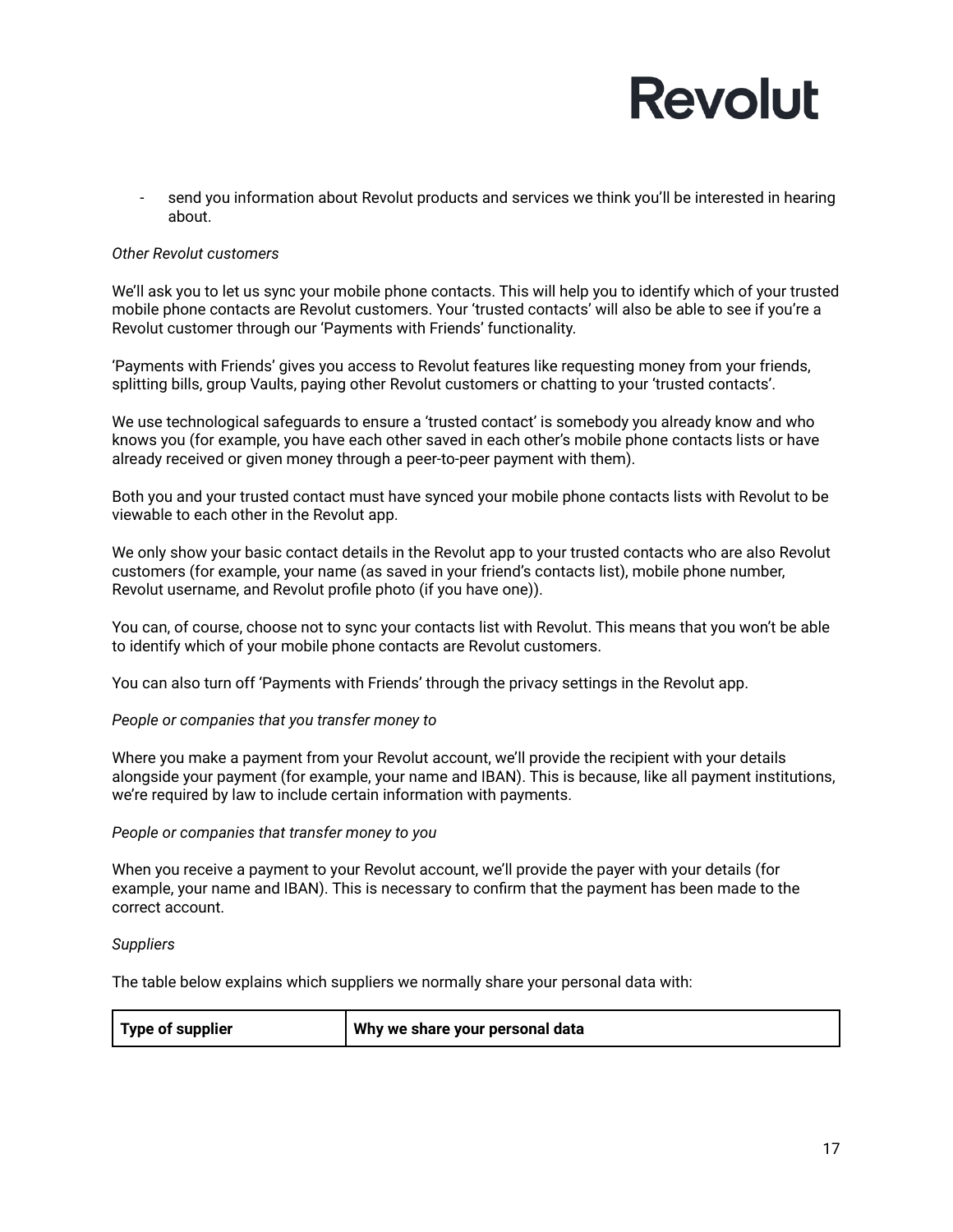| Suppliers who provide us with<br>IT, payment and delivery<br>services                                     | To help us provide our services to you                                                                                                                       |
|-----------------------------------------------------------------------------------------------------------|--------------------------------------------------------------------------------------------------------------------------------------------------------------|
| Our banking and financial<br>services partners and<br>payments networks, including<br>Visa and Mastercard | To help us provide our services to you. This includes banking and<br>lending partners, banking intermediaries and international payment<br>service providers |
| Card manufacturing,<br>personalisation and delivery<br>companies                                          | To create and deliver your personalised Revolut card                                                                                                         |
| Analytics providers and search<br>information providers                                                   | To help us improve our website or app                                                                                                                        |
| Customer-service providers,<br>survey providers and<br>developers                                         | To help us to provide our services to you                                                                                                                    |
| <b>Communications services</b><br>providers                                                               | To help us send you emails, push notifications and text messages                                                                                             |
| Debt collection agencies                                                                                  | To manage and recover debts that you owe or may end up owing<br>(including if you have a Revolut credit product)                                             |

#### *Partners who help to provide our services*

We may share your personal data with our partners to provide certain services you've asked us for (for example, when we offer insurance as part of our Premium or Metal plans).

We'll only share your personal data in this way if you've asked for the relevant service or if it's provided as part of our membership plans.

From time to time, we may work with other partners to offer you co-branded services or promotional offers, and we'll share some of your personal data with those partners. We will always make sure you understand how we and our partners process your personal data for these purposes.

#### *Credit reference agencies*

As set out in the *Do you run credit [checks](#page-12-0) on me?* section above, if you apply for a credit product, we'll share your personal data with credit reference agencies to check whether you are likely to make repayments when due.

If you are in the United Kingdom, we also share personal data with credit reference agencies, including Equifax and Experian, to verify your identity during onboarding. You can find out more about how Equifax and Experian handle your personal data [here](https://www.experian.co.uk/legal/crain/) and here respectively.

#### *Other financial institutions and Revolut customers*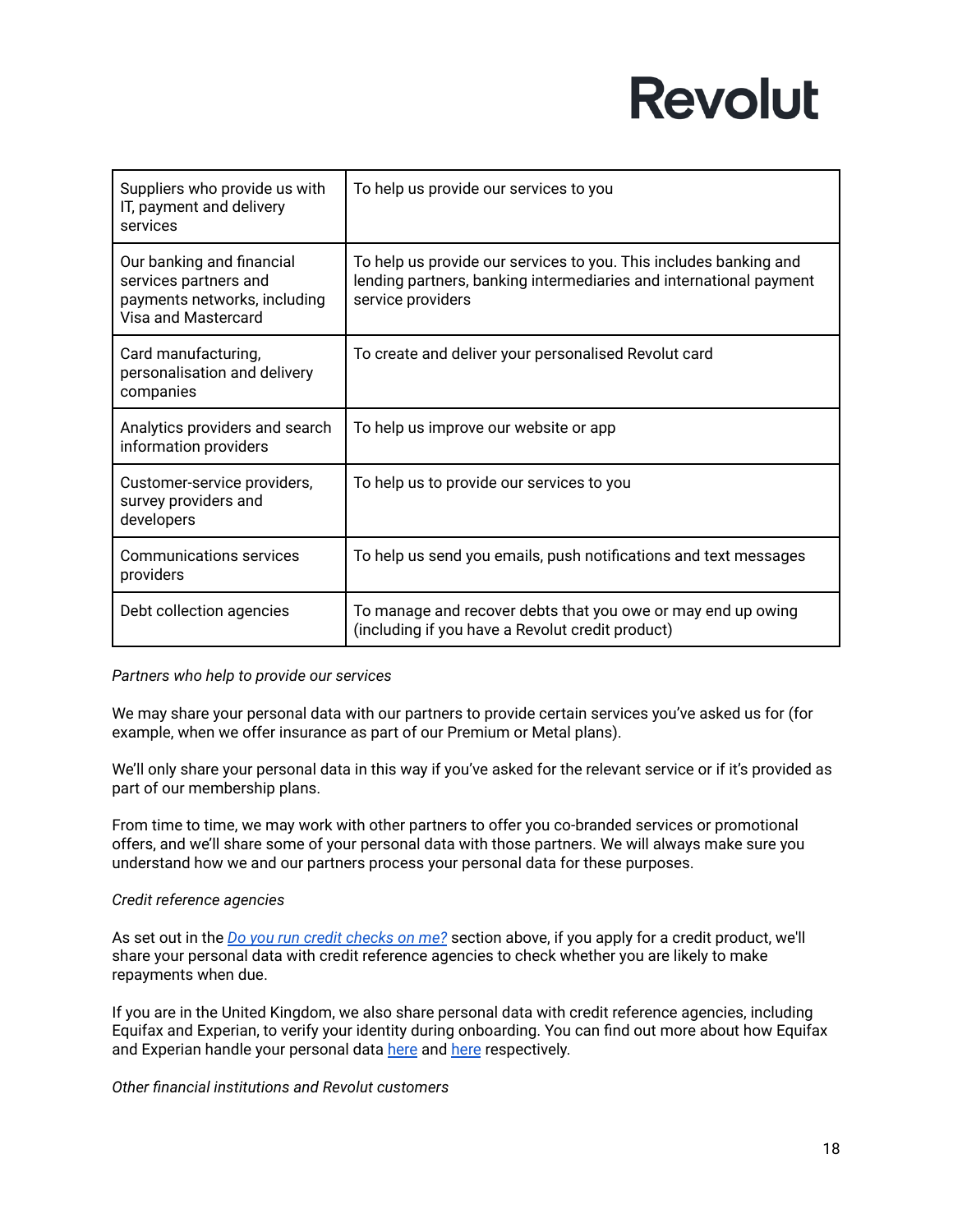We may share your personal data with other financial institutions, or Revolut customers, if you ask us to. For example, if you have activated 'Open Banking' through an account you hold with another financial institution and given them permission, we'll share data from your Revolut account (such as your balance, payment transactions, account number and sort code) with that financial institution.

We may also share your personal data with other financial institutions, or Revolut customers, where you do not ask us to. For example, if a payment is made to your account by mistake, we can share your information with the financial institution, or Revolut customer, the payment came from. This will help the payer and the other financial institution to try and get the payment back themselves.

#### *Other third parties*

We may share your personal data with other third parties where necessary to facilitate you receiving payments to your Revolut account.

#### *For legal reasons*

We also share your personal data with other financial institutions, government authorities, law enforcement authorities, tax authorities, companies and fraud prevention agencies to check your identity, protect against fraud, keep to tax laws, anti-money laundering laws, or any other laws and confirm that you're eligible to use our products and services.

If fraud is detected, you could be refused certain services by Revolut or other companies.

We may also need to share your personal data with other third party organisations or authorities:

- if we have to do so under any law or regulation
- if we sell our business or credit portfolio
- in connection with criminal or fraud investigations
- to enforce our rights (and those of customers or others)
- in connection with legal claims.

#### *Social media and advertising companies*

When we use social media for marketing purposes, your personal data (limited to only your name, email address and app events) may be shared with the social media platforms so that they can check if you also hold an account with them. If you do, we may ask the advertising partner or social media provider to:

- use your personal data to send our adverts to you, because we think that you might be interested in a new Revolut product or service
- not send you our adverts, because the marketing relates to a service that you already use
- send our adverts to people who have a similar profile to you (for example, if one of our services is particularly useful to people with similar interests to the ones on your social media profile, we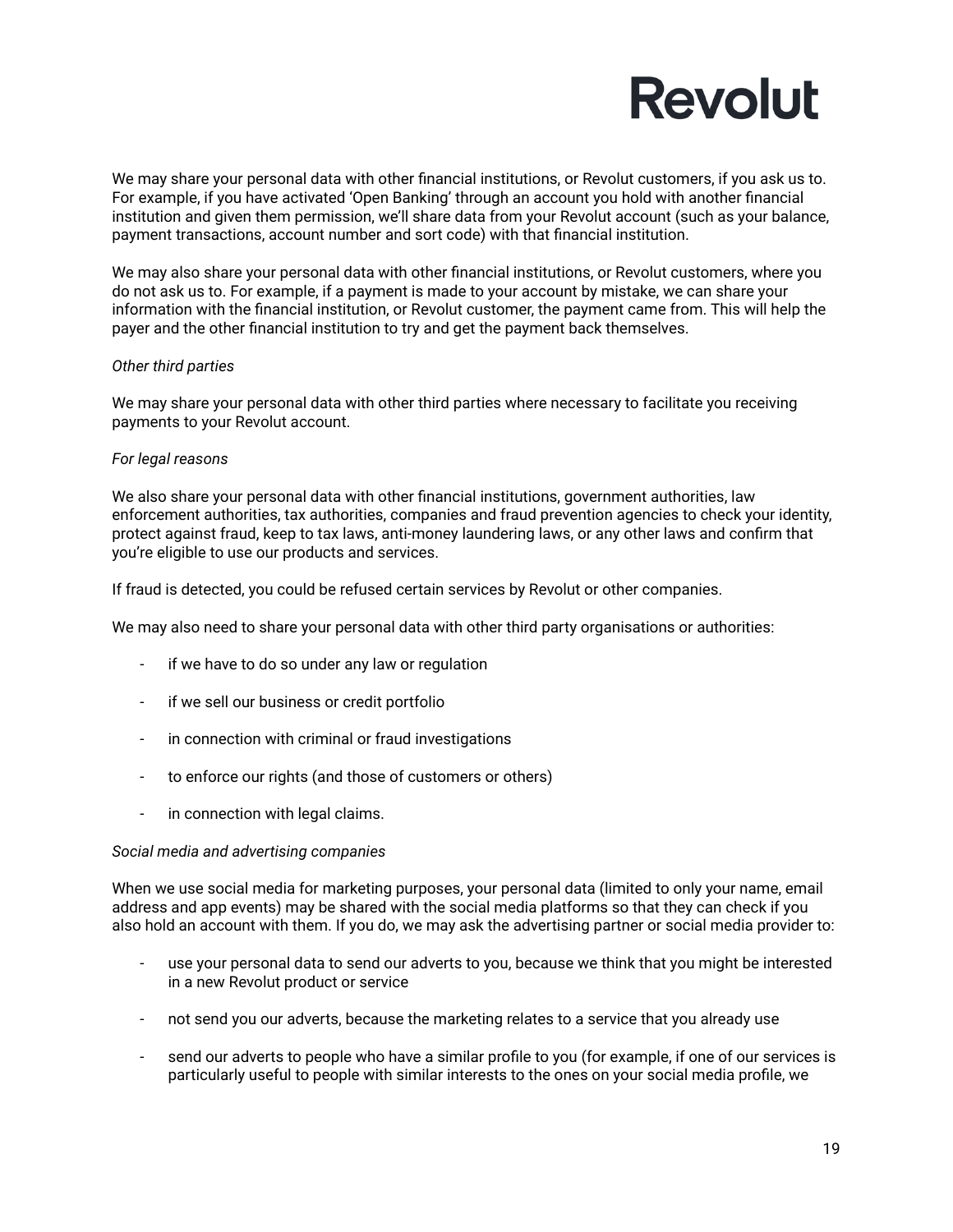may ask our advertising partner or social media partner to send our adverts for that service to those people)

An example of how we may use social media for marketing purposes is through Facebook's 'Custom Audience' tool. Read more about these [terms.](https://www.facebook.com/legal/terms/customaudience)

We may share your personal data with our advertising partners in the ways described above, but the personal data is hashed before we send it, and the social media platform we share it with is only allowed to use that hashed personal data in the ways described above.

Our legal basis is:

legitimate interests (to ensure Revolut's advertising is as effective as possible)

You can contact us at any time, either through the Revolut app or by emailing [dpo@revolut.com,](mailto:dpo@revolut.com) if you don't want us to share your personal data for advertising purposes. You can also use the privacy settings in the Revolut app to opt out from having your personal data shared in this way.

Remember you can also manage your marketing preferences directly with any social media provider that you have an account with.

#### *Where you ask us to share your personal data*

Where you direct us to share your personal data with a third party, we may do so. For example, you may authorise third parties to act on your behalf (such as a lawyer, accountant or family member or guardian under a power of attorney). We may need to ask for proof that a third party has been validly authorised to act on your behalf.

#### <span id="page-19-0"></span>**12. Will my personal data go outside the United Kingdom or Europe?**

As we provide an international service, we may need to transfer your personal data outside the United Kingdom or European Economic Area (EEA) to help us provide our services.

For example, if you make an international payment, we'll send funds to banks outside of the United Kingdom or EEA. We might also send your personal data outside of the United Kingdom or EEA to keep to global legal and regulatory requirements, and to provide ongoing support services.

We may send your personal data outside of the United Kingdom or EEA to:

- keep to global legal and regulatory requirements
- provide ongoing support services
- credit reference agencies, fraud prevention agencies, law enforcement authorities
- enable us to provide you with products or services you have requested

If we transfer your personal data to another country that doesn't offer a standard of data protection equivalent to the United Kingdom or EEA, we will make sure that your personal data is sufficiently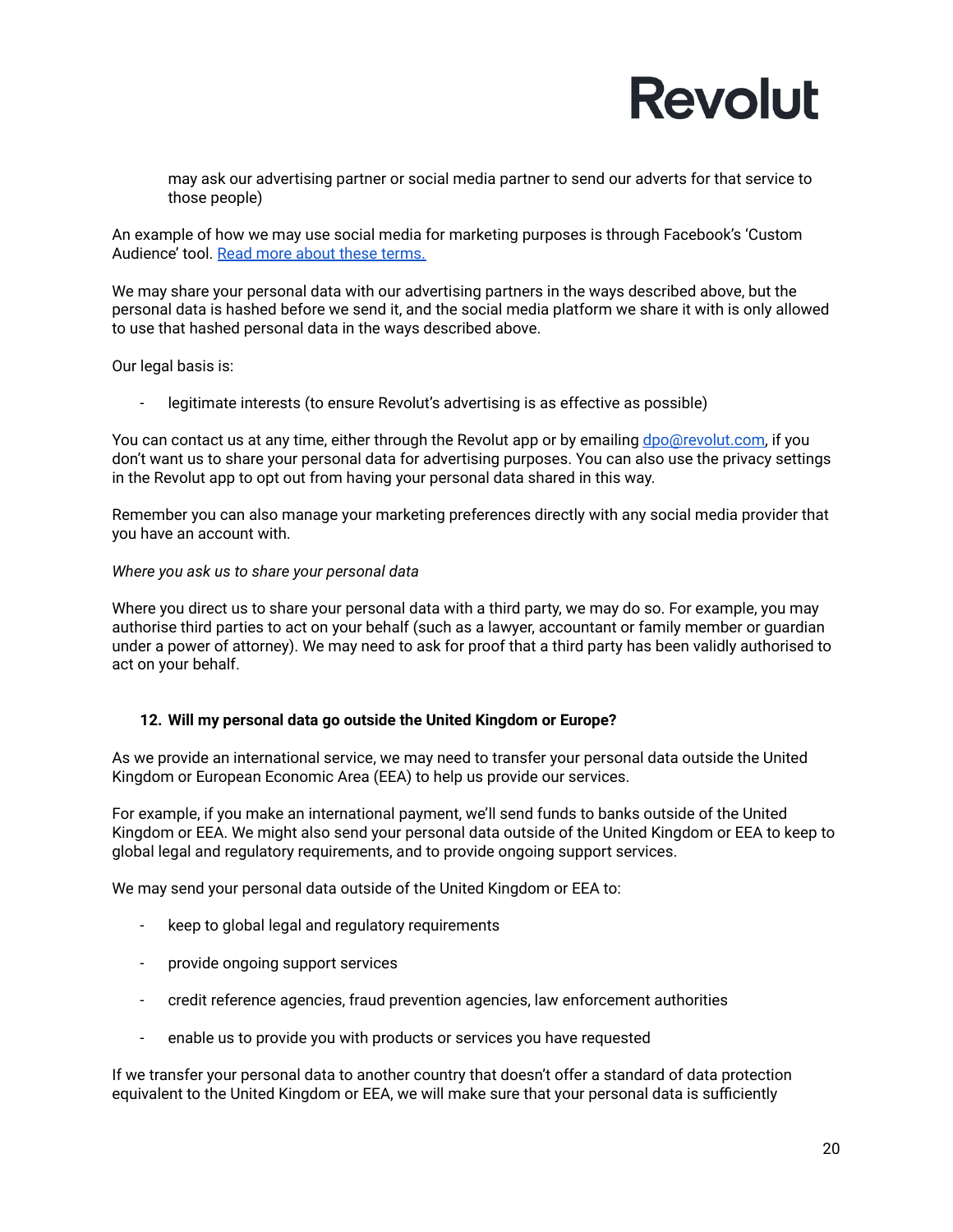protected. For example, we'll make sure that a contract with strict data protection safeguards is in place before we transfer your personal data. In some cases, you may be entitled to ask us for a copy of this contract.

If you would like more information, please contact us by sending an email to [dpo@revolut.com.](mailto:dpo@revolut.com)

#### <span id="page-20-0"></span>**13. How do you protect my personal data?**

We recognise the importance of protecting and managing your personal data. Any personal data we process will be treated with the utmost care and security. This section sets out some of the security measures we have in place**.**

We use a variety of physical and technical measures to:

- keep your personal data safe
- prevent unauthorised access to your personal data
- make sure your personal data is not improperly used or disclosed

Electronic data and databases are stored on secure computer systems with control over access to information using both physical and electronic means. Our staff receives data protection and information security training. We have detailed security and data protection policies which staff are required to follow when they handle your personal data**.**

While we take all reasonable steps to ensure that your personal data will be kept secure from unauthorised access, we cannot guarantee it will be secure during transmission by you to our app, a website or other services. We use HTTPS (HTTP Secure), where the communication protocol is encrypted through Transport Layer Security for secure communication over networks, for all our app, web and payment-processing services.

If you use a password for the Revolut app or our website, you will need to keep this password confidential. Please do not share it with anyone.

When you use our public services, which includes our social network accounts and the Revolut Community forum, do not share any personal data that you don't want to be seen, collected or used by other customers, as this personal data will become publicly available.

#### <span id="page-20-1"></span>**14. How long will you keep my personal data for?**

We'll generally keep your personal data for six years after our business relationship with you ends, or such period as may be required by applicable local laws. However, if you receive services from our Lithuanian group companies (for example, Revolut Bank UAB or a local EEA branch of Revolut Bank UAB), we will generally keep your personal data for eight years after our business relationship with you ends (unless applicable local laws require us to keep it for longer).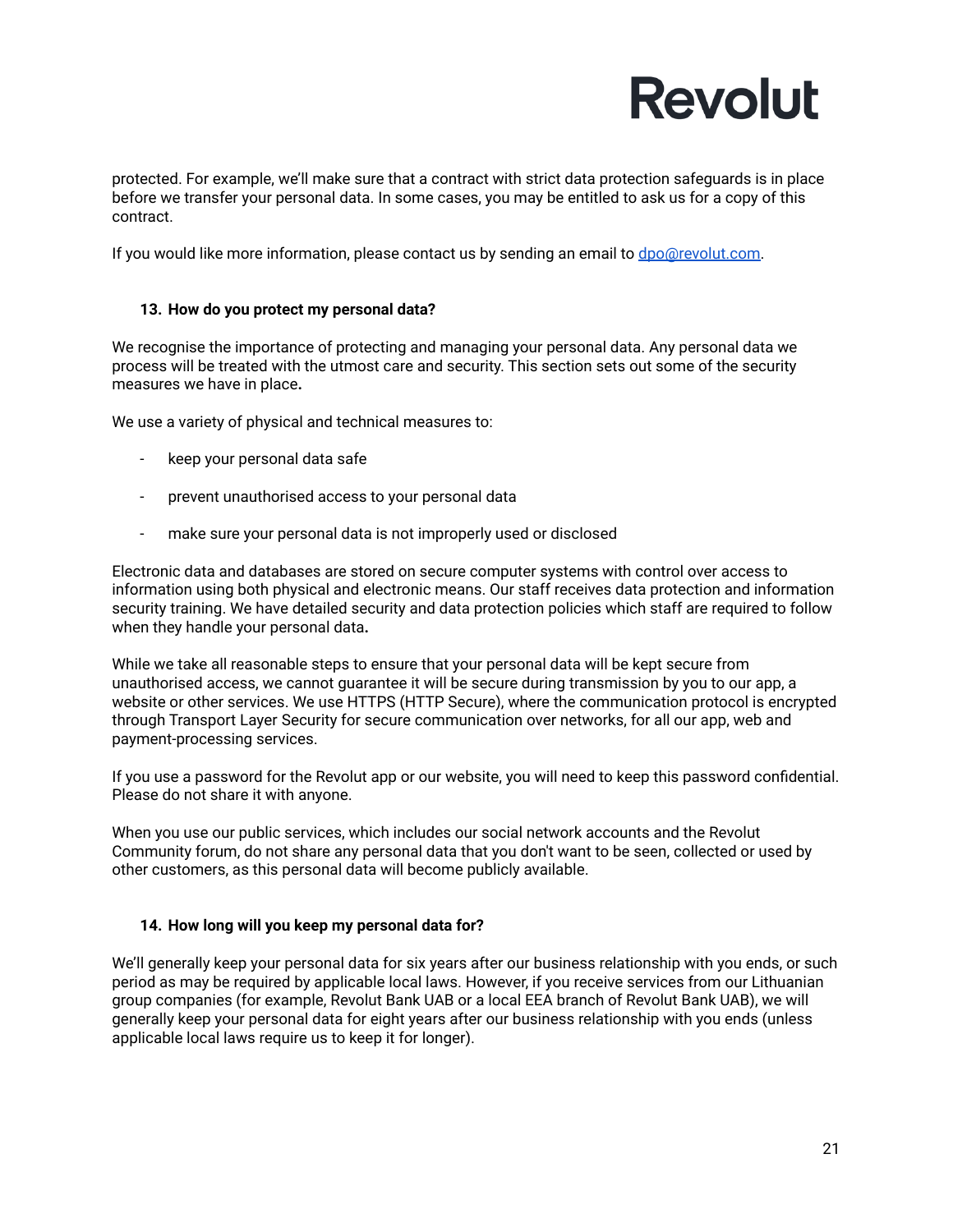

We're required to keep your personal data for this long by anti-money laundering and e-money laws. We may keep your personal data for longer because of a potential or ongoing court claim, or for another legal reason.

#### <span id="page-21-0"></span>**15. How will you keep me updated about how you use my personal data?**

If we change the way we use your personal data, we'll update this notice and, if appropriate, let you know by email, through the Revolut app or through our website.

#### <span id="page-21-1"></span>**16. Do you use cookies?**

We use cookies to analyse how you use our website. Please read our [Cookies](https://www.revolut.com/legal/cookies-policy) Policy for more information about cookies.

We also use pixels or web beacons in the direct marketing emails that we send to you. These pixels track whether our email was delivered and opened, and whether links within the email were clicked. They also allow us to collect information such as your IP address, browser, email client type and other similar details. We use this information to measure the performance of our email campaigns, and for analytics. You can control whether you receive direct marketing emails through the privacy settings in the Revolut app.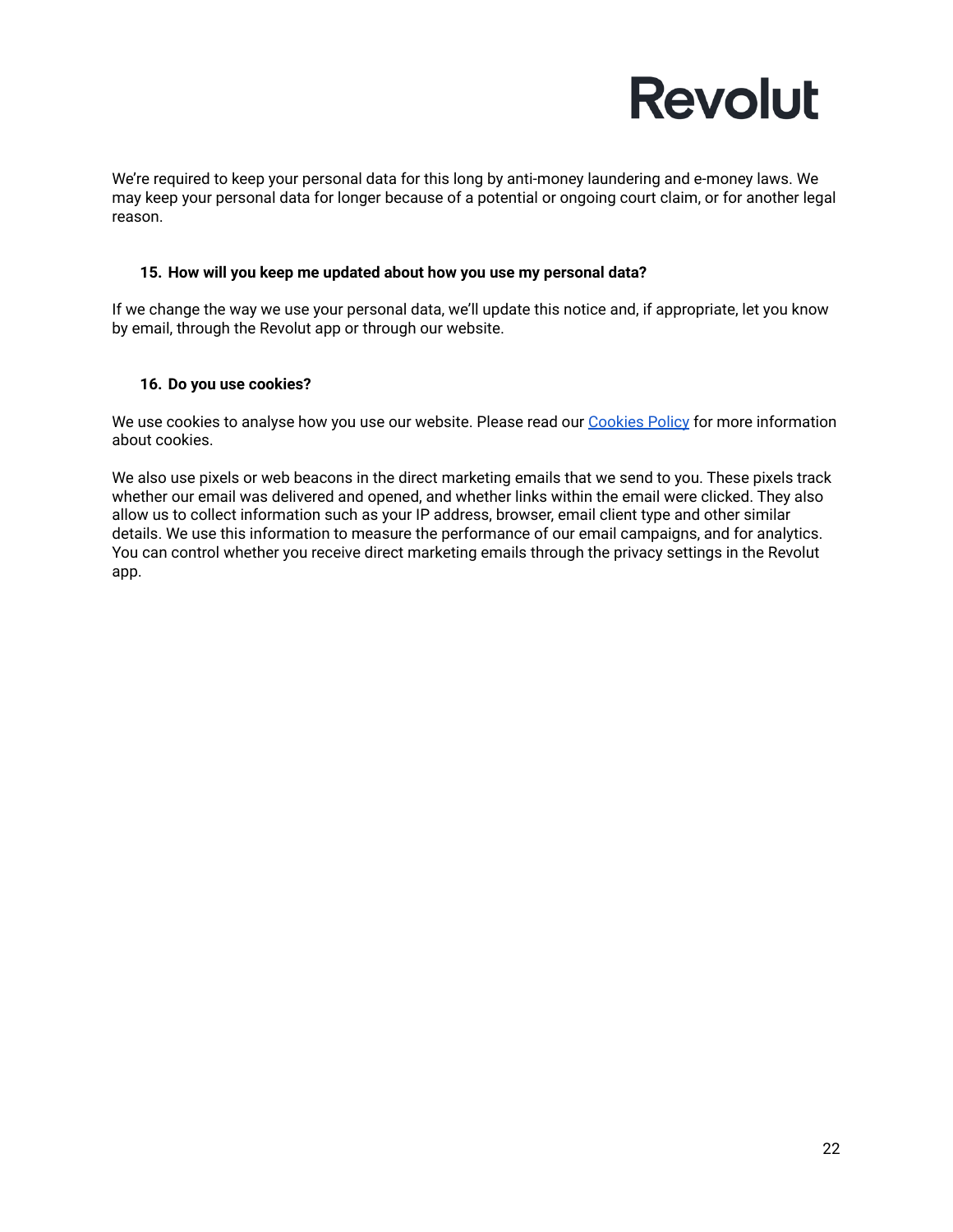#### **KLIENTŲ PRIVATUMO PRANEŠIMAS (LIETUVIŲ)**

*[\(Sugrįžti](#page-0-0) į kalbų lentelę)*

<span id="page-22-0"></span>Įsigaliojimo data: 2022 m. gegužės 23 d.

#### Ankstesnė versija: žr. [čia](https://assets.revolut.com/Privacy/UK-and-EEA-Customer-Privacy-Policy-July-2020-LT.pdf)

| Apie mus                                                                          | 24 |
|-----------------------------------------------------------------------------------|----|
| Kodėl turėčiau perskaityti šį pranešimą?                                          | 24 |
| Kokius mano asmens duomenis renkate?                                              | 25 |
| Kokiu teisiniu pagrindu naudojate mano asmens duomenis?                           | 28 |
| Kaip naudojate mano asmens duomenis?                                              | 29 |
| Ar priimate su manimi susijusius automatizuotus sprendimus?                       | 33 |
| Ar atliekate kredito patikras?                                                    | 34 |
| Kaip naudojate mano asmens duomenis rinkodarai?                                   | 35 |
| Kokios yra mano teisės?                                                           | 36 |
| Kaip galiu pasinaudoti savo teisėmis?                                             | 37 |
| Ar su kuo nors dalijatės mano asmens duomenimis?                                  | 38 |
| Ar mano asmens duomenys bus perduodami už Jungtinės Karalystės arba Europos ribų? | 42 |
| Kaip apsaugote mano asmens duomenis?                                              | 42 |
| Kiek laiko saugosite mano asmens duomenis?                                        | 43 |
| Kaip mane informuosite apie tai, kaip naudojate mano asmens duomenis?             | 43 |
| Ar naudojate slapukus?                                                            | 43 |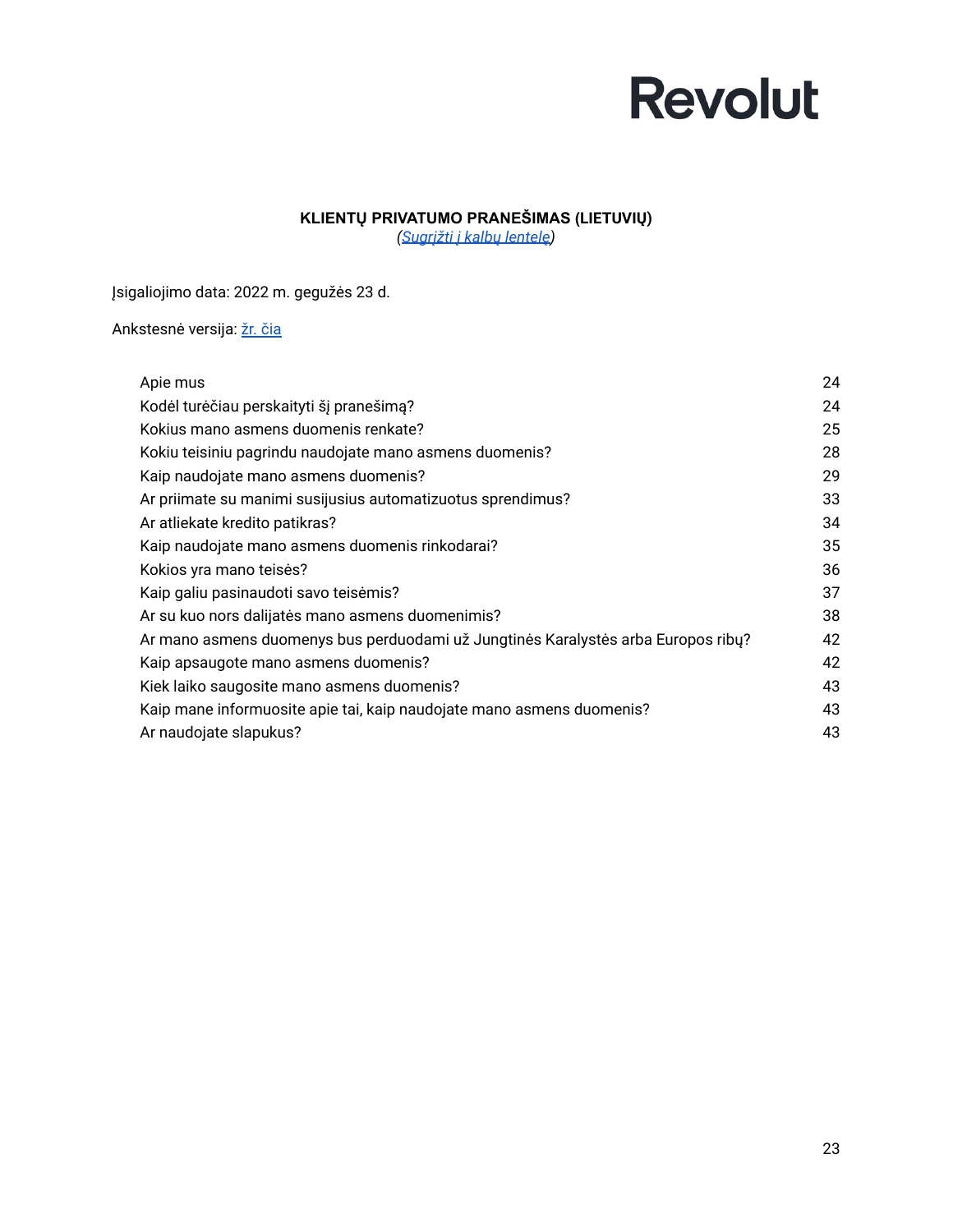Įsipareigojame saugoti ir gerbti jūsų privatumą.

Mes pasižadame:

- visada stengtis užtikrinti jūsų asmens duomenų saugumą ir privatumą
- niekada neparduoti jūsų asmens duomenų
- suteikti jums galimybę bet kada peržiūrėti savo rinkodaros pasirinkimus

#### <span id="page-23-0"></span>**1. Apie mus**

"Revolut" grupę sudaro įvairios [įmonės.](https://www.revolut.com/help/more/legal-topics/which-revolut-companies-provide-me-with-services) Kai pirmą kartą kreipsitės dėl "Revolut" produkto arba paslaugos naudojimo, informuosime jus, su kuria "Revolut" įmone užmezgate ryšį.

"Revolut" įmonė, teikianti atitinkamą produktą ar paslaugą, bus atsakinga už su tuo produktu ar paslauga susijusių jūsų asmens duomenų tvarkymą. Ši "Revolut" įmonė vadinama jūsų asmens duomenų "valdytoju".

#### <span id="page-23-1"></span>**2. Kodėl turėčiau perskaityti šį pranešimą?**

Jūsų asmens duomenis renkame jums naudojantis:

- mūsų svetaine [www.revolut.com](https://www.revolut.com)
- "Revolut" programėle
- bet kuriomis paslaugomis, kurias galite pasiekti per "Revolut" programėlę arba svetainę

Mes taip pat galime rinkti asmens duomenis iš kitų asmenų ar įmonių. Paaiškinsime išsamiau, kaip tai vyksta, tolesniame skyriuje *Kokius mano asmens [duomenis](#page-24-0) renkate?*.

Sakydami "asmens duomenys", kalbame apie informaciją, kurią:

- žinome apie jus (pavyzdžiui, žinome, kai pasinaudojate savo "Revolut" kortele atsiskaitydami už pirkinius)
- galima panaudoti jūsų tapatybei nustatyti (pavyzdžiui, jūsų vardą ir pavardę kartu su pašto adresu)

Šiame pranešime paaiškiname, kokią informaciją renkame, kaip ją naudojame ir kokias turite teises, jei norite pakeisti tai, kaip naudojame jūsų asmens duomenis.

Šį pranešimą galime pateikti ne tik anglų, bet ir kitomis kalbomis. Jeigu yra kokių nors neatitikimų tarp versijų kitomis kalbomis ir anglų kalba, vadovaujamasi versija anglų kalba.

Jei kyla klausimų, kaip naudojame jūsų asmens duomenis, galite kreiptis adresu [dpo@revolut.com](mailto:dpo@revolut.com).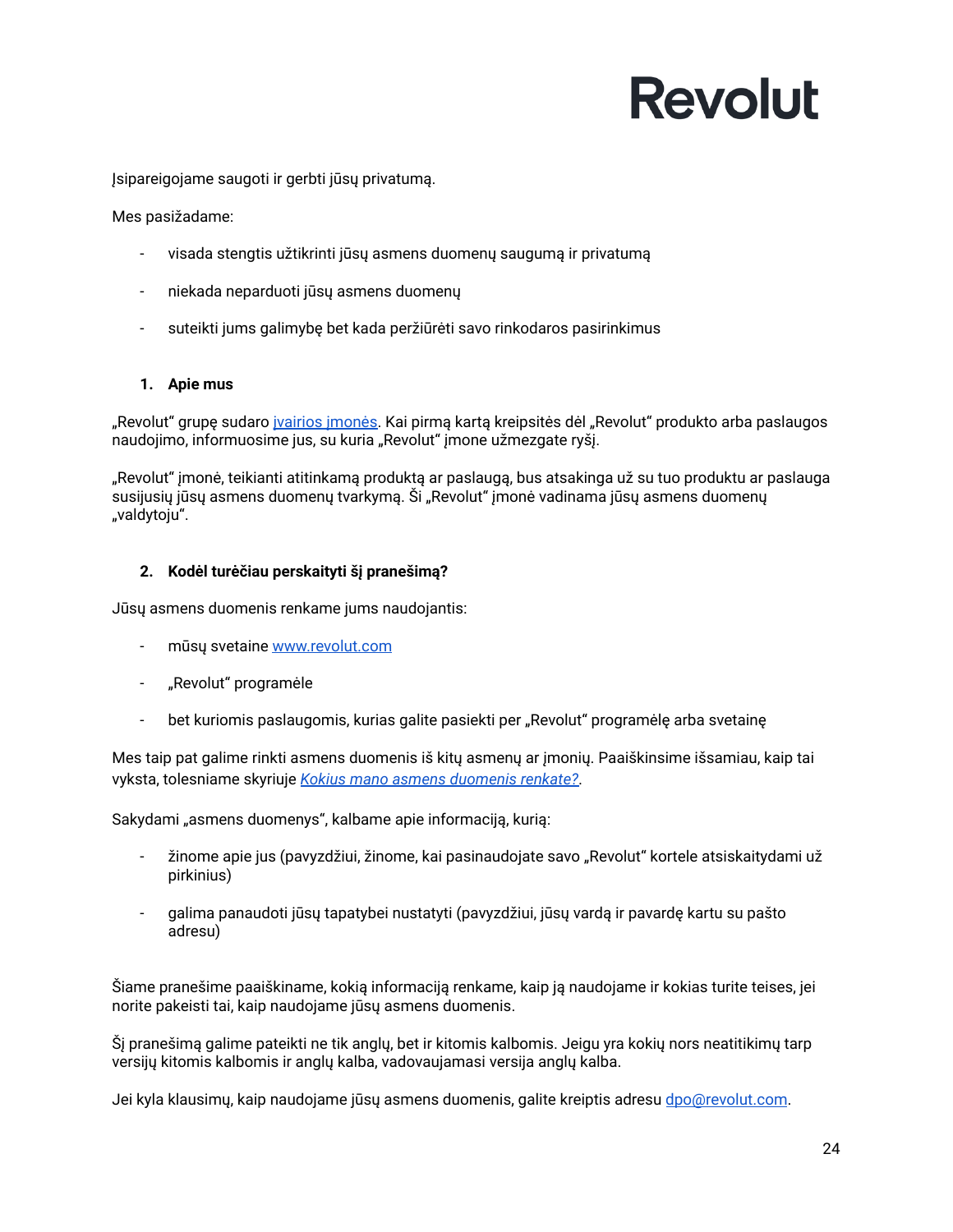#### <span id="page-24-0"></span>**3. Kokius mano asmens duomenis renkate?**

Toliau pateikiamoje lentelėje paaiškiname, kokius asmens duomenis renkame ir naudojame.

| Asmens duomenų tipas               | Paaiškinimas                                                                                                                                             |
|------------------------------------|----------------------------------------------------------------------------------------------------------------------------------------------------------|
| Informacija, kurią mums pateikiate | Renkame informaciją, kurią jūs pateikiate, kai:                                                                                                          |
|                                    | ✓ pildote kokias nors formas                                                                                                                             |
|                                    | √ susirašinėjate su mumis                                                                                                                                |
|                                    | ✓ dalyvaujate mūsų apklausose                                                                                                                            |
|                                    | √ užsiregistruojate naudoti "Revolut" programėlę                                                                                                         |
|                                    | √ užregistruojate vaiką ar patvirtinate jo registraciją naudotis<br>programėle "Revolut Junior"                                                          |
|                                    | √ atidarote sąskaitą arba naudojatės kuria nors iš mūsų<br>paslaugy                                                                                      |
|                                    | ✓ suteikiate mums prieigą prie kitų jūsų finansinių sąskaitų<br>(pavyzdžiui, naudojantis atvirąja bankininkyste)                                         |
|                                    | √ dalyvaujate internetinėse diskusijose ar pasinaudojate<br>reklaminiais pasiūlymais                                                                     |
|                                    | ✔ bendraujate su mūsų socialinių tinklų arba klientų<br>aptarnavimo komandos nariu (telefonu arba naudodami<br>"Revolut" programėlę)                     |
|                                    | √ dalyvaujate konkurse ar dalinatės informacija su mumis<br>socialiniuose tinkluose                                                                      |
|                                    | √ susisiekiate su mumis dėl kitų priežasčių                                                                                                              |
|                                    | Rinksime toliau nurodytą informaciją:                                                                                                                    |
|                                    | √ jūsų vardas ir pavardė, adresas ir gimimo data                                                                                                         |
|                                    | √ jūsų el. pašto adresas, telefono numeris ir informacija apie<br>jūsų naudojamą įrenginį (pavyzdžiui, telefoną, kompiuterį ar<br>planšetinį kompiuterį) |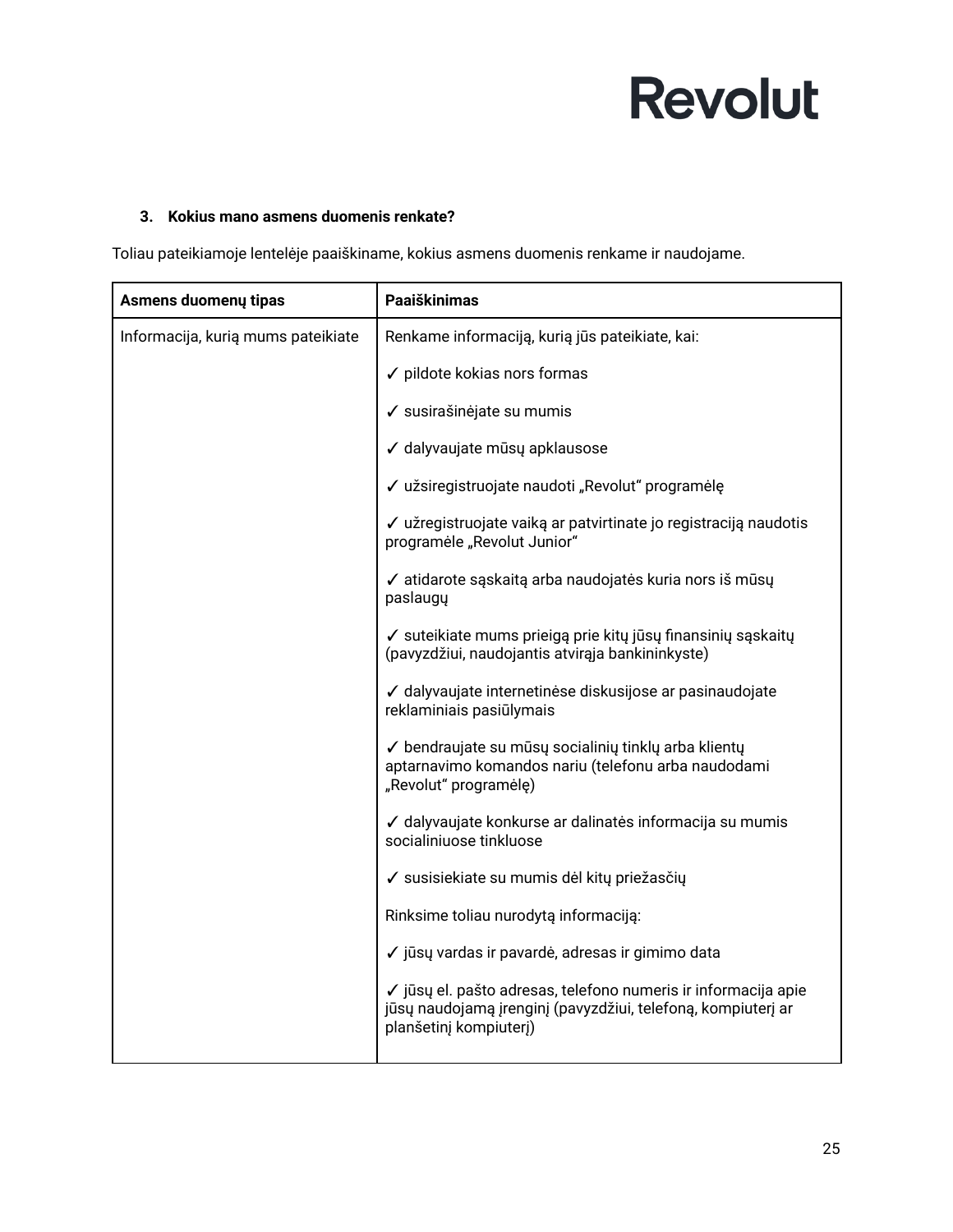| √ jūsų "Revolut" vartotojo vardas (jis parenkamas atsitiktine<br>tvarka ir priskiriamas jums, kai prisijungiate pirmą kartą, tačiau<br>galėsite jį pasikeisti)                                                                                                                                               |
|--------------------------------------------------------------------------------------------------------------------------------------------------------------------------------------------------------------------------------------------------------------------------------------------------------------|
| √ jūsų registracijos informacija                                                                                                                                                                                                                                                                             |
| ✓ jūsų banko sąskaitos duomenys, įskaitant sąskaitos numerį,<br>banko kodą ir IBAN                                                                                                                                                                                                                           |
| √ jūsų "Revolut" debeto ir kredito kortelių (ar kitų debeto ar<br>kredito kortelių, kurias pas mus užregistravote) duomenys,<br>įskaitant kortelės numerį, galiojimo datą ir CVC (trys paskutinieji<br>numerio kitoje kortelės pusėje skaitmenys)                                                            |
| √ tapatybės dokumentų (pavyzdžiui, paso arba vairuotojo<br>pažymėjimo) kopijos ir bet kokia kita jūsų pateikta informacija,<br>jrodanti, kad galite naudotis mūsų paslaugomis                                                                                                                                |
| √ jūsų gyvenamoji šalis, rezidavimo vietos mokesčių tikslais<br>informacija ir mokesčių mokėtojo identifikacinis numeris                                                                                                                                                                                     |
| √ informacija, kurią pateikiate, kai kreipiatės dėl kredito,<br>jskaitant duomenis apie jūsų arba jūsų sutuoktinio(-ės) pajamas<br>ir finansinius įsipareigojimus                                                                                                                                            |
| √ informacija, kurią pateikiate registruodami arba patvirtindami<br>savo vaikus naudotis "Revolut Junior"                                                                                                                                                                                                    |
| √ mūsų bendravimo įrašai, jei su mumis susisieksite arba mes<br>susisieksime su jumis (įskaitant telefono skambučių įrašus)                                                                                                                                                                                  |
| √ jūsų atvaizdas nuotraukos arba vaizdo įrašo forma (kai to<br>reikalaujama dėl mūsų "pažink klientą" (Know-Your-Client - KYC)<br>patikrų, skirtų jūsų tapatybei patvirtinti, kai kreipiatės į mus<br>atsijungę nuo "Revolut" sąskaitos arba siunčiate nuotrauką į<br>savo "Revolut" sąskaitą)               |
| √ informacija apie kitus žmones (pavyzdžiui, bendros sąskaitos<br>turėtoją, jūsų sutuoktinį(-ę) arba šeimos narį(-ę)), kai prašome<br>jus nurodyti šią informaciją, kad galėtume vykdyti reikalavimus<br>pagal KYC, kovos su pinigų plovimu įstatymus ir kad padėtumėte<br>mums vykdyti sukčiavimo stebėseną |
| Jei pateikiate mums kitų asmenų asmens duomenis (pavyzdžiui,<br>bendros sąskaitos turėtojo, savo sutuoktinio(-ės) ar šeimos<br>nario) arba paprašote mūsų pasidalyti jų asmens duomenimis su<br>trečiosiomis šalimis, jūs patvirtinate, kad prieš tai supažindinote<br>juos su šiuo mūsų pranešimu.          |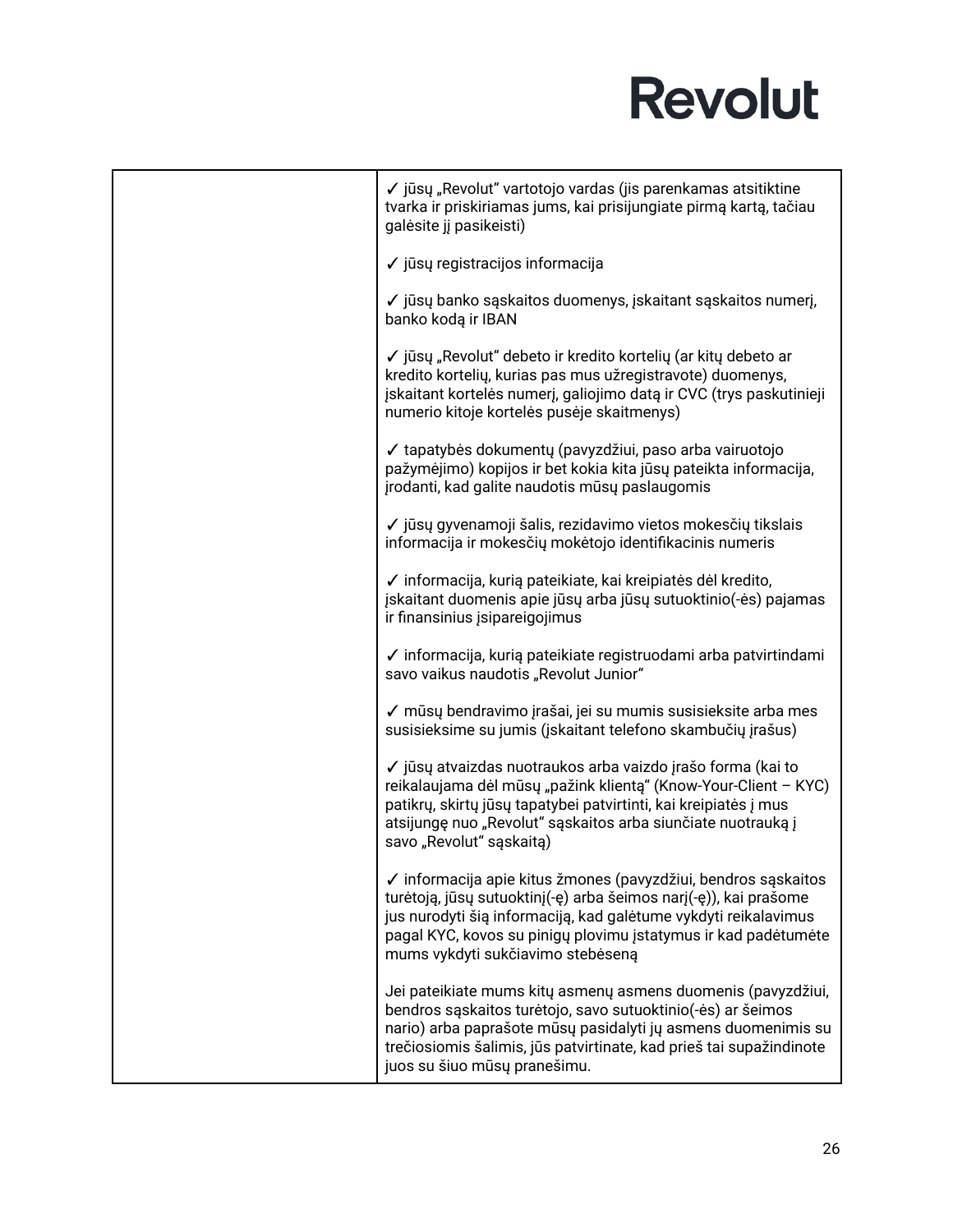| Informacija, surinkta jums<br>naudojantis mūsų produktais ir | Kai naudojatės mūsų svetaine ar "Revolut" programėle, renkame<br>šią informaciją:                                                                                                                                                                                                                                                                                                                                                                                                                                                                                                          |
|--------------------------------------------------------------|--------------------------------------------------------------------------------------------------------------------------------------------------------------------------------------------------------------------------------------------------------------------------------------------------------------------------------------------------------------------------------------------------------------------------------------------------------------------------------------------------------------------------------------------------------------------------------------------|
| paslaugomis                                                  | ✓ techninę informaciją, įskaitant interneto protokolo (IP) adresą,<br>naudojamą jūsų kompiuteriui jungiantis prie interneto, jūsų<br>prisijungimo informaciją, naršyklės tipą ir versiją, laiko juostos<br>nustatymus, operacinę sistemą ir platformą, jūsų naudojamo<br>įrenginio tipą, unikalųjį įrenginio identifikatorių (pavyzdžiui, jūsų<br>įrenginio IMEI numerį, įrenginio belaidžio tinklo sąsajos MAC<br>adresą arba įrenginio naudojamą mobiliojo telefono numerį),<br>mobiliojo tinklo informaciją, jūsų mobiliąją operacinę sistemą,<br>naudojamos mobiliosios naršyklės tipą |
|                                                              | √ informaciją apie jūsų apsilankymą, įskaitant jūsų spustelėtas<br>nuorodas mūsų svetainėje arba programėlėje, per ją ir iš jos<br>(įskaitant datą ir laiką), peržiūras arba ieškotas paslaugas,<br>puslapių atsako laiką, atsisiuntimo klaidas, kiek laiko praleidote<br>tam tikruose puslapiuose, puslapių sąveikos informaciją<br>(pavyzdžiui, slinkimo ir spustelėjimų) ir metodus, naudojamus<br>išeiti iš puslapio                                                                                                                                                                   |
|                                                              | √ informaciją apie operacijas ir "Revolut" produktų naudojimą<br>(pavyzdžiui, mokėjimus į jūsų sąskaitą ir iš jos), įskaitant datą,<br>laiką, sumą, valiutas, valiutos kursą, gavėjo duomenis, su<br>operacija susijusio pardavėjo ar bankomatų duomenis (įskaitant<br>pardavėjų ir bankomatų vietas), siuntėjo ir gavėjo IP adresą,<br>siuntėjo ir gavėjo vardą bei pavardę, registracijos informaciją, su<br>mokėjimu išsiųstus ar gautus pranešimus, mokėjimui įvykdyti<br>naudoto įrenginio duomenis bei naudotą mokėjimo būdą                                                         |
|                                                              | √ jūsų įrenginyje laikomą informaciją, taip pat, jei suteikiate<br>mums prieigą, jūsų adresatų knygos adresatų informaciją.<br>"Revolut" programėlė šią informaciją rinks reguliariai, kad<br>turėtume naujausią informaciją (bet tik tuo atveju, jei su tuo<br>sutinkate)                                                                                                                                                                                                                                                                                                                 |
| Informacija apie jūsų buvimo vietą                           | Jei jjungiate savo vietos nustatymo parinktis "Revolut"<br>programėlėje, jūsų buvimo vietą sekame naudodami GPS<br>technologiją.                                                                                                                                                                                                                                                                                                                                                                                                                                                           |
| Informacija iš kitų šaltinių                                 | Renkame asmens duomenis iš trečiųjų šalių arba kitų žmonių,<br>pavyzdžiui, kreditingumo informacijos teikimo įmonių, finansų<br>arba kredito įstaigų, oficialių registrų ir duomenų bazių, taip pat<br>bendrų sąskaitų turėtojų, sukčiavimo prevencijos įmonių ir<br>partnerių, kurie padeda mums teikti paslaugas.                                                                                                                                                                                                                                                                        |
|                                                              | Tai apima įrašus apie jūsų kreditus, informaciją apie pavėluotus<br>mokėjimus, informaciją, padedančią mums patikrinti jūsų<br>tapatybę, informaciją apie jūsų sutuoktinį(-ę) ar šeimos narį (jei                                                                                                                                                                                                                                                                                                                                                                                          |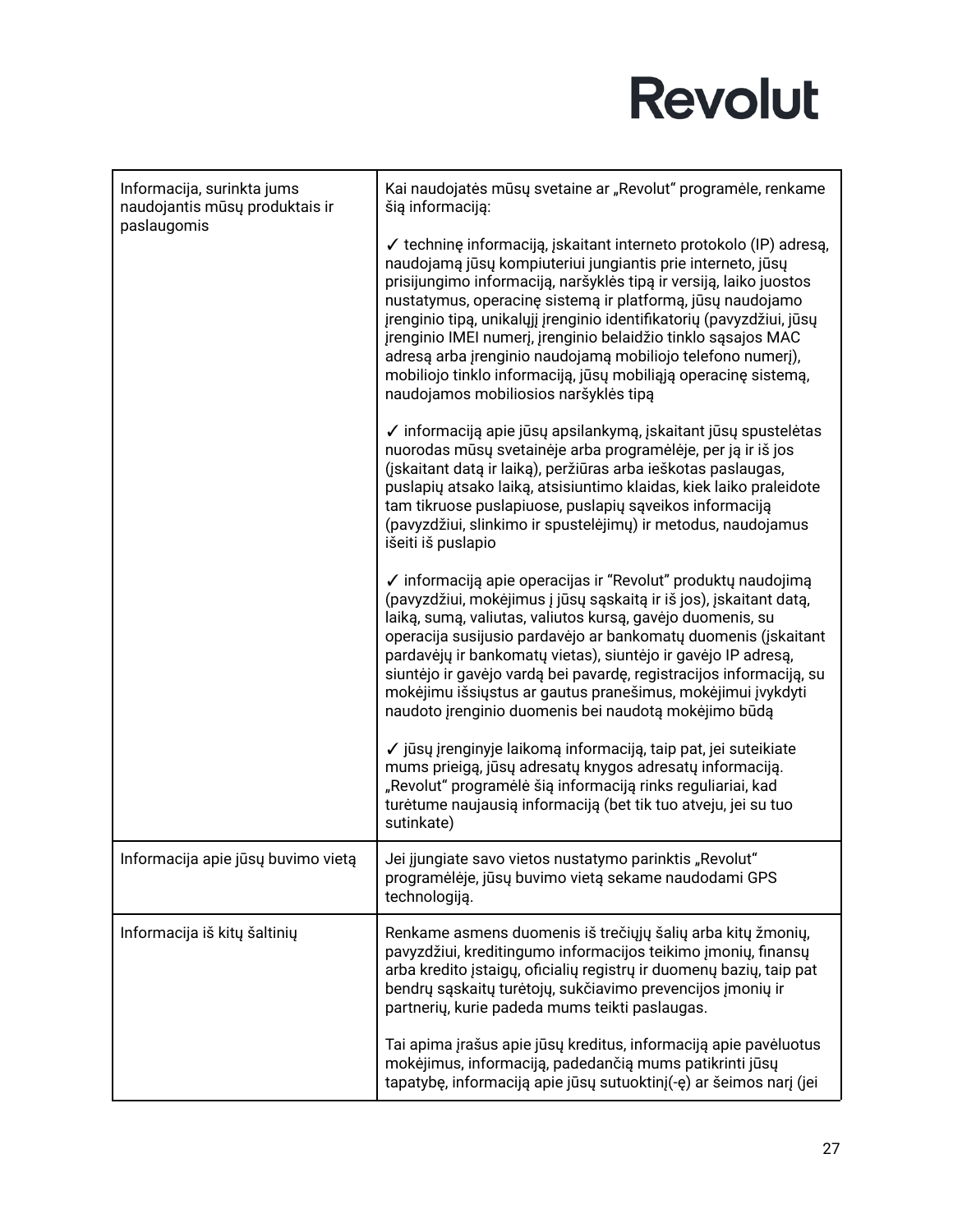|                                             | taikoma jums pateikiant paraišką dėl kredito) ir su jūsų<br>mokėjimo operacijomis susijusią informaciją.<br>Kai paprašysite, mes taip pat rinksime asmens duomenis iš<br>sąskaitų kitose finansų institucijose (kai sukuriate susietą<br>sąskaitą, "Revolut" programėlėje aktyvavę atvirąją<br>bankininkystę). Jei pateikiate paraišką naudotis mūsų kredito<br>produktais, su jūsų leidimu galime naudoti šią informaciją<br>kredito patikrai, kad pagerintume jūsų patirtį. |
|---------------------------------------------|-------------------------------------------------------------------------------------------------------------------------------------------------------------------------------------------------------------------------------------------------------------------------------------------------------------------------------------------------------------------------------------------------------------------------------------------------------------------------------|
| Informacija iš socialinių tinklų            | Kai kada, norėdami atlikti sustiptintą patikrinimą, naudojamės<br>viešai prieinama informacija apie jus iš pasirinktų socialinių<br>tinklų svetainių arba programėlių. Viešai prieinama informacija iš<br>socialinių tinklų svetainių arba programėlių mums taip pat gali<br>būti suteikiama, kai atliekame bendrąsias informacijos apie jus<br>paieškas (pavyzdžiui, vykdydami kovos su pinigų plovimu arba<br>sankcijų patikrinimo reikalavimus).                           |
| Informacija iš viešai prieinamų<br>šaltinių | Renkame informaciją ir kontaktinius duomenis iš viešai<br>prieinamų šaltinių, pavyzdžiui, žiniasklaidoje papasakotų istorijų,<br>internetinių registrų arba katalogų ir interneto svetainių, kad<br>galėtume atlikti sustiprintą klientų tapatybės patikrinimą,<br>saugumo patikras bei KYC patikras.                                                                                                                                                                         |

#### <span id="page-27-0"></span>**4. Kokiu teisiniu pagrindu naudojate mano asmens duomenis?**

Kad galėtume naudoti jūsų asmens duomenis, privalome turėti teisinį pagrindą (galiojančią teisinę priežastį). Mes remsimės vienu iš toliau nurodytų teisinių pagrindų.

#### **- Sutarčių ir susitarimų su jumis laikymasis**

Kad galėtume teikti paslaugas, mums reikalingi tam tikri asmens duomenys, be kurių negalėtume teikti šių paslaugų.

#### **- Teisinės prievolės**

Kai kuriais atvejais esame teisiškai įpareigoti rinkti ir saugoti jūsų asmens duomenis (pavyzdžiui, pagal kovos su pinigų plovimu įstatymus privalome saugoti tam tikrą informaciją apie savo klientus).

#### **- Teisėti interesai**

Kartais renkame ir naudojame jūsų asmens duomenis, nes turime teisėtą interesą juos naudoti, ir tai yra pagrįsta, atsižvelgiant į jūsų privatumą.

#### **- Esminis viešasis interesas**

Kai tvarkome jūsų asmens duomenis arba ypatingus asmens duomenis (kai kada vadinamus specialių kategorijų asmens duomenimis), siekiame vykdyti valdžios nutarimus arba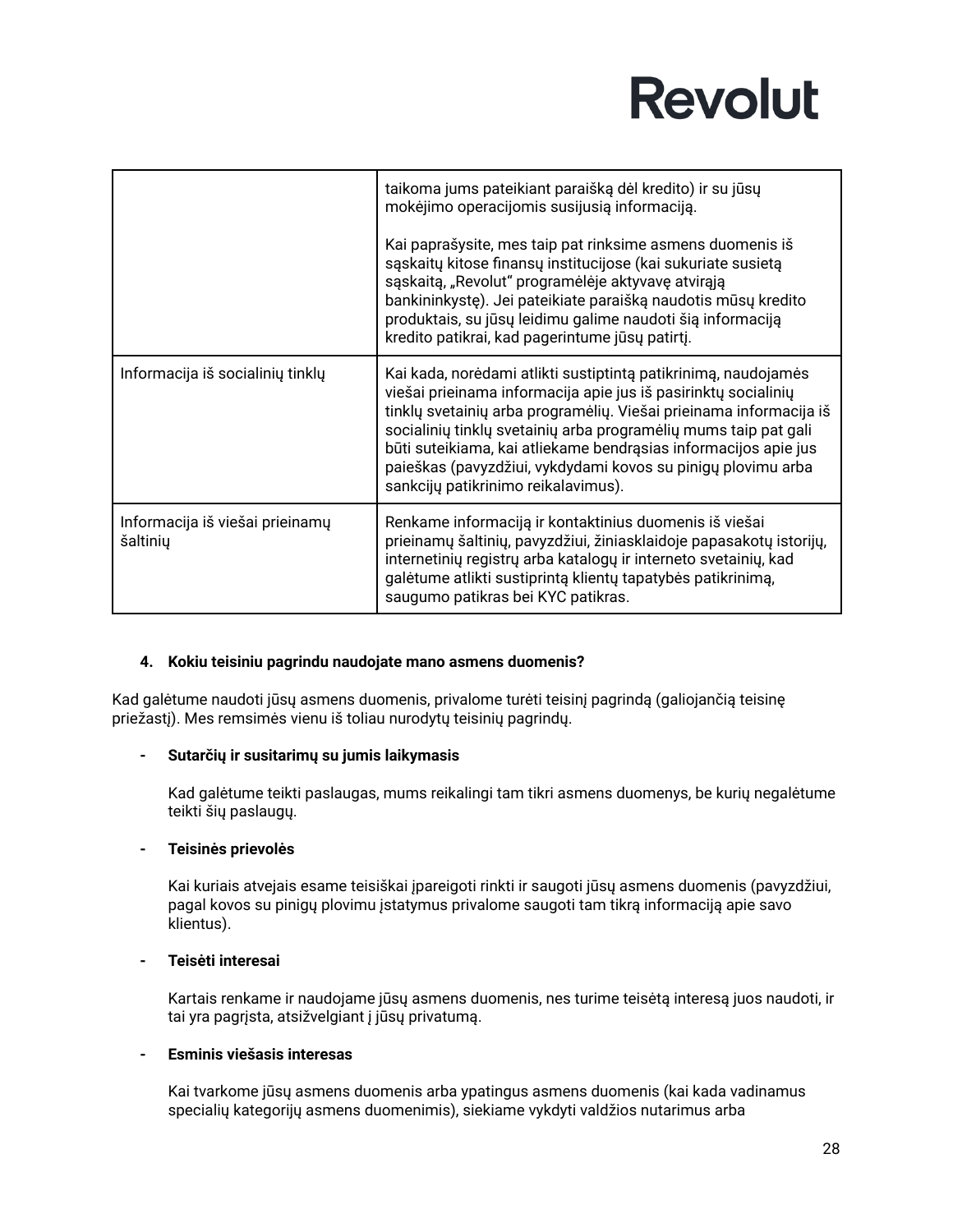rekomendacijas, kaip antai įpareigojimą padėti jums, jei esate pažeidžiamas(-a) klientas(-ė) arba jei tokiu(-a) tampate.

**- Sutikimas**

Kai jūs sutinkate, kad rinktume jūsų asmens duomenis arba ypatingus asmens duomenis, pavyzdžiui, kai pažymite langelį, kad galime naudoti jūsų asmens duomenis tam tikru būdu, duodate tam sutikimą.

Daugiau apie tai, kaip naudojame jūsų asmens duomenis, paaiškinome tolesniame skyriuje *[Kaip](#page-28-0) naudojate mano asmens [duomenis?](#page-28-0)*.

#### <span id="page-28-0"></span>**5. Kaip naudojate mano asmens duomenis?**

Toliau lentelėje paaiškinta, kaip mes naudojame jūsų asmens duomenis.

| Kokiais tikslais naudojame jūsų asmens duomenis                                                                                                                                                                                                                                                                                                                                                                                                                                                                                                                                                                                                                                                                                                                                                                                                                                                                                                                                                                                                                                                                                                                                                                   | Teisinis pagrindas naudoti jūsų<br>asmens duomenis                                                                                                                                                                  |
|-------------------------------------------------------------------------------------------------------------------------------------------------------------------------------------------------------------------------------------------------------------------------------------------------------------------------------------------------------------------------------------------------------------------------------------------------------------------------------------------------------------------------------------------------------------------------------------------------------------------------------------------------------------------------------------------------------------------------------------------------------------------------------------------------------------------------------------------------------------------------------------------------------------------------------------------------------------------------------------------------------------------------------------------------------------------------------------------------------------------------------------------------------------------------------------------------------------------|---------------------------------------------------------------------------------------------------------------------------------------------------------------------------------------------------------------------|
| Mūsų paslaugų teikimas<br>Kai užsiregistruojate "Revolut", teikiate paraišką arba<br>naudojatės produktu arba paslauga, mes naudojame jūsų<br>asmens duomenis šiais tikslais:<br>patikrinti jūsų ir bendros sąskaitos turėtojų tapatybę (tai KYC<br>$\blacksquare$<br>proceso dalis)<br>- nuspręsti, ar patvirtinti jūsų paraišką<br>jvykdyti sutartinius ir teisinius įpareigojimus, susijusius su<br>bet kokiais produktais ar paslaugomis, kurias naudojate<br>(pavyzdžiui, atliekant mokėjimus į "Revolut" sąskaitą ir iš jos,<br>išgryninant pinigus, mokant "Revolut" kortele)<br>padėti jums suprasti jūsų pinigų leidimo įpročius, kaip<br>naudojate "Revolut" produktus ir paslaugas, ir kad padėtume<br>jums sutaupyti pinigų (pavyzdžiui, teikiant jums įžvalgas apie<br>produktų naudojimą ir pinigų leidimą)<br>išieškoti skolai ir pasinaudoti kitomis teisėmis, kurias turime<br>$\blacksquare$<br>pagal bet kokią sutartį su jumis<br>- teikti jums klientų aptarnavimo paslaugas. Galime įrašyti<br>arba stebėti visą tarp jūsų ir mūsų vykstančią komunikaciją,<br>įskaitant telefono skambučius, saugoti tinkamus įrašus,<br>patikrinti jūsų nurodymus, analizuoti, vertinti ir tobulinti mūsų | Sutarčių ir susitarimų tarp jūsų ir<br>mūsų laikymasis<br>Teisėti interesai (turime efektyviai<br>vykdyti savo įsipareigojimus ir<br>norime jums teikti kokybiškus<br>produktus ir paslaugas)<br>Teisinės prievolės |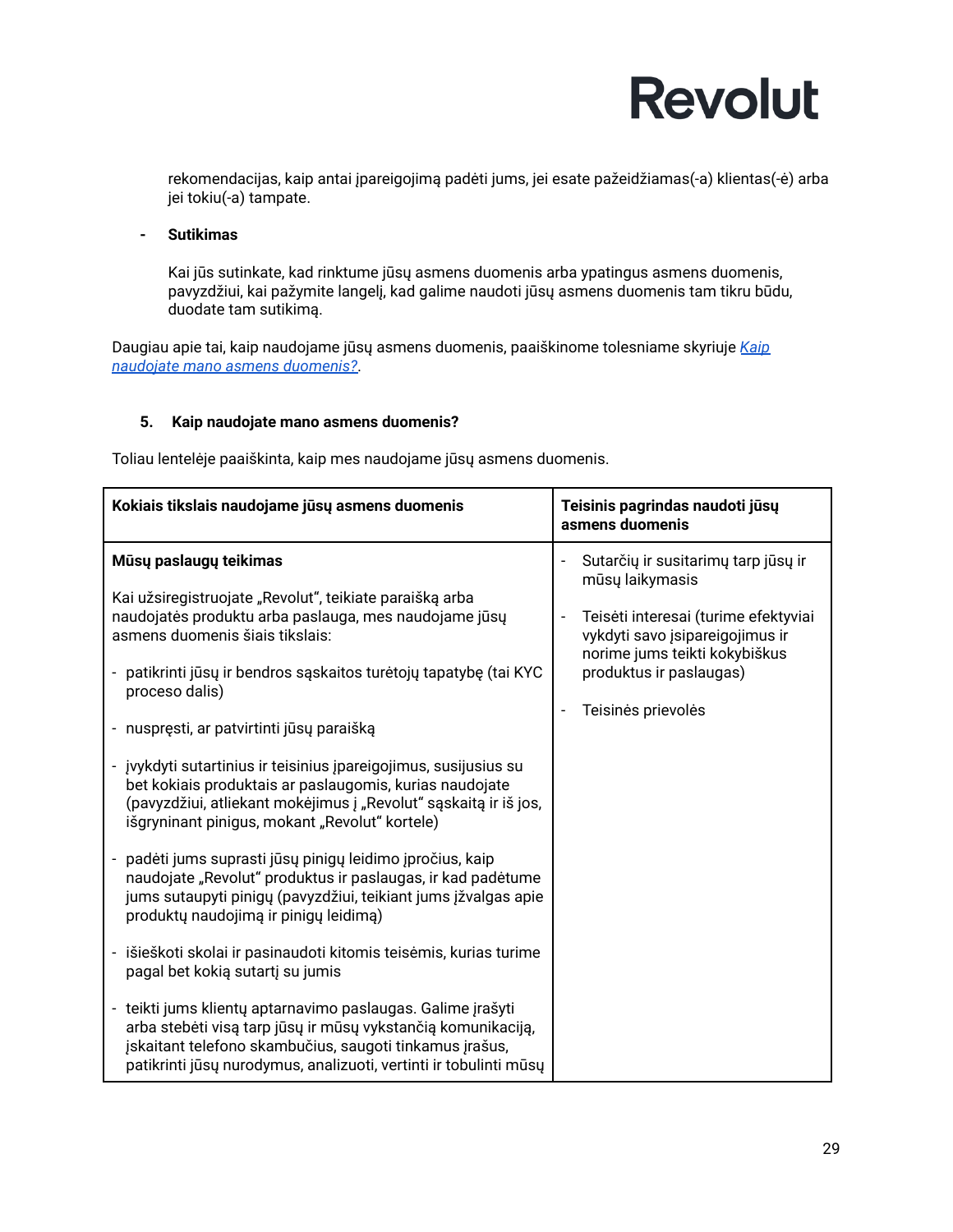| paslaugas, taip pat panaudoti juos mokymų ir kokybės<br>kontrolės tikslais                                                                                                                                                                                                                                             |                                                                                                                                                                  |
|------------------------------------------------------------------------------------------------------------------------------------------------------------------------------------------------------------------------------------------------------------------------------------------------------------------------|------------------------------------------------------------------------------------------------------------------------------------------------------------------|
| "Revolut Junior" – tai sąskaita 6–17 metų vaikams ir<br>paaugliams. Turime atskirą "Revolut Junior" duomenų<br>privatumo pranešimą, kuriame paaiškiname, kaip tvarkome<br>"Revolut Junior" klientų asmens duomenis. Duomenų<br>privatumo pranešimas specialiai parengtas taip, kad jį<br>suprastų vaikai ir paaugliai. |                                                                                                                                                                  |
| Apsauga nuo sukčiavimo                                                                                                                                                                                                                                                                                                 | Teisėti interesai (kad galėtume<br>kurti ir gerinti kovos su finansiniais                                                                                        |
| Naudojame jūsų asmens duomenis, kad patikrintume jūsų<br>tapatybę norėdami apsaugoti nuo sukčiavimo, laikytis kovos<br>su finansiniais nusikaltimais įstatymų ir įsitikinti, kad galite                                                                                                                                | nusikaltimais priemones ir vykdyti<br>savo teisines prievoles)                                                                                                   |
| naudotis mūsų paslaugomis. Juos taip pat naudojame<br>norėdami geriau suprasti jūsų finansines aplinkybes ir valdyti<br>su jūsų "Revolut" sąskaita susijusias sukčiavimo rizikas.                                                                                                                                      | Teisinės prievolės                                                                                                                                               |
| Rinkodara ir produktų bei paslaugų, kurios gali jus sudominti,<br>teikimas                                                                                                                                                                                                                                             | Teisėti interesai (siųsti tiesioginės<br>rinkodaros pranešimus, užtikrinti,<br>kad mūsų tiesioginė rinkodara                                                     |
| Jūsų asmens duomenis naudojame šiais tikslais:                                                                                                                                                                                                                                                                         | atitiktų jūsų interesus, vystyti<br>mūsų produktus ir paslaugas ir                                                                                               |
| - suasmeninti jūsų patirtį programėlėje ir rinkodaros<br>pranešimus apie mūsų produktus ir paslaugas, kad jie jums<br>būtų aktualesni ir įdomesni (kai tai leidžia įstatymai). Tai gali<br>apimti analizę, kaip jūsų naudojate mūsų produktus,<br>paslaugas ir operacijas                                              | veiksmingai vykdyti teisinius ir<br>sutartinius įsipareigojimus)<br>Sutikimas (kai mums teisiškai<br>būtina gauti jūsų sutikimą siųsti<br>tiesioginės rinkodaros |
| - jei sutinkate, pateikti jums informaciją apie mūsų partnerių<br>pasiūlymus, kurie, mūsų manymu, galėtų jus sudominti                                                                                                                                                                                                 | pranešimams apie savo produktus<br>arba paslaugas arba partnerių                                                                                                 |
| - jei sutinkate, leisti mūsų partneriams ir kitoms<br>organizacijoms pateikti jums informaciją apie jų produktus<br>ar paslaugas                                                                                                                                                                                       | akcijas ar pasiūlymus arba, kad<br>gautumėte rinkodaros pranešimus<br>iš kitų organizacijų)                                                                      |
| jvertinti ir suprasti savo rinkodaros ir reklamos efektyvumą ir<br>pateikti jums aktualią reklamą                                                                                                                                                                                                                      |                                                                                                                                                                  |
| - paklausti jūsų nuomonės apie mūsų produktus ir paslaugas                                                                                                                                                                                                                                                             |                                                                                                                                                                  |
| Atminkite, kad galite mūsų paprašyti nebesiųsti rinkodaros<br>informacijos pakoreguodami savo rinkodaros nustatymus<br>(kaip tai padaryti, paaiškiname tolesniame skyriuje Kaip<br>naudojate mano asmens duomenis rinkodarai?).                                                                                        |                                                                                                                                                                  |
| Kad mūsų paslaugos veiktų be trukdžių                                                                                                                                                                                                                                                                                  | Sutarčių ir susitarimų tarp jūsų ir<br>mūsų laikymasis                                                                                                           |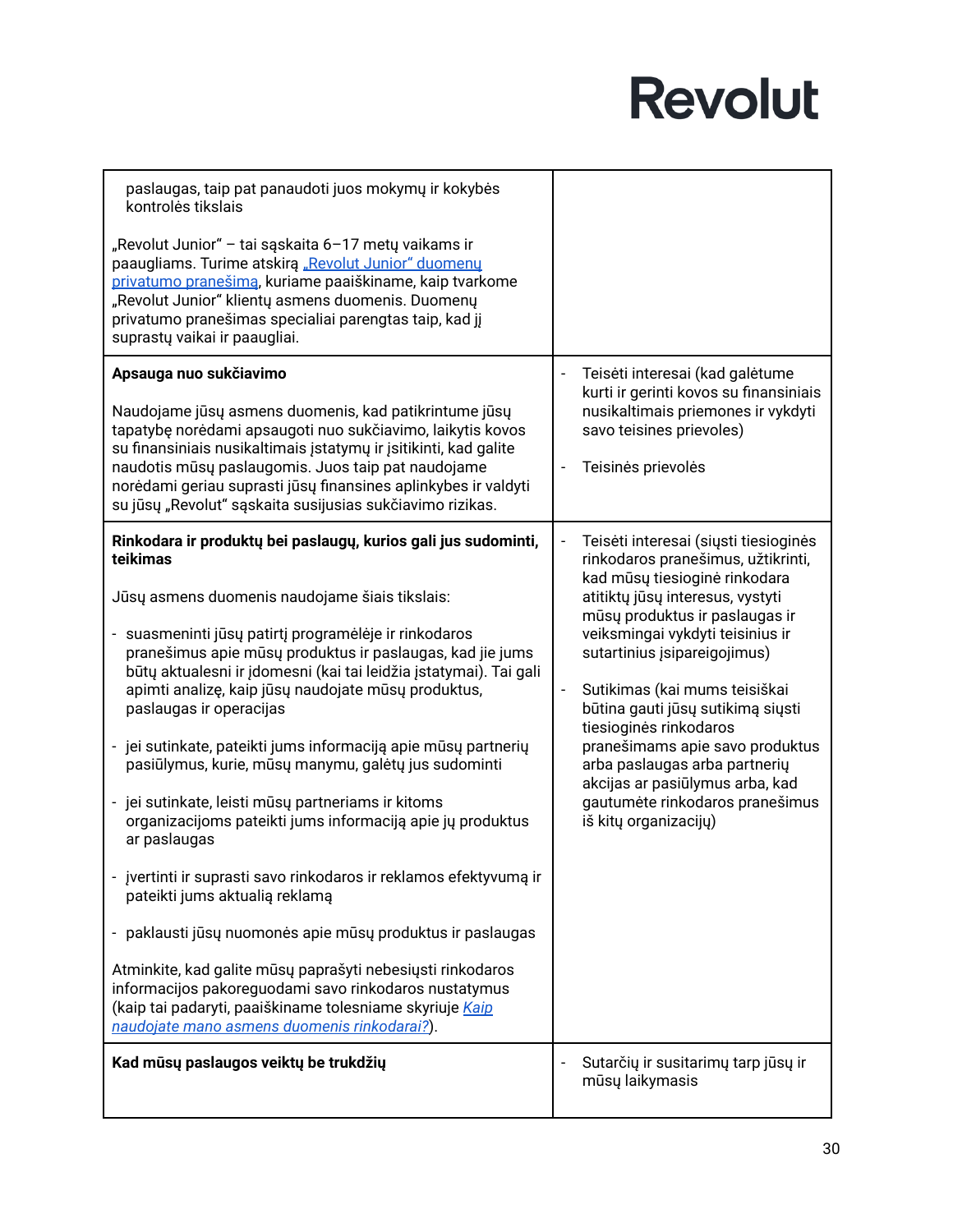| Jūsų asmens duomenis naudojame savo svetainei ir "Revolut"<br>programėlei valdyti (įskaitant nesklandumų šalinimo, duomenų<br>analizės, testavimo, tyrimų, statistikos ir apklausų tikslus) ir<br>tam, kad užtikrintume, jog turinys jums ir jūsų įrenginyje būtų<br>pateikiamas efektyviausiu būdu.                                                                                                                      | Teisėti interesai (efektyviai vykdyti<br>savo įpareigojimus ir laikytis<br>mums galiojančių teisės aktų bei<br>kuo veiksmingiau pristatyti turinį<br>jums)                                                                                                                                          |
|---------------------------------------------------------------------------------------------------------------------------------------------------------------------------------------------------------------------------------------------------------------------------------------------------------------------------------------------------------------------------------------------------------------------------|-----------------------------------------------------------------------------------------------------------------------------------------------------------------------------------------------------------------------------------------------------------------------------------------------------|
| Taip pat jūsų asmens duomenis naudojame siekdami:<br>- patikrinti jūsų tapatybę, jei kreipiatės į mūsų klientų<br>aptarnavimo arba socialinių tinklų komandas<br>- suteikti galimybę jums naudotis interaktyviomis mūsų<br>paslaugų funkcijomis                                                                                                                                                                           | Sutikimas (kai reikalaujama pagal<br>jstatymą)                                                                                                                                                                                                                                                      |
| - papasakoti apie mūsų paslaugų pakeitimus<br>- padėti apsaugoti svetainę ir "Revolut" programėlę bei<br>užtikrinti jų saugumą                                                                                                                                                                                                                                                                                            |                                                                                                                                                                                                                                                                                                     |
| Pagalba jgalinant socialines sąveikas<br>Jūsų asmens duomenis naudojame tam, kad padėtume savo<br>paslaugomis skatinti socialines sąveikas arba įtrauktume<br>naujų funkcijų, užtikrinančių geresnę naudojimo patirtį.<br>Pavyzdžiui, jei duosite mums sutikimą, naudosime jūsų<br>telefono adresatų sąrašą tam, kad galėtumėte lengvai atlikti<br>mokėjimus ar siųsti žinutes savo adresatams "Revolut"<br>programėlėje. | Teisėti interesai (vystyti savo<br>produktus bei paslaugas ir<br>efektyviai laikytis savo prievolių)<br>Sutikimas (turėti prieigą prie jūsų<br>telefone laikomos informacijos<br>(pavyzdžiui, kontaktinių asmenų<br>adresatų sąrašo), sekti jus, kai<br>esate jjungę vietos nustatymo<br>paslaugas) |
| Buvimo vieta pagrįstų paslaugų teikimas<br>Jei įjungiate vietos nustatymo paslaugas "Revolut"<br>programėlėje, jūsų asmens duomenis naudojame siekdami:<br>- teikti jums savo produktus ir paslaugas<br>- teikti aktualią reklamą (pavyzdžiui, informaciją apie netoliese<br>esančius pardavėjus)<br>- saugoti nuo sukčiavimo                                                                                             | Sutarčių ir susitarimų tarp jūsų ir<br>mūsų laikymasis<br>Teisėti interesai (vystyti ir<br>reklamuoti savo produktus ir<br>laikytis mums galiojančių teisės<br>akty)<br>Sutikimas (jus sekti, kai esate<br>jjungę buvimo vietos nustatymo<br>paslaugas)                                             |
| Anoniminių statistinių duomenų rinkinių rengimas<br>Rengiame anoniminių statistinių duomenų rinkinius apie savo<br>klientų išlaidų modelius:<br>- prognozavimo tikslais<br>- norėdami suprasti, kaip klientai naudojasi "Revolut"                                                                                                                                                                                         | Teisėti interesai (atlikti tyrimą arba<br>analizę, taip pat siekiant parengti<br>statistinį tyrimą ir ataskaitas)<br>Teisinės prievolės                                                                                                                                                             |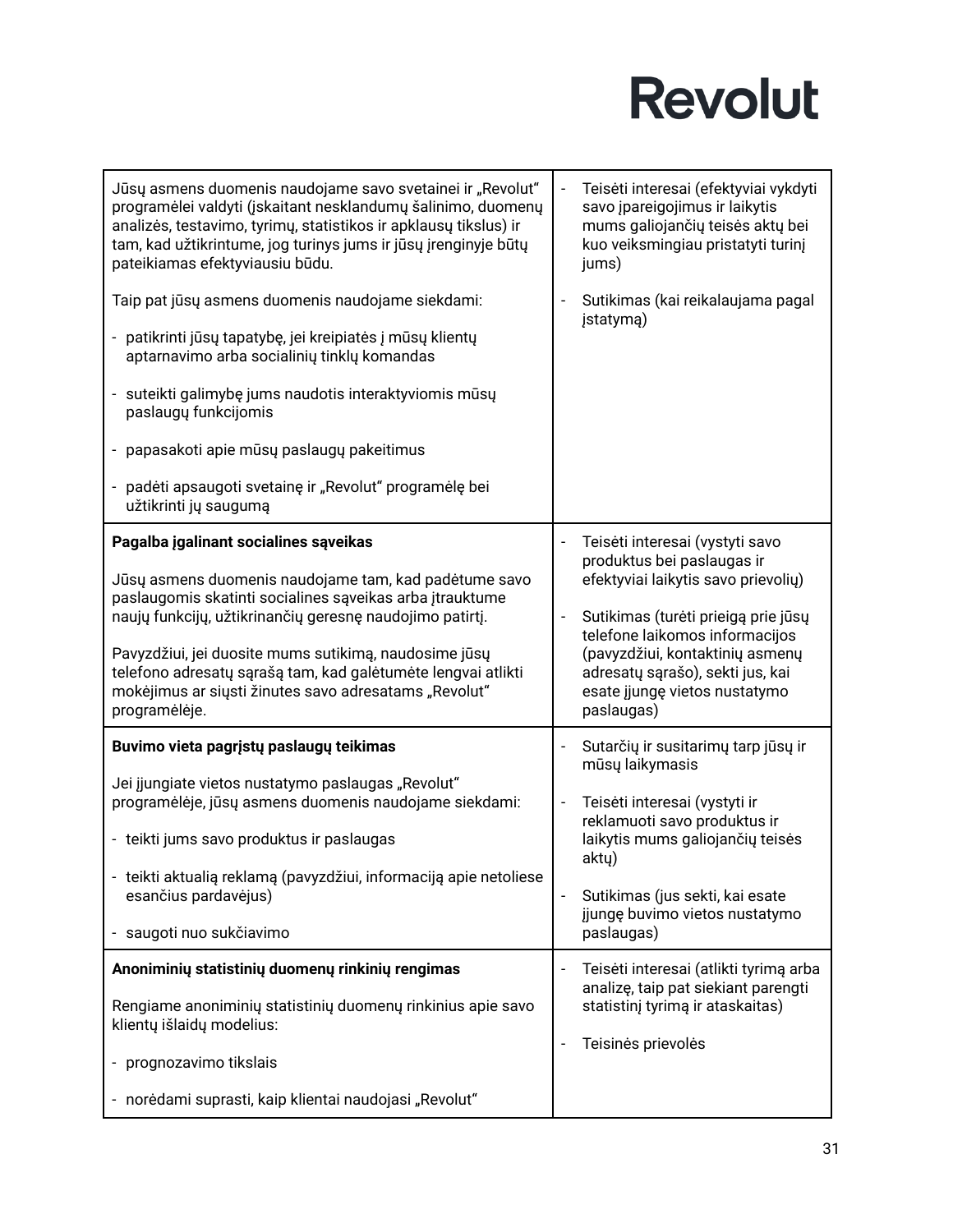| - laikydamiesi valdžios institucijų reikalavimų ir prašymų                                                                                                                                                                                                                                                                                                                                                                                                                                                                                                                                                                                |                                                                                                                                                                |
|-------------------------------------------------------------------------------------------------------------------------------------------------------------------------------------------------------------------------------------------------------------------------------------------------------------------------------------------------------------------------------------------------------------------------------------------------------------------------------------------------------------------------------------------------------------------------------------------------------------------------------------------|----------------------------------------------------------------------------------------------------------------------------------------------------------------|
| Šiais duomenų rinkiniais galime dalytis viduje arba išoriškai su<br>kitais, įskaitant ne "Revolut" įmones. Šias ataskaitas rengiame<br>pasinaudodami informacija apie jus ir kitus klientus.<br>Informacija, kuria dalijamės tokiu būdu, niekada nėra asmens<br>duomenys, tad remiantis ja nebūsite identifikuojamas(-a).<br>Anoniminių statistinių duomenų negalima vėl susieti su jumis<br>kaip su asmeniu.                                                                                                                                                                                                                             |                                                                                                                                                                |
| Pavyzdžiui, kai kuriose šalyse galioja įstatymai, pagal kuriuos<br>privalome pranešti statistinius išlaidų duomenis ir tai, kaip<br>pinigai patenka į kiekvieną šalį ar kaip iš jos iškeliauja.<br>Pateiksime anonimizuotą statistinę informaciją, kuria<br>apibūdinamos plačios pardavėjų, pas kuriuos "Revolut" klientai<br>toje šalyje išleidžia pinigus, kategorijos. Taip pat teiksime<br>informaciją apie tai, kaip "Revolut" klientai papildo savo<br>sąskaitas ir perveda pinigus. Tačiau neteiksime jokios<br>asmeniškai su klientais susijusios informacijos. Nebus<br>galimybės identifikuoti jokio atskiro "Revolut" kliento. |                                                                                                                                                                |
| Produktų ir paslaugų tobulinimas<br>Naudodami jūsų asmens duomenis, kuriame ir tobuliname<br>esamus produktus ir paslaugas. Tai leidžia mums toliau teikti<br>produktus ir paslaugas, kuriuos nori naudoti mūsų klientai.                                                                                                                                                                                                                                                                                                                                                                                                                 | Teisėti interesai (suprasti, kaip<br>klientai naudoja mūsų produktus,<br>kad galėtume kurti naujus<br>produktus ir tobulinti šiuo metu<br>teikiamus produktus) |
| Mūsų teisinių prievolių vykdymas, naudojimasis savo<br>teisėmis ir kiti teisiniai tikslai                                                                                                                                                                                                                                                                                                                                                                                                                                                                                                                                                 | Teisėti interesai (pavyzdžiui,<br>apsaugoti "Revolut" vykstant<br>teisminiam ginčui)                                                                           |
| Jūsų asmens duomenis naudojame:                                                                                                                                                                                                                                                                                                                                                                                                                                                                                                                                                                                                           |                                                                                                                                                                |
| - dalydamiesi jais su kitomis organizacijomis (pavyzdžiui,<br>valdžios institucijomis, teisėsaugos institucijomis, mokesčių<br>institucijomis, sukčiavimo prevencijos agentūromis)                                                                                                                                                                                                                                                                                                                                                                                                                                                        | Esminis viešasis interesas (jei<br>tvarkome jūsų ypatingus asmens<br>duomenis, siekdami laikytis mums<br>galiojančių teisinių reikalavimų)                     |
|                                                                                                                                                                                                                                                                                                                                                                                                                                                                                                                                                                                                                                           |                                                                                                                                                                |
| išieškoti jūsų skoloms (pavyzdžiui., jei naudojatės mūsų<br>kredito produktu arba jūsų sąskaitos likutis yra neigiamas)                                                                                                                                                                                                                                                                                                                                                                                                                                                                                                                   | Teisinės prievolės                                                                                                                                             |
| - jei tai būtina siekiant įvykdyti teisinius ar reguliavimo<br>jpareigojimus                                                                                                                                                                                                                                                                                                                                                                                                                                                                                                                                                              |                                                                                                                                                                |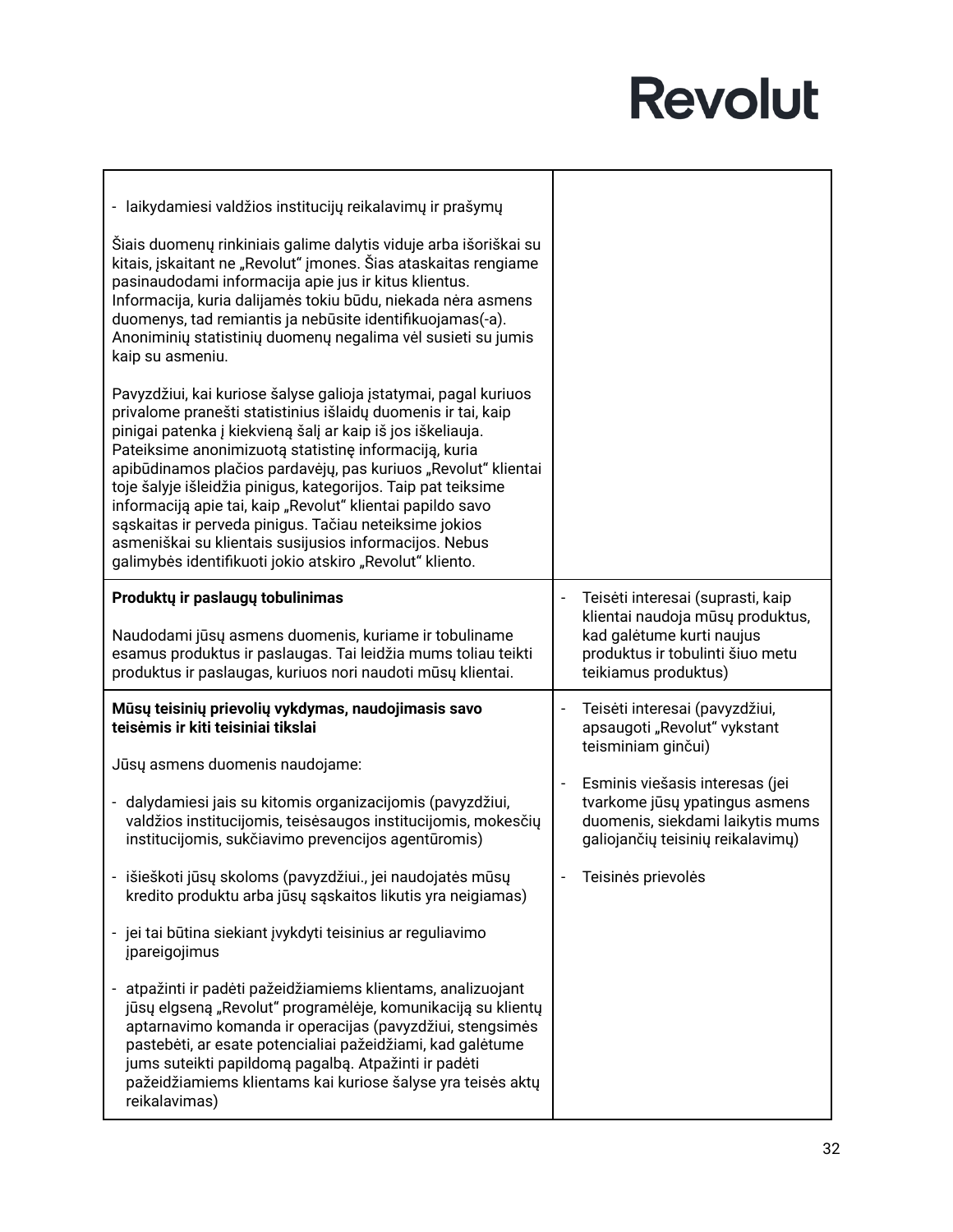| - jei tai susiję su teisminiais ieškiniais;                                                                                |  |
|----------------------------------------------------------------------------------------------------------------------------|--|
|                                                                                                                            |  |
| - padedant nustatyti nusikaltimus ar jų išvengti                                                                           |  |
| Daugiau galite sužinoti tolesniame skyriuje Ar su kuo nors                                                                 |  |
| dalijatės mano asmens duomenimis?                                                                                          |  |
|                                                                                                                            |  |
| Kartais mūsų teisiškai reikalaujama paprašyti jūsų pateikti<br>informaciją apie kitus žmones. Pavyzdžiui, galime paprašyti |  |
| jūsų, kad paaiškintumėte:                                                                                                  |  |
|                                                                                                                            |  |
| - jūsų ryšį su bendros sąskaitos turėtoju arba asmeniu, kuris                                                              |  |
| moka pinigus į jūsų "Revolut" sąskaitą                                                                                     |  |
| - kaip kažkas iš pradžių gavo pinigus, kad sumokėtų į jūsų                                                                 |  |
| "Revolut" sąskaitą                                                                                                         |  |

Kartais padedame jums teikti paslaugas klientams. Pavyzdžiui, teikiame jums mokėjimų apdorojimo paslaugas, jei naudojatės "Revolut Pro" produktu. Tokiu atveju, esate atsakingi už sprendimą, ar mes renkame jūsų klientų asmens duomenis ir kaip turėtume tvarkyti jūsų asmens duomenis.

#### <span id="page-32-0"></span>**6. Ar priimate su manimi susijusius automatizuotus sprendimus?**

Priklausomai nuo jūsų naudojamų "Revolut" produktų arba paslaugų, galime priimti su jumis susijusius automatizuotus sprendimus.

Tai reiškia, kad galime naudotis technologija, kuria galima vertinti jūsų asmenines aplinkybes ir kitus veiksnius rizikoms ir pasekmėms numatyti. Kartais tai vadinama profiliavimu. Tai darome tam, kad galėtume sklandžiai teikti savo paslaugas ir užtikrinti, kad priimami sprendimai būtų teisingi, nuoseklūs ir pagrįsti tinkama informacija.

Jei priimame su jumis susijusį automatizuotą sprendimą, turite teisę prašyti, kad jį rankiniu būtų peržiūrėtų žmogus. Daugiau apie tai galite sužinoti tolesniame skyriuje *Kokios yra mano [teisės?](#page-34-1)*.

Pavyzdžiui, su jumis susijusius automatizuotus sprendimus priimame:

#### **Kredito paraiškų patvirtinimas**

- kredito ir mokumo patikrinimai, siekiant įvertinti, ar galime patenkinti jūsų kredito paraišką
- kredito limitų nustatymas

#### **Kredito sutarčių stebėsena**

- vertinant, kaip grąžinate mūsų suteiktą kredito produktą
- keičiant jūsų kredito limitą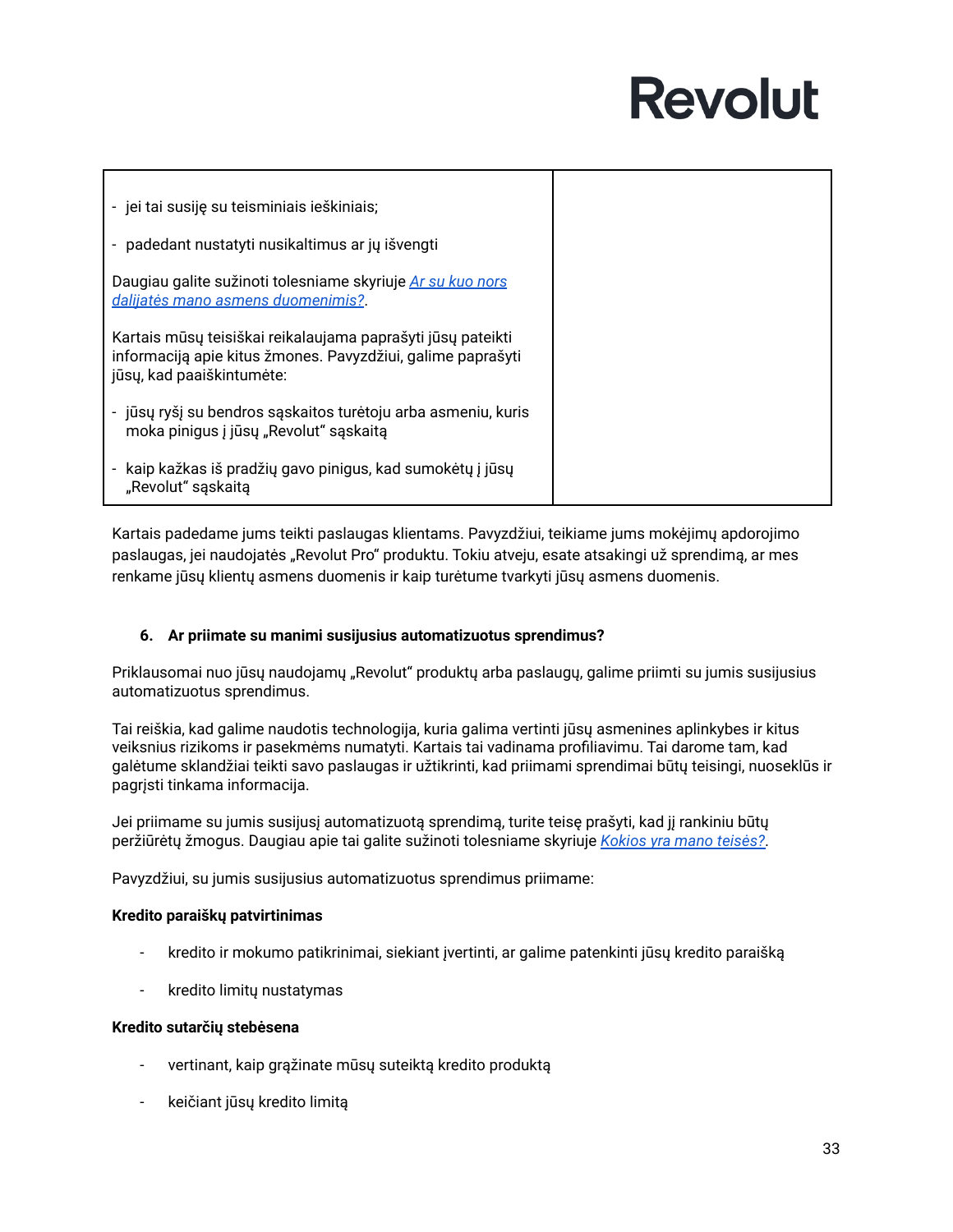nutraukiant jūsų kredito sutartį

#### **Sąskaitų atidarymas**

- KYC, kova su pinigų plovimu ir sankcijų patikrinimai
- tapatybės ir adreso patikrinimai

#### **Sukčiavimo nustatymas**

jūsų sąskaitos stebėsena, siekiant aptikti sukčiavimą ir finansinius nusikaltimus

Mes remsimės vienu ar keliais iš toliau nurodytų teisinių pagrindų:

- sutarčių tarp jūsų ir mūsų laikymasis
- teisinės prievolės
- teisėti interesai (vystyti ir tobulinti, kaip kovojame su finansiniais nusikaltimais ir vykdyti savo teisines pareigas)

#### <span id="page-33-0"></span>**7. Ar atliekate kredito patikras?**

Mes ir mūsų paskolų teikimo partneriai naudojasi kredito informacijos teikimo įmonių paslaugomis (ar kitais kredito informacijos paslaugų teikėjais kai kuriose šalyse), kad galėtume atlikti jūsų kreditingumo patikrą, jei pateikiate paraišką dėl kredito produkto (arba pranešate mums, kad norite kreiptis) per "Revolut".

Jei suteikiate mums prieigą prie kitų savo turimų sąskaitų kitose finansinėse institucijose, naudodami atvirąją bankininkystę, ir jei sutinkate, naudosime pasiekiamą informaciją jūsų kreditingumo patikrai atlikti.

Taip pat pasidalinsime jūsų asmens duomenimis su kredito informacijos teikimo įmonėmis (arba kitais kredito informacijos paslaugų teikėjais), kad galėtume:

- patvirtinti duomenis, kuriuos pateikėte, kai kreipėtės dėl produktų arba paslaugų
- įvertinti, ar patenkinti jūsų kredito paraišką
- nustatyti jums tinkamą kredito limitą

Kai sudarote su mumis kredito sutartį, galime toliau dalytis šia informacija su kredito informacijos teikimo įmonėmis arba kitais kredito informacijos teikėjais (pavyzdžiui, informacija apie jūsų įmokas, ar mokate visą įmoką ir ar mokate laiku).

Kartais vykdysime papildomas jūsų kreditingumo patikras, kad įsitikintume jog jūsų finansinė gerovė nepasikeitė per metus.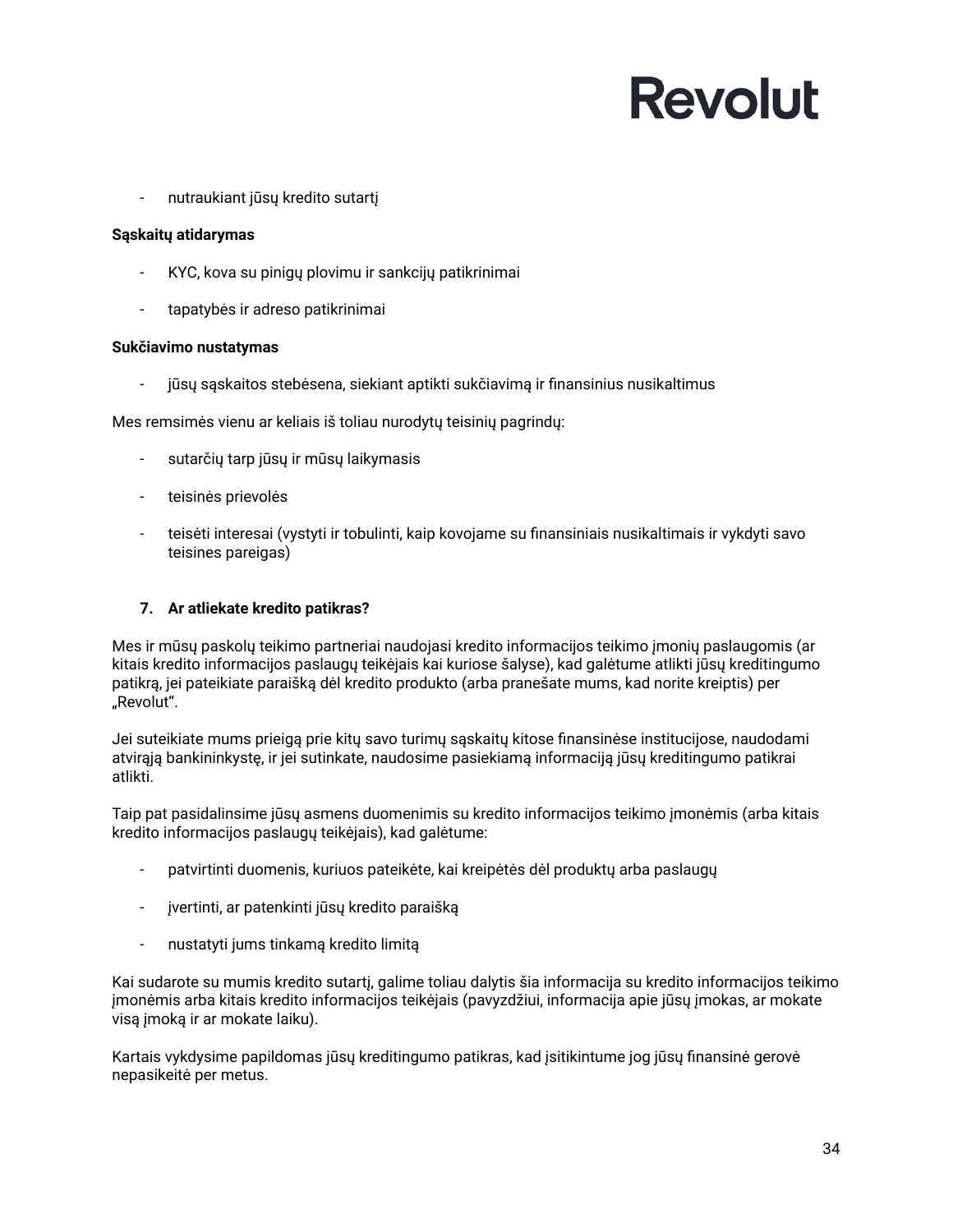Asmens duomenys, kuriais dalijamės su kredito informacijos teikimo įmonėms (arba kitais kredito informacijos teikėjais) ir iš kurių juos gauname, kai pateikiate paraišką arba naudojatės "Revolut" kredito produktu, priklausys nuo šalies, kurioje gyvenate. Išsamią informaciją pateiksime, kai pateiksite paraišką "Revolut" kredito produktui gauti.

Daugiau informacijos apie kredito informacijos teikėjus kiekvienoje šalyje rasite šis [puslapis.](https://assets.revolut.com/Privacy/UK-and-EEA-additional-information-about-credit-information-providers-for-personal-account-customers.pdf)

Mes remsimės vienu ar keliais iš toliau nurodytų teisinių pagrindų:

- sutikimas (jei pagal įstatymus privalome gauti jūsų sutikimą)
- teisinės prievolės
- sutarčių ir susitarimų tarp jūsų ir mūsų laikymasis (kai naudojatės mūsų kredito produktu)
- teisėti interesai (vystyti ir ateityje siūlyti kredito produktus mūsų klientams).

#### <span id="page-34-0"></span>**8. Kaip naudojate mano asmens duomenis rinkodarai?**

Jei užsiregistruojate, kad gautumėte mūsų paslaugas, ir jei leidžiama pagal nacionalinius įstatymus, laikysime, kad norite, jog susisiektume su jumis paštu, "push" pranešimais, el. paštu ir trumposiomis žinutėmis, teikdami informaciją apie "Revolut" produktus, paslaugas ir pasiūlymus. Kai nacionaliniai įstatymai reikalaus gauti sutikimą siųsti rinkodaros pranešimus, tai padarysime iš anksto.

Naudojame jūsų asmens duomenis rinkodaros pranešimams apie mūsų produktus ir paslaugas suasmeninti, kad jie būtų jums aktualesni ir įdomesni (kai tai leidžia įstatymai). Tai gali apimti analizę, kaip naudojatės mūsų paslaugomis, ir jūsų operacijas.

Jūs galite prieštarauti dėl profiliavimo tiesioginės rinkodaros tikslais. Savo pasirinkimus galite bet kada koreguoti arba mums pranešti, kad nenorite, jog su jumis susisiektume. Tiesiog pasinaudokite "Revolut" programėlės privatumo nustatymais arba spustelėkite atsisakymo nuorodas bet kuriame mūsų atsiųstame rinkodaros pranešime.

Jei nenorite gauti suasmenintų rinkodaros pranešimų ir jų atsisakysite, negausite jokių rinkodaros pranešimų. Tačiau "Revolut" programėlėje vis tiek galite gauti bendros informacijos apie mūsų produktus ir paslaugas.

Jūsų duomenų be jūsų leidimo neperduosime jokioms "Revolut" įmonių grupei nepriklausančioms organizacijoms jų rinkodaros tikslais. Daugiau galite sužinoti tolesniame skyriuje *Ar su kuo nors [dalijatės](#page-37-0) mano asmens [duomenimis?](#page-37-0)*.

Teisinis pagrindas, kuriuo remiamės:

- sutikimas (kur pagal įstatymus privalome gauti jūsų sutikimą); arba
- teisėti interesai (siųsti jums reklamą ir suteikti jūsų interesus atitinkančios informacijos).

#### <span id="page-34-1"></span>**9. Kokios yra mano teisės?**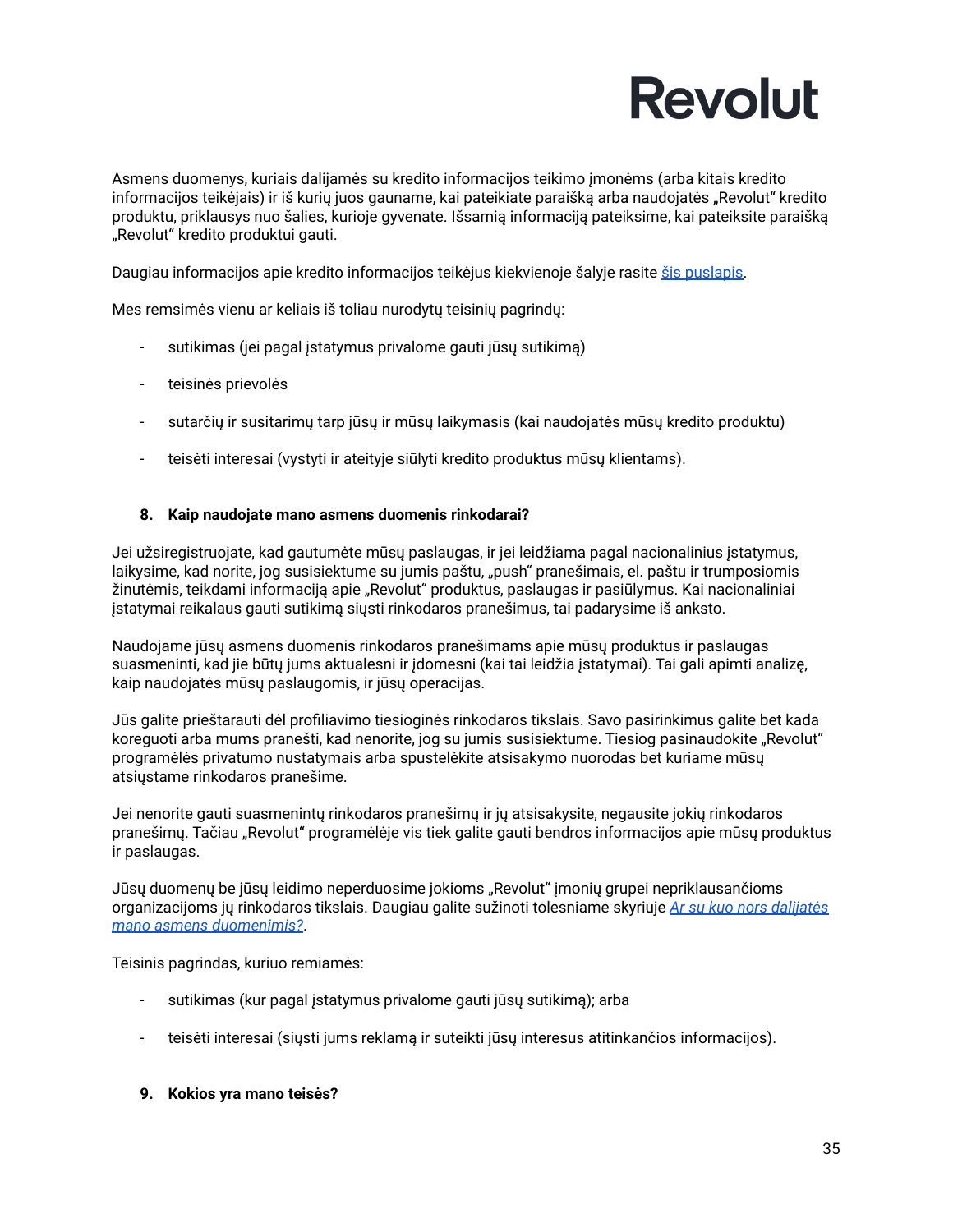| Jūsų teisė                                                                                  | Ką tai reiškia                                                                                                                                                                                                                                                                                                                                                                                                                                                                                                |
|---------------------------------------------------------------------------------------------|---------------------------------------------------------------------------------------------------------------------------------------------------------------------------------------------------------------------------------------------------------------------------------------------------------------------------------------------------------------------------------------------------------------------------------------------------------------------------------------------------------------|
| Turite teisę sužinoti apie tai, kaip mes<br>naudojame jūsų asmens duomenis.                 | Šį privatumo pranešimą pateikiame norėdami paaiškinti, kaip<br>naudojame jūsų asmens duomenis.                                                                                                                                                                                                                                                                                                                                                                                                                |
|                                                                                             | Jums paprašius, pateiksime saugomų jūsų asmens duomenų<br>kopiją. Negalime jums pateikti jokių kito asmens duomenų, taip<br>pat asmens duomenų, susijusių su vykstančiu nusikaltimo ar<br>sukčiavimo tyrimu, arba asmens duomenų, kurie susiję su<br>jumis vykdomomis susitarimų derybomis. Taip pat jums<br>nepateiksime jokios informacijos apie savo bendravimą su<br>teisiniais patarėjais.                                                                                                               |
| Galite mūsų paprašyti pataisyti savo<br>asmens duomenis, jei manote, kad jie<br>neteisingi. | Neišsamūs arba netikslūs asmens duomenys gali būti<br>pataisyti. Prieš atnaujinant jūsų bylą, mums gali prireikti<br>patikrinti jūsų pateiktų naujų asmens duomenų tikslumą.                                                                                                                                                                                                                                                                                                                                  |
| Galite mūsų paprašyti ištrinti jūsų<br>asmens duomenis.                                     | Galite mūsų paprašyti ištrinti jūsų asmens duomenis, jei:                                                                                                                                                                                                                                                                                                                                                                                                                                                     |
|                                                                                             | √ nėra jokios pagrįstos priežasties, kodėl turėtume juos<br>naudoti                                                                                                                                                                                                                                                                                                                                                                                                                                           |
|                                                                                             | √ jūs davėte mums sutikimą (leidimą) naudoti jūsų asmens<br>duomenis ir dabar jį atšaukėte                                                                                                                                                                                                                                                                                                                                                                                                                    |
|                                                                                             | ✓ jūs prieštaravote tam, kad naudotume jūsų asmens<br>duomenis                                                                                                                                                                                                                                                                                                                                                                                                                                                |
|                                                                                             | √ naudojome jūsų asmens duomenis neteisėtai                                                                                                                                                                                                                                                                                                                                                                                                                                                                   |
|                                                                                             | √ pagal įstatymą privalome ištrinti jūsų asmens duomenis                                                                                                                                                                                                                                                                                                                                                                                                                                                      |
|                                                                                             | Tačiau norime jus įspėti, kad ne visada galėsime patenkinti<br>jūsų prašymą. Esame reguliuojamas finansinių paslaugų<br>teikėjas, todėl privalome saugoti tam tikrus kliento asmens<br>duomenis, net jei prašote juos ištrinti (šią nuostatą išsamiau<br>paaiškinome toliau). Jei jūs uždarėte savo "Revolut" sąskaitą,<br>galime neturėti galimybės ištrinti visos jūsų bylos, nes šie<br>reguliaciniai įpareigojimai turi viršenybę. Visada jums<br>pranešime, jei negalėsime ištrinti jūsų asmens duomenų. |
| Galite prieštarauti, kad jūsų asmens<br>duomenis tvarkytume rinkodaros<br>tikslais.         | Galite mums nurodyti nebenaudoti jūsų asmens duomenų,<br>įskaitant profiliavimą, rinkodaros tikslais.                                                                                                                                                                                                                                                                                                                                                                                                         |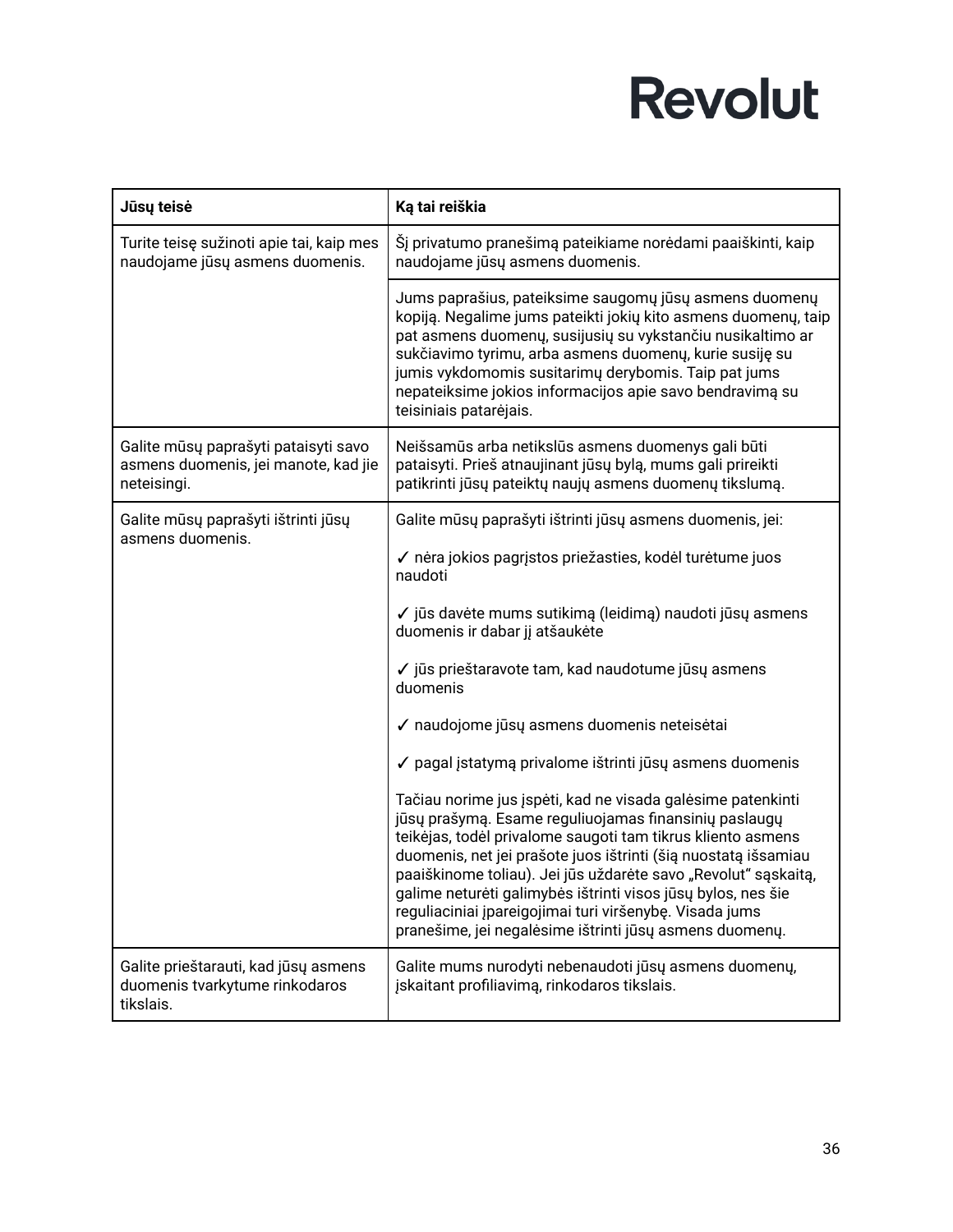| Galite prieštarauti, kad tvarkytume<br>kitus asmens duomenis (jei<br>naudojame juos dėl teisėtų interesų).     | Jei mūsų teisinis pagrindas naudoti jūsų asmens duomenis yra<br>"teisėti interesai" ir jūs nesutinkate su tokiu naudojimu, galite<br>tam prieštarauti.                                                                                            |
|----------------------------------------------------------------------------------------------------------------|---------------------------------------------------------------------------------------------------------------------------------------------------------------------------------------------------------------------------------------------------|
|                                                                                                                | Tačiau, jei atsiras svarbesnė priežastis, dėl kurios turime<br>naudoti šiuos asmens duomenis, jūsų prašymo<br>nepatenkinsime.                                                                                                                     |
|                                                                                                                | Jei prieštaraujate, kad naudotume asmens duomenis, kurių<br>mums reikia savo paslaugoms teikti, mums gali tekti uždaryti<br>jūsų sąskaitą, nes nebegalėsime teikti paslaugų.                                                                      |
| Galite mūsų paprašyti apriboti, kaip<br>naudojame jūsų asmens duomenis.                                        | Galite mūsų paprašyti sustabdyti jūsų asmens duomenų<br>naudojimą, jei:                                                                                                                                                                           |
|                                                                                                                | √ norite, kad ištirtume, ar jie tikslūs                                                                                                                                                                                                           |
|                                                                                                                | √ mes naudojame jūsų asmens duomenis neteisėtai, bet<br>nenorite, kad juos ištrintume                                                                                                                                                             |
|                                                                                                                | √ mums nebereikia jūsų asmens duomenų, tačiau norite, kad<br>toliau juos saugotume, kai tai susiję su teisminiu reikalavimu                                                                                                                       |
|                                                                                                                | √ jūs prieštaravote, kad naudotume jūsų asmens duomenis<br>(žr, kas nurodyta aukščiau), tačiau mums reikia patikrinti, ar<br>turime svarbesnę priežastį juos naudoti                                                                              |
| Galite paprašyti, kad perduotume<br>asmens duomenis jums arba kitai<br>jmonei.                                 | Jei galėsime ir turėsime teisę tai padaryti pagal reguliacinius<br>reikalavimus, jūsų asmens duomenis pateiksime struktūrišku,<br>įprastai naudojamu, kompiuterio skaitomu formatu.                                                               |
| Galite atšaukti savo sutikimą.                                                                                 | Jei mums davėte kokį nors sutikimą, reikalingą, kad galėtume<br>naudoti jūsų asmens duomenis, jį bet kada galite atšaukti<br>pakeitęs(-usi) "Revolut" programėlės privatumo nustatymus<br>arba išsiuntęs(-usi) el. laišką adresu dpo@revolut.com. |
|                                                                                                                | (Pastaba. Bus laikoma, kad teisėtai naudojome jūsų asmens<br>duomenis iki tol, kol atšaukėte savo sutikimą.)                                                                                                                                      |
| Galite mūsų paprašyti, kad žmogus<br>peržiūrėtų mūsų priimtą<br>automatizuotą sprendimą, susijusį su<br>jumis. | Jei priimame su jumis susijusį automatizuotą sprendimą, kuris<br>turi jums reikšmingą poveikį, galite paprašyti, kad rankiniu būdu<br>peržiūrėtume šį sprendimą.                                                                                  |

Jūsų galimybė pasinaudoti šiomis teisėmis priklausys nuo keleto veiksnių. Kai kuriais atvejais negalėsime sutikti su jūsų užklausa (pavyzdžiui, jei turime teisėtą priežastį to nedaryti arba, jei teisė nėra taikoma konkrečiai mūsų turimai informacijai apie jus).

#### <span id="page-36-0"></span>**10. Kaip galiu pasinaudoti savo teisėmis?**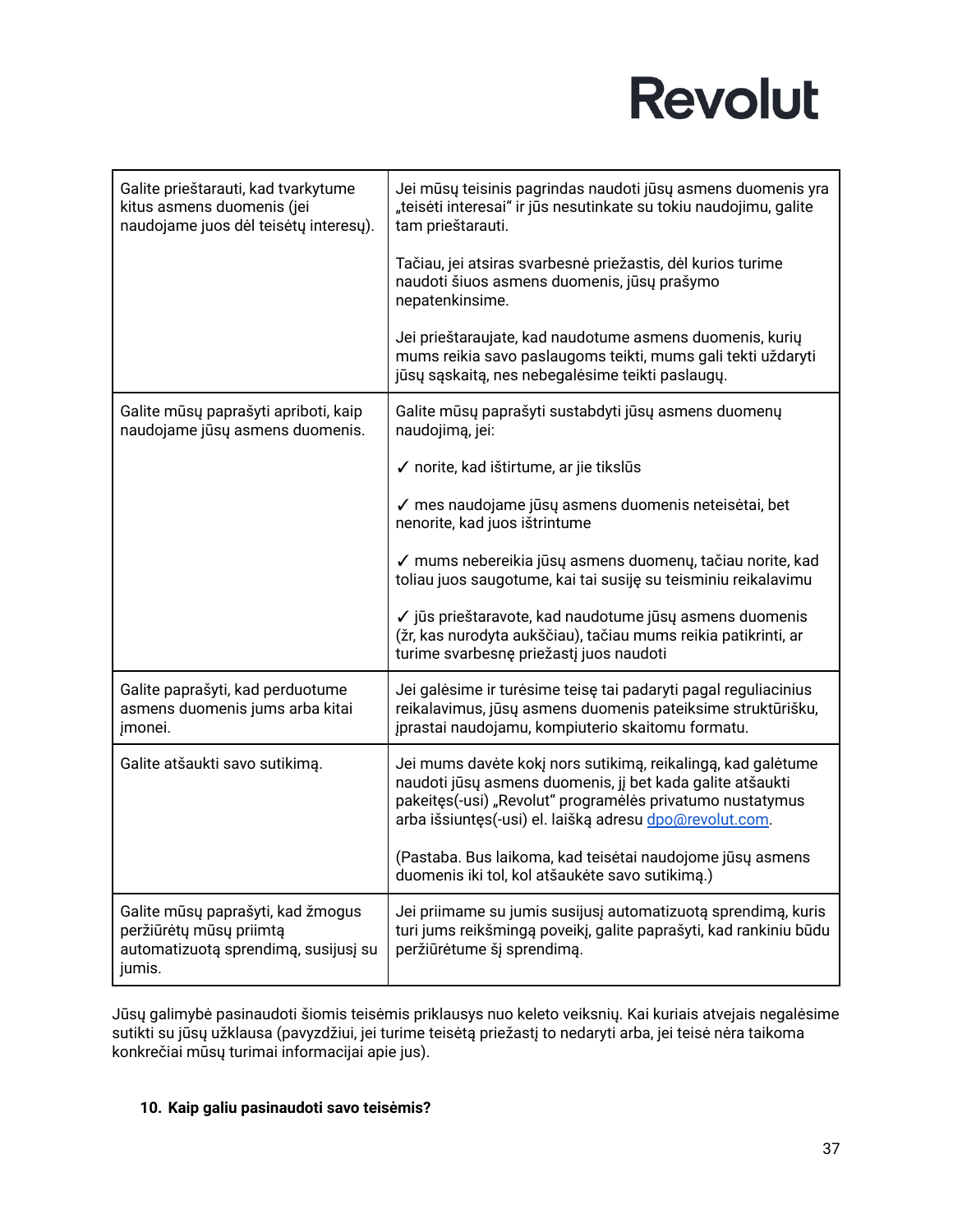Jei norite pasinaudoti bet kuriomis ankstesniame skyriuje išdėstytomis savo teisėmis, galite su mumis susisiekti per "Revolut" programėlę arba parašyti mums el. laišką adresu [dpo@revolut.com.](mailto:dpo@revolut.com)

Dėl saugumo priežasčių negalime patenkinti jūsų prašymo nebūdami tikri dėl jūsų tapatybės, todėl galime jūsų paprašyti įrodyti savo tapatybę.

Jeigu trečioji šalis pasinaudoja viena iš šių teisių jūsų vardu, mes galime paprašyti įrodymų, kad trečiajai šaliai leista veikti jūsų vardu.

Kai pasinaudojate viena iš savo teisių arba atnaujinate privatumo nustatymus "Revolut" programėlėje, galime užtrukti iki vieno mėnesio, kol atsakysime arba realizuosime jūsų prašomus pakeitimus.

"Revolut" paprastai neprašo jokio mokesčio, kai naudojatės savo teisėmis. Tačiau įstatymai mums leidžia imti pagrįstą mokestį arba atsisakyti vykdyti jūsų prašymą, jei jis akivaizdžiai nepagrįstas arba perteklinis.

Jei esate nepatenkinti tuo, kaip tvarkome jūsų užklausą, galite pateikti skundą savo vietinei duomenų apsaugos institucijai. Jungtinėje Karalystėje šią funkciją atlieka ICO ([tinklalapis\)](https://ico.org.uk/make-a-complaint/). Europos ekonominėje erdvėje tai yra Lietuvos Valstybinė duomenų apsaugos inspekcija [\(tinklalapis](https://vdai.lrv.lt)).

#### <span id="page-37-0"></span>**11. Ar su kuo nors dalijatės mano asmens duomenimis?**

#### *"Revolut" grupės įmonės*

"Revolut" įmonių grupėje dalijamės jūsų asmens duomenimis, kad:

- suteiktume jums geriausią paslaugą
- siųstume informaciją apie "Revolut" produktus ir paslaugas, apie kuriuos mūsų manymu jums bus įdomu išgirsti

#### *Kiti "Revolut" klientai*

Paprašysime, kad leistumėte mums sinchronizuoti jūsų mobiliojo telefono adresatus. Tai padės jums nustatyti, kurie iš jūsų patikimų mobiliojo telefono adresatų yra "Revolut" klientai. Jūsų "patikimi adresatai" taip pat galės matyti, ar esate "Revolut" klientas(-ė), pasinaudodami "Mokėjimo su draugais" funkcija.

"Mokėjimai su draugais" suteikia prieigą prie tam tikrų "Revolut" funkcijų, pavyzdžiui, prašyti pinigų iš draugų, dalytis sąskaitų apmokėjimu, naudotis grupių "Vault" taupyklėmis, sumokėti netoliese esantiems "Revolut" klientams arba kalbėtis su savo "patikimais adresatais".

Naudojame technines apsaugines priemones, siekdami užtikrinti, kad "patikimas adresatas" būtų tas asmuo, kurį jau pažįstate ir kuris pažįsta jus (pavyzdžiui, esate išsaugoję vienas kito adresatus savo mobiliojo telefono adresatų sąrašuose arba jau esate atlikę tarpusavio mokėjimą).

Ir jūs, ir jūsų patikimas adresatas turite būti sinchronizavę savo mobiliojo telefono adresatų sąrašus su "Revolut", kad galėtumėte matyti vienas kitą "Revolut" programėlėje.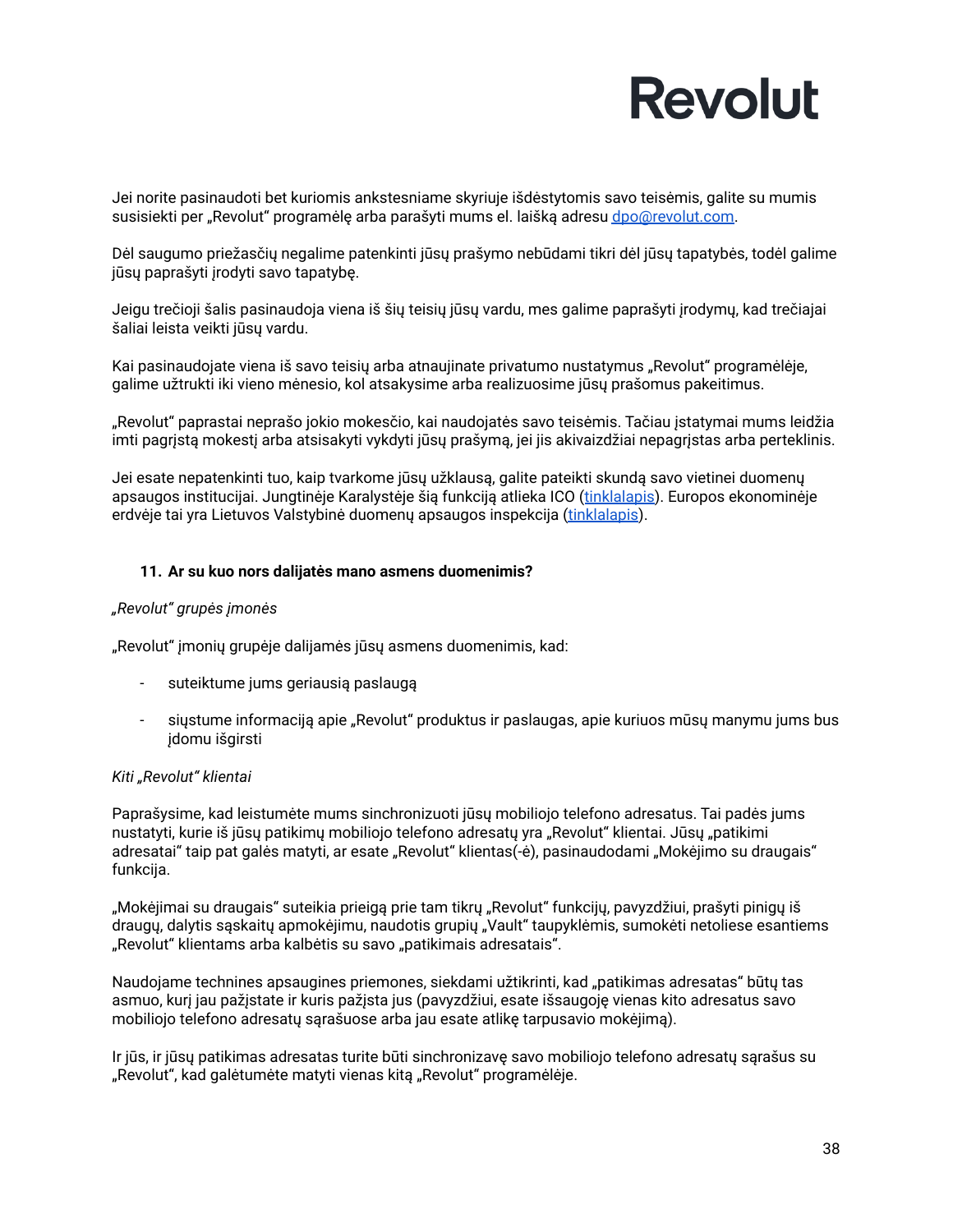

"Revolut" programėlėje rodome tik pagrindinius jūsų kontaktinius duomenis jūsų patikimiems adresatams, kurie taip pat yra "Revolut" klientai (pavyzdžiui, jūsų vardą (taip, kaip išsaugota jūsų draugo adresatų sąraše), mobiliojo telefono numerį, "Revolut" naudotojo vardą ir "Revolut" profilio nuotrauką (jei tokią turite).

Žinoma, jūs galite nesinchronizuoti savo adresatų sąrašo su "Revolut". Tai reiškia, kad negalėsite nustatyti, kurie iš jūsų patikimų mobiliojo telefono adresatų yra "Revolut" klientai.

Taip pat "Revolut" programėlės privatumo nustatymuose galite išjungti funkciją "Mokėjimas su draugais".

#### *Žmonės arba įmonės, kuriems pervedate pinigus*

Jei atliekate mokėjimą iš savo "Revolut" sąskaitos, pateikiame gavėjui jūsų duomenis su jūsų mokėjimu (pavyzdžiui, vardą ir IBAN numerį). Taip yra todėl, kad pagal įstatymus mes, kaip ir visos mokėjimo institucijos, privalome įtraukti tam tikrą informaciją į mokėjimus.

#### *Žmonės arba įmonės, kurie perveda pinigus jums*

Kai gaunate mokėjimą į "Revolut" sąskaitą, suteikiame mokėtojui išsamią informaciją apie jus (pavyzdžiui, jūsų vardą ir IBAN). Tai būtina norint patvirtinti, kad mokėjimas atliktas į teisingą sąskaitą.

#### *Tiekėjai*

Toliau pateikiamoje lentelėje paaiškinama, su kuriais tiekėjais paprastai dalijamės jūsų asmens duomenimis.

| Tiekėjo tipas                                                                                                         | Kodėl dalijamės jūsų asmens duomenimis                                                                                                                                |
|-----------------------------------------------------------------------------------------------------------------------|-----------------------------------------------------------------------------------------------------------------------------------------------------------------------|
| Tiekėjai, mums teikiantys IT,<br>mokėjimo ir pristatymo<br>paslaugas                                                  | Kad padėtų mums teikti jums paslaugas                                                                                                                                 |
| Mūsų bankininkystės bei<br>finansinių paslaugų partneriai ir<br>mokėjimo tinklai, įskaitant<br>"Visa" ir "Mastercard" | Kad padėtų mums teikti jums paslaugas. Tai bankininkystės ir<br>paskolų teikimo partneriai, bankininkystės tarpininkai ir tarptautinių<br>mokėjimų paslaugų teikėjai. |
| Kortelių gamybos,<br>suasmeninimo ir pristatymo<br>jmonės                                                             | Kad sukurtų ir jums pristatytų jūsų suasmenintą "Revolut" kortelę.                                                                                                    |
| Analizės teikėjai ir paieškos<br>informacijos teikėjai                                                                | Kad padėtų mums tobulinti savo svetainę ir programėlę                                                                                                                 |
| Klientų aptarnavimo paslaugų<br>teikėjai, apklausų teikėjai ir<br>programų kūrėjai                                    | Kad mums padėtų teikti jums paslaugas                                                                                                                                 |
| Komunikacijos paslaugų<br>teikėjai                                                                                    | Kad mums padėtų jums siųsti el. laiškus, pranešimus ir teksto<br>žinutes                                                                                              |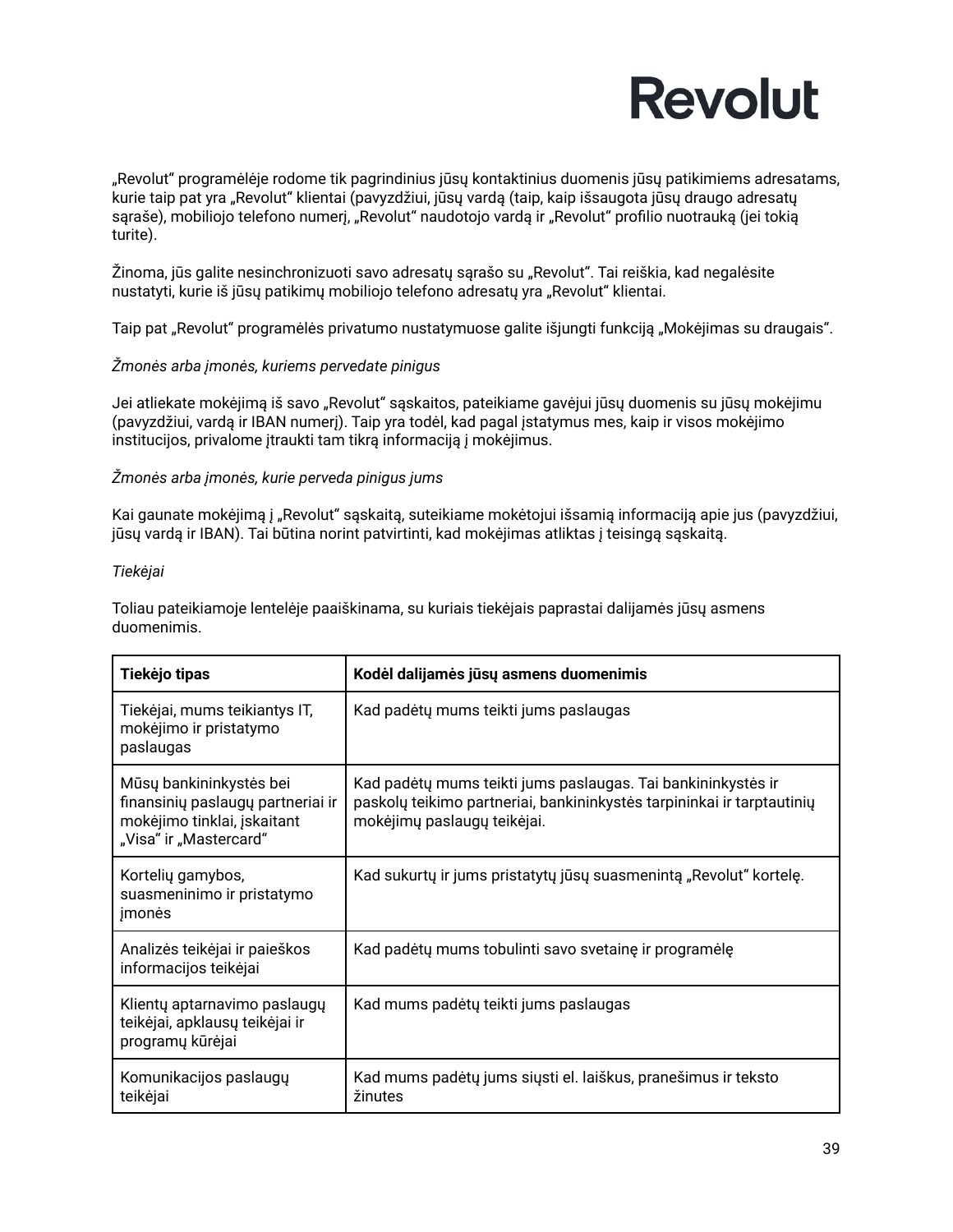| Skolų išieškojimo įmonės | Kad valdytų ir išieškotų skolas, kurias turite arba galite įgyti (įskaitant<br>atvejus, jei turite "Revolut" kredito produktą) |
|--------------------------|--------------------------------------------------------------------------------------------------------------------------------|
|                          |                                                                                                                                |

#### *Partneriai, mums padedantys teikti savo paslaugas*

Galime pasidalyti jūsų asmens duomenimis su savo partneriais, kad suteiktume tam tikras paslaugas, kurių prašote (pavyzdžiui, kai siūlome draudimą, įtrauktą į "Premium" arba "Metal" planus).

Tokiu būdu jūsų asmens duomenimis dalysimės tik tuo atveju, jei pageidavote atitinkamos paslaugos arba, jei ji teikiama pagal mūsų narystės planus.

Retkarčiais galime bendradarbiauti su kitais partneriais, norėdami pasiūlyti jums bendrų paslaugų ar pateikti reklaminių pasiūlymų, tad su šiais partneriais pasidalysime dalimi jūsų asmens duomenų. Visada pasirūpinsime, kad suprastumėte, kaip mes ir mūsų partneriai tvarko jūsų asmens duomenis šiais tikslais.

#### *Kredito informacijos teikimo įmonės*

Kaip nurodyta ankstesniame skyriuje *Ar atliekate kredito [patikras?](#page-33-0)*, jei kreipiatės dėl kredito produkto, pasidalysime jūsų asmens duomenimis su kredito informacijos teikimo įmonėmis, kad galėtume patikrinti, ar suėjus terminui galėsite vykdyti grąžinimus.

Jei esate Jungtinėje Karalystėje, mes taip pat dalijamės asmens duomenimis su kredito informacijos teikimo įmonėmis, įskaitant "Equifax" ir "Experian", kad patvirtintume jūsų tapatybę registracijos metu. Daugiau apie tai, kaip "Equifax" ir "Experian" tvarko jūsų asmens duomenis, galite sužinoti atitinkamai [čia](https://www.equifax.co.uk/crain/) ir [čia](https://www.experian.co.uk/legal/crain/).

#### *Kitos finansinės įstaigos ir "Revolut" klientai*

Jūsų asmens duomenimis galime dalytis su kitomis finansinėmis įstaigomis arba "Revolut" klientais, jei to paprašote. Pavyzdžiui, jei aktyvinote funkciją "Atviroji bankininkystė" sąskaitoje, kurią turite kitoje finansų įstaigoje, ir jei suteikėte jai leidimą, dalysimės jūsų "Revolut" sąskaitos duomenimis (pvz., jūsų likučių, mokėjimo operacijomis, sąskaitos numeriu ir banko filialo kodu) su ta finansų įstaiga.

Jūsų asmens duomenimis taip pat galime dalytis su kitomis finansinėmis įstaigomis arba "Revolut" klientais, nors to mūsų ir neprašote. Pavyzdžiui, jei mokėjimas atliekamas į jūsų sąskaitą per klaidą, galime pasidalyti jūsų informacija su ta finansine įstaiga arba "Revolut" klientu, iš kurio gautas mokėjimas. Tai padės mokėtojui ir kitai finansinei įstaigai susigrąžinti mokėjimą.

#### *Kitos trečiosios šalys*

Galime dalytis jūsų asmens duomenimis su kitomis trečiosiomis šalimis, kai būtina norint palengvinti mokėjimų gavimą į "Revolut" sąskaitą.

#### *Dėl teisinių priežasčių*

Taip pat dalijamės jūsų asmens duomenimis su kitomis finansų institucijomis, valdžios institucijomis, teisėsaugos institucijomis, mokesčių institucijomis, įmonėmis ir sukčiavimo prevencijos agentūromis, kad patikrintume jūsų tapatybę, apsaugotume nuo sukčiavimo, laikytumėmės mokesčių įstatymų, kovos su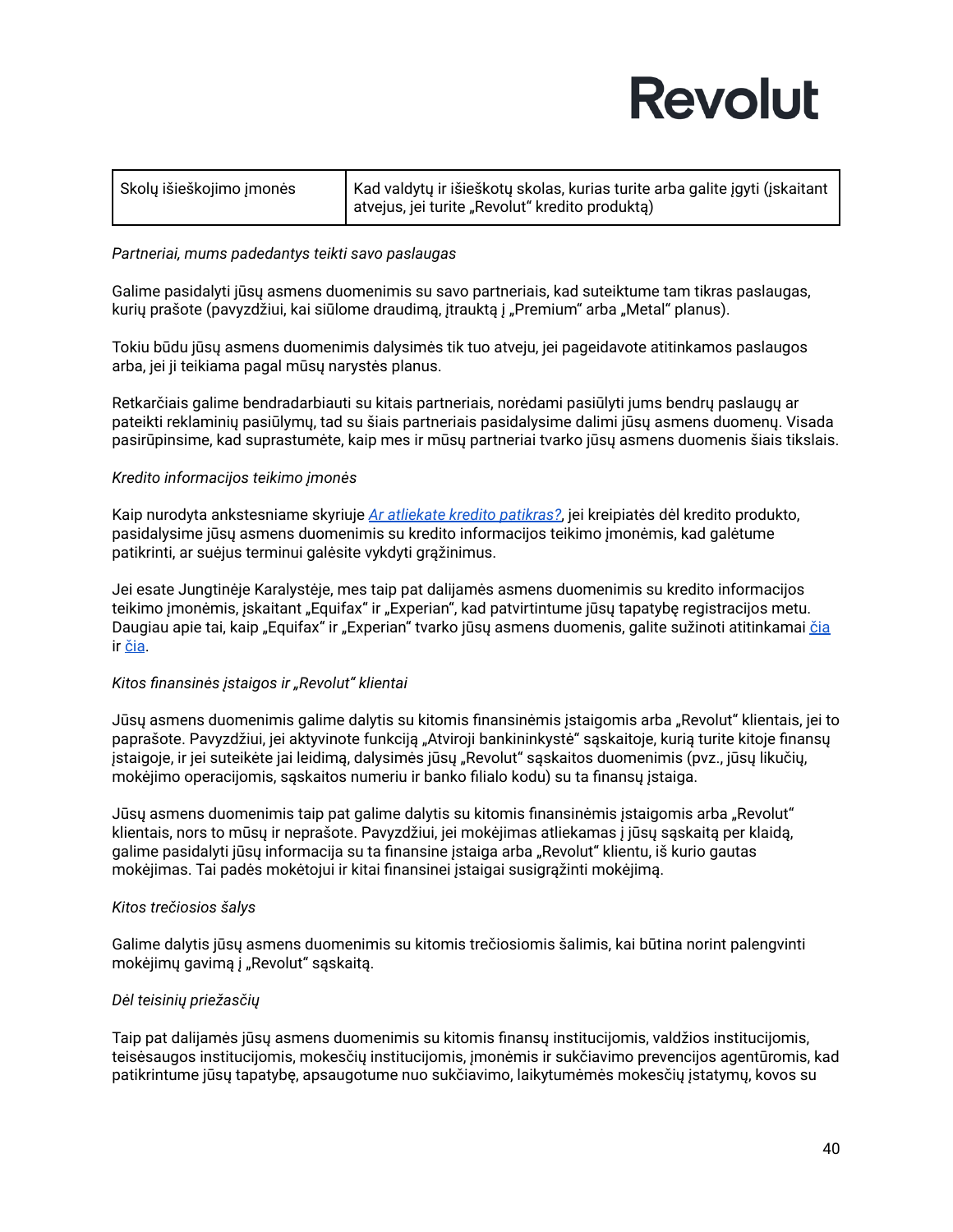pinigų plovimu įstatymų ar bet kokių kitų įstatymų, ir patvirtintume, kad turite teisę naudoti mūsų produktus ir paslaugas.

Nustačius sukčiavimą, gali būti atsisakyta jums teikti tam tikras "Revolut" ar kitų įmonių paslaugas.

Taip pat galime pasidalinti jūsų asmens duomenimis ir su kitų trečiųjų šalių organizacijomis arba valdžios institucijomis:

- jei tai privalome padaryti pagal kokį nors įstatymą ar teisės aktą
- jei parduodame savo verslą arba kredito portfelį
- jei tai susiję su nusikaltimų arba sukčiavimo tyrimais
- naudodamiesi savo teisėmis (taip pat klientų ir kitų asmenų)
- jei tai susiję su teisminiais reikalavimais

#### *Socialiniai tinklai ir reklamos įmonės*

Kai naudojamės socialiniais tinklais rinkodaros tikslais, jūsų asmens duomenimis (tik jūsų vardu, el. pašto adresu ir programėlės įvykiais) gali būti dalijamasi su socialinių tinklų platformomis, kad jos galėtų patikrinti, ar turite jose paskyrą. Jei taip, galime paprašyti reklamos partnerio ar socialinio tinklo paslaugų teikėjo:

- naudoti jūsų asmens duomenis mūsų reklaminiams pranešimams siųsti, nes manome, kad jus gali sudominti naujas "Revolut" produktas ar paslauga
- nesiųsti jums mūsų reklaminių pranešimų, nes rinkodara yra susijusi su paslauga, kuria jau naudojatės
- siųsti mūsų reklaminius pranešimus žmonėms, kurie turi panašų profilį kaip ir jūs (pavyzdžiui, jei viena iš mūsų paslaugų ypač naudinga žmonėms, turintiems pomėgių, panašių į tuos, kurie nurodyti jūsų socialinio tinklo paskyroje, galime paprašyti savo reklamos partnerio ar socialinių tinklų partnerio siųsti tiems žmonėms tos mūsų paslaugos reklaminius pranešimus)

"Facebook" įrankis "Custom Audience" yra pavyzdys, kaip galime naudoti socialinius tinklus rinkodaros tikslais. [Skaitykite](https://www.facebook.com/legal/terms/customaudience) daugiau apie šias sąlygas.

Galime pasidalinti jūsų asmens duomenimis su savo reklamos partneriais kaip nurodėme aukščiau, tačiau duomenys prieš siunčiant yra "sumaišomi", ir socialinio tinklo platformoje, su kuria duomenimis dalijamės, leidžiama naudoti tik tą "sumaišytą" (angl. *hashed*) informaciją anksčiau aprašytais būdais.

Teisinis pagrindas, kuriuo remiamės:

teisėti interesai (užtikrinti, kad "Revolut" reklama būtų kuo veiksmingesnė)

Galite bet kada susisiekti su mumis "Revolut" programėlėje arba el. paštu [dpo@revolut.com,](mailto:dpo@revolut.com) jei nenorite, kad dalytumėmės jūsų asmens duomenimis rinkodaros tikslais. Taip pat galite atsisakyti, kad tokiu būdu dalytumėmės jūsų asmens duomenimis - pasinaudokite "Revolut" programėlės privatumo nustatymais.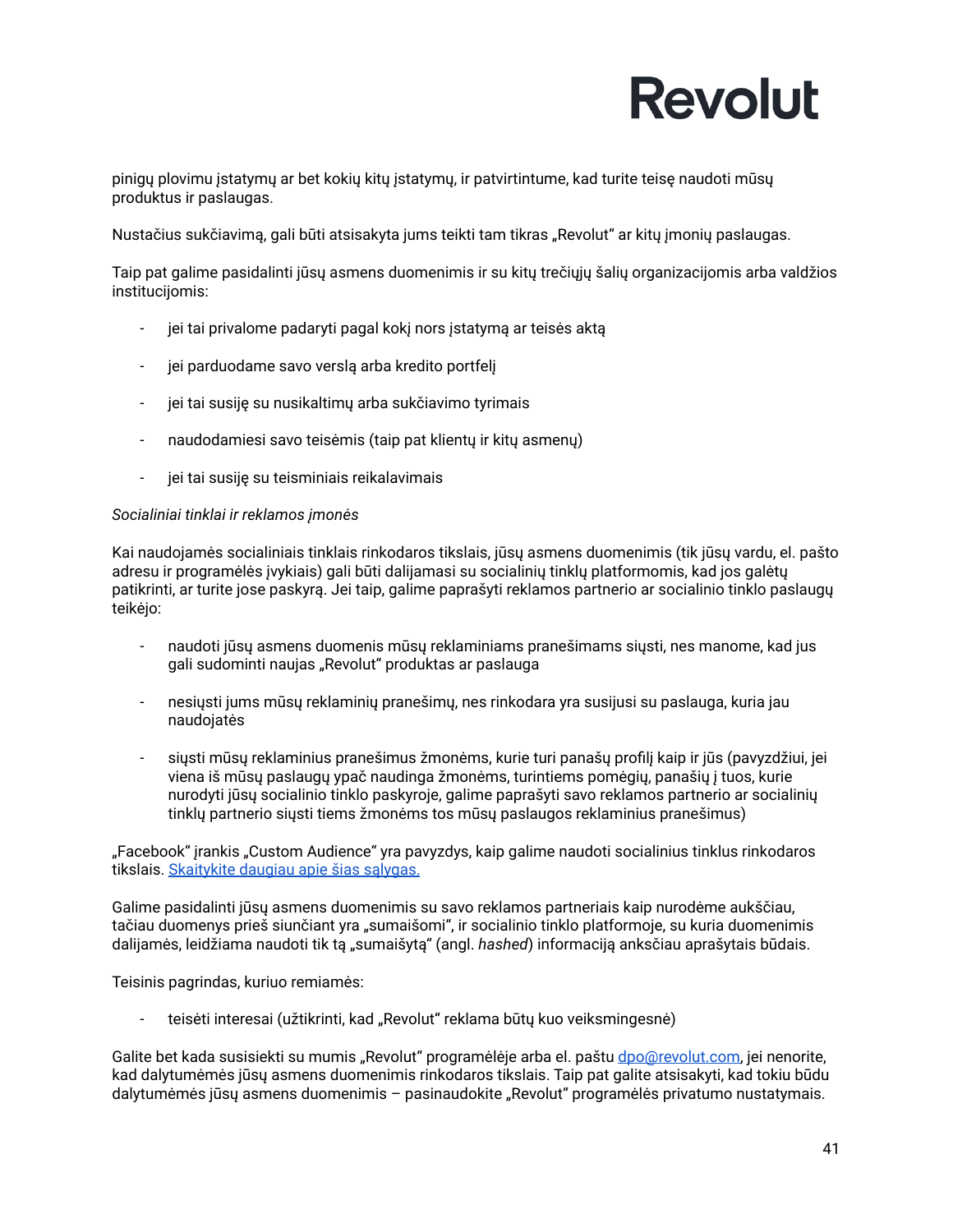Atminkite, kad savo rinkodaros nustatymus taip pat galite valdyti tiesiogiai bet kuriame socialiniame tinkle, kuriame turite paskyrą..

#### *Jei prašote mūsų dalytis jūsų asmens duomenimis*

Jei nurodote mums dalytis jūsų asmens duomenimis su trečiąja šalimi, galime tai padaryti. Pavyzdžiui, galite įgalioti trečiąsias šalis veikti jūsų vardu (pavyzdžiui, teisininką, apskaitininką arba šeimos narį ar globėją pagal įgaliojimą). Mes galime paprašyti įrodymų, kad trečiajai šaliai buvo teisėtai leista veikti jūsų vardu.

#### <span id="page-41-0"></span>**12. Ar mano asmens duomenys bus perduodami už Jungtinės Karalystės arba Europos ribų?**

Mes teikiame tarptautines paslaugas, todėl mums gali prireikti perduoti jūsų asmens duomenis už Jungtinės Karalystės arba Europos ekonominės erdvės (EEE) ribų, kad galėtume teikti paslaugas.

Pavyzdžiui, jei atliksite tarptautinį mokėjimą, mes siųsime lėšas į užsienio banką už Jungtinės Karalystės ar EEE ribų. Jūsų asmens duomenis galime išsiųsti už Jungtinės Karalystės ar EEE ribų vykdydami pasaulinius teisės aktų ir reguliacinius reikalavimus, taip pat tam, kad galėtume teikti tolesnes aptarnavimo paslaugas.

Galime siųsti jūsų asmens duomenis už Jungtinės Karalystės arba EEE ribų, siekdami:

- laikytis pasaulinių teisinių ir reguliavimo reikalavimų
- teikti nuolatines aptarnavimo paslaugas
- pateikti kredito informacijos teikimo įmonėms, sukčiavimo prevencijos agentūroms, teisėsaugos institucijoms
- kad galėtume jums teikti jūsų pageidaujamus produktus ar paslaugas

Jei perduosime jūsų asmens duomenis kitai šaliai, kuri neužtikrina duomenų apsaugos standarto lygiaverčio Jungtinės Karalystės ar EEE standartui, įsitikinsime, kad jūsų asmens duomenys yra pakankamai apsaugoti. Pavyzdžiui, pasirūpinsime, kad prieš perduodant jūsų asmens duomenis būtų sudaryta sutartis su griežtomis duomenų apsaugos priemonėmis. Kai kuriais atvejais galite reikalauti mūsų šios sutarties kopijos.

Jei norite gauti daugiau informacijos, susisiekite su mumis siųsdami el. laišką adresu [dpo@revolut.com.](mailto:dpo@revolut.com)

#### <span id="page-41-1"></span>**13. Kaip apsaugote mano asmens duomenis?**

Suprantame, kad labai svarbu apsaugoti ir valdyti jūsų asmens duomenis. Su visais asmens duomenimis, kuriuos tvarkome, elgsimės ypač rūpestingai ir saugiai. Šiame skyriuje išdėstomos kai kurios mūsų taikomos saugumo priemonės.

Taikome įvairias fizines ir technines priemones: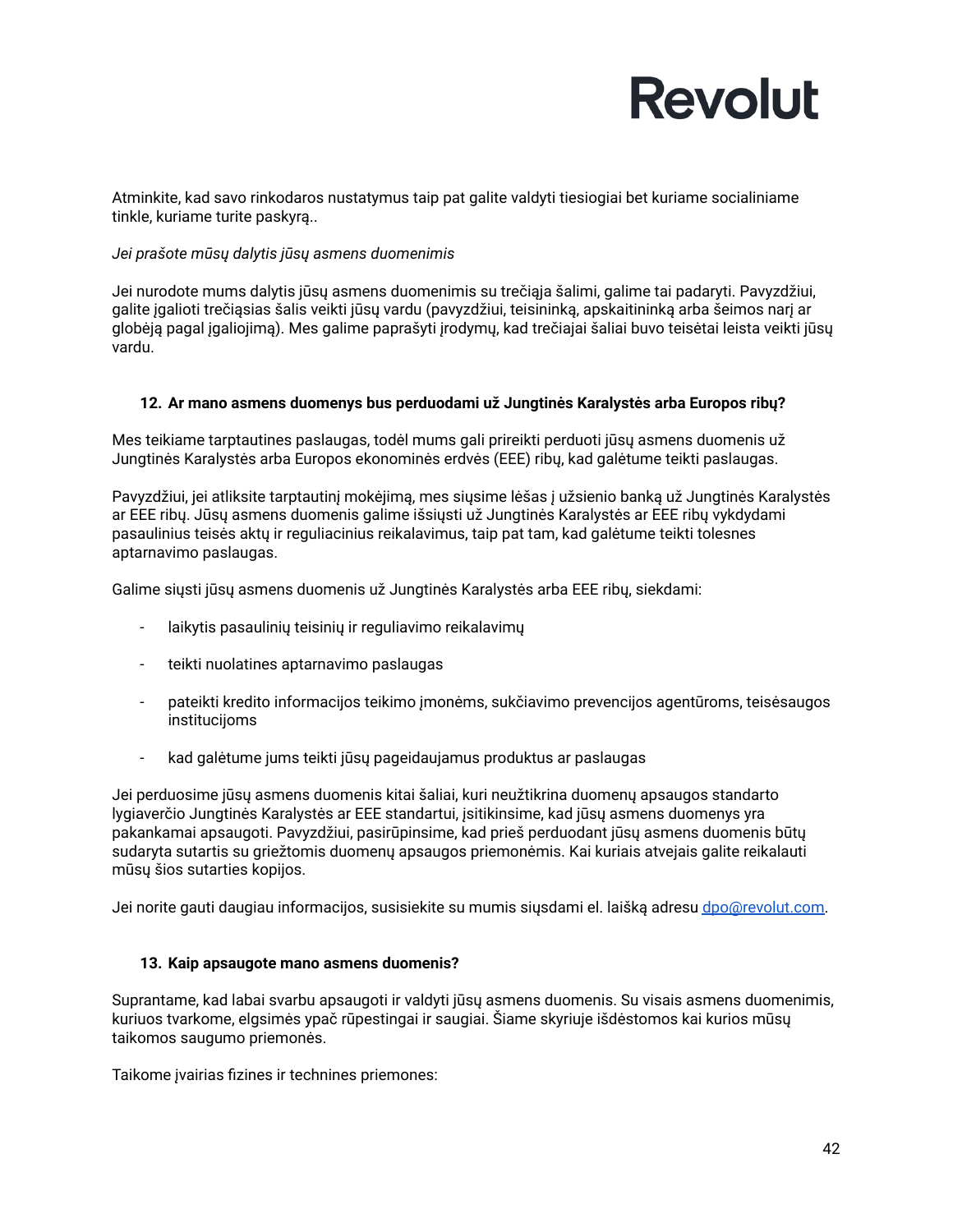- jūsų asmens duomenims apsaugoti
- apsaugoti nuo neteisėtos prieigos prie jūsų asmens duomenų
- užtikrinti, kad jūsų asmens duomenys nenaudojami netinkamai arba atskleidžiami

Elektroniniai duomenys ir duomenų bazės yra laikomi saugiose kompiuterių sistemose, su prieigos prie informacijos fizinėmis ir elektroninėmis kontrolės priemonėmis. Mūsų darbuotojai gauna duomenų apsaugos ir informacijos saugumo mokymus. Taikome išsamias saugumo ir duomenų apsaugos politikos nuostatas, kurių darbuotojai privalo laikytis tvarkydami jūsų asmens duomenis.

Nors imamės visų pagrįstų veiksmų, siekdami užtikrinti, kad jūsų asmens duomenys būtų apsaugoti nuo neteisėtos prieigos, negalime užtikrinti, kad jie bus saugūs, kai juos perduodate mūsų programėlei, svetainei ar kitoms paslaugoms. Naudojamės HTTPS ("HTTP Secure") protokolu, kuris yra šifruojamas TLS tam, kad ryšys būtų saugus tinkluose, visose mūsų programėlėse, tinkle ir teikiant mokėjimų apdorojimo paslaugas.

Jei "Revolut" programėlėje ar mūsų svetainėje naudojate slaptažodį, turite saugoti jo konfidencialumą. Niekam jo neatskleiskite.

Naudodamiesi mūsų viešosiomis paslaugomis, taip pat susijusiomis su mūsų socialinių tinklų paskyromis ir "Revolut" bendruomenės forumu, nesidalykite jokiais asmens duomenimis, jei nenorite, kad kiti vartotojai juos matytų, rinktų arba naudotų, nes šie asmens duomenys taps viešai prieinami.

#### <span id="page-42-0"></span>**14. Kiek laiko saugosite mano asmens duomenis?**

Paprastai jūsų asmens duomenis saugome šešerius metus po to, kai mūsų verslo santykiai su jumis baigiami, arba tiek laiko, kiek gali būti reikalaujama pagal atitinkamos šalies įstatymus. Tačiau jei naudojatės mūsų Lietuvos grupės įmonių (pavyzdžiui, Revolut Bank UAB arba vietiniu Revolut Bank UAB filialu EEE šalyse) paslaugomis, jūsų asmens duomenis bendrai saugosime aštuonerius metus po to, kai mūsų verslo santykiai su jumis pasibaigs (išskyrus atvejus, kai nacionaliniai teisės aktai nustato ilgesnius saugojimo terminus).

Taip ilgai saugoti jūsų asmens duomenis privalome pagal kovos su pinigų plovimu ir elektroninių pinigų įstatymus. Jei atsirastų teisminių reikalavimų tikimybė, vyktų reikalavimo nagrinėjimas ar atsirastų kita teisinė priežastis arba jūsų duomenis saugotume ilgiau.

#### <span id="page-42-1"></span>**15. Kaip mane informuosite apie tai, kaip naudojate mano asmens duomenis?**

Jei pakeisime jūsų asmens duomenų naudojimo būdą, atnaujinsime šį pranešimą ir, jei taikoma, jums pranešime apie tai el. paštu, "Revolut" programėlėje arba per mūsų svetainę.

#### <span id="page-42-2"></span>**16. Ar naudojate slapukus?**

Naudojame slapukus, kad galėtume analizuoti, kaip naudojatės mūsų svetaine. Jei reikia daugiau informacijos apie slapukus, skaitykite mūsų [Slapukų](https://www.revolut.com/legal/cookies-policy) politiką.